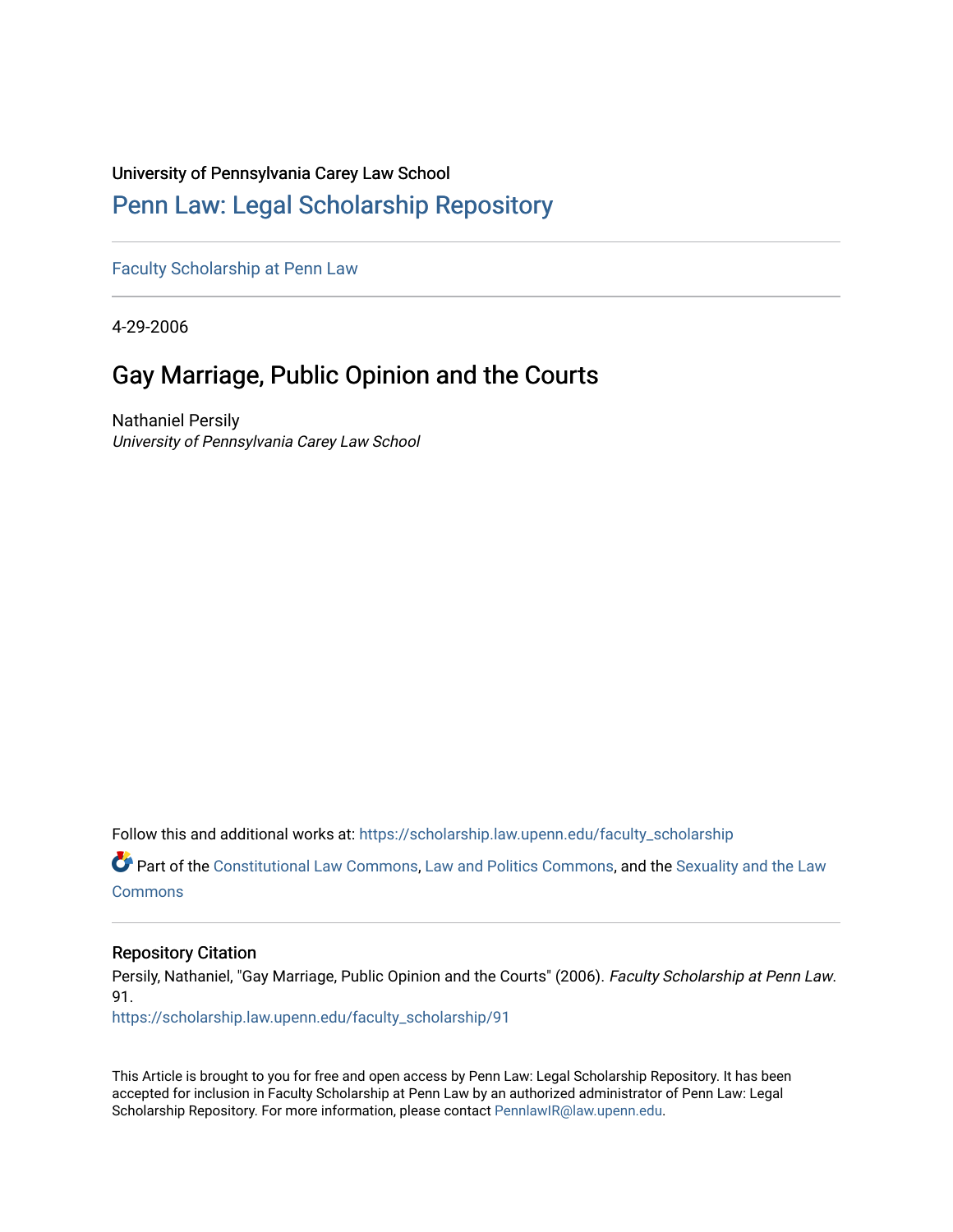# **Gay Marriage, Public Opinion and the Courts[†](#page-1-0)**

Nathaniel Persil[y\\*](#page-1-1)

Patrick Egan<sup>[\\*\\*](#page-1-2)</sup>

Kevin Wallsten[\\*\\*](#page-1-2)\*

This Article examines trends in public opinion and media coverage on gay marriage to evaluate the claim that the Supreme Court's decision in *Lawrence v. Texas* and the Massachusetts Supreme Judicial Court's decision in *Goodridge v. Department of Health* catalyzed an anti-gay "backlash." We find that in the immediate aftermath of *Lawrence* a larger share of the American public expressed hostile attitudes on questions tapping opinions on gay sex and gay marriage. That backlash continued through the two *Goodridge* decisions and the 2004 election, but appears to have leveled off and even returned to pre-*Lawrence* levels by the summer of 2005. Over that same period the public appears to have become more sharply divided along ideological lines regarding gay marriage. Another important difference is that a growing share of the public now expresses favorable attitudes toward same-sex civil unions. We conclude with some words of caution on the interpretation of polling data and with general thoughts concerning the impact of court decisions on public opinion.

<span id="page-1-0"></span><sup>†</sup> We would like to thank Son-Ho Kim and I-Chant Chiang for outstanding statistical help, librarian Bill Draper for tracking down all available datasets in this area, James Potter for research assistance, and Dean Michael Fitts for additional funding for this research. For helpful comments we also thank Jane Schacter, Mario-Florentino Cuellar, workshop attendees at Emory, University of Michigan, University of Pennsylvania, Stanford, the Hebrew University of Jerusalem, and Tel Aviv University Law Schools, the Williams Institute at UCLA Law School, and fellow panelists at the American Political Science Association and the Midwest Political Science Annual Meetings. Also, we greatly benefited from the array of polls assembled by Karlyn Bowman of the American Enterprise Institute and available at the following link:

http://www.aei.org/publications/pubID.14882,filter.all/pub\_detail.asp

<span id="page-1-1"></span><sup>\*</sup> Professor of Law, University of Pennsylvania Law School.

<span id="page-1-2"></span>

<sup>\*\*</sup> Ph.D. Candidate, Department of Political Science, University of California at Berkeley.<br>\*\*\* Ph.D. Candidate, Department of Political Science, University of California at Berkeley.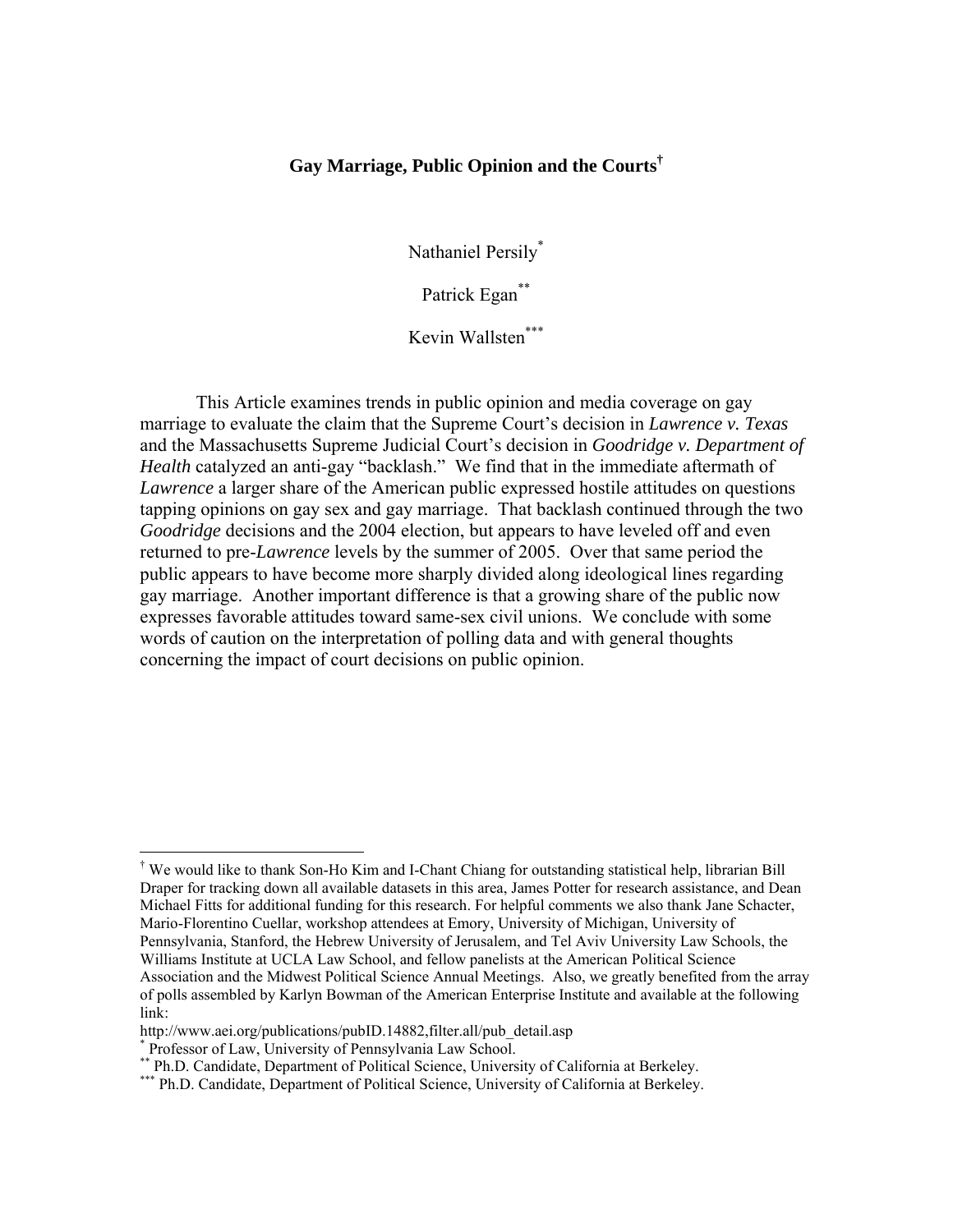### **Introduction**

Almost immediately after the Massachusetts Supreme Judicial Court ruled that the state's ban on same-sex marriages violated the state's constitution,<sup>1</sup> liberals and conservatives alike predicted political backlash. That backlash materialized in many forms: in a proposed, but ultimately rejected, amendment to the U.S. Constitution that would have banned same-sex marriage, in a series of thirteen successful similar amendments to state constitutions passed in 2004, perhaps in the increase in the vote for certain Republican candidates, $<sup>2</sup>$  $<sup>2</sup>$  $<sup>2</sup>$  and, as we explore in this paper, in a short-term increase</sup> in the share of the population with hostile attitudes towards gays and same-sex marriage. The political impact of that decision, as well as its less salient but equally influential Supreme Court predecessor, *Lawrence v. Texas*,<sup>[3](#page-2-2)</sup> has opened up old questions about the relationship between court decisions and public opinion change, as well as the proper role of courts in shaping social policy. This Article examines the possible role of these court decisions and related elite and media attention in the shaping of public opinion on gay marriage and on gay rights generally. The article also attempts to review the structure of public opinion on gay marriage and provides words of caution as to how to interpret the many public opinion polls conducted in this area. Although we do not generalize beyond the findings on this particular issue, we attempt to situate our findings in the larger debate over the effect of Supreme Court opinions on public opinion change.

Part I of this study reviews previous research and theoretical arguments on the role courts should play and have played in shaping public opinion on constitutional rights and notions of equality. Part II examines the trends in public opinion over the past twenty years on questions relating to gay rights, offering some new insights as to the role of media coverage of the AIDS epidemic in shaping public opinion concerning sex between gays. Part III examines American public opinion on same-sex marriage, paying particular attention to the trajectory of public opinion change alongside media coverage of the various court decisions and other political events. We present evidence there of a backlash in the two years following *Lawrence* that completely disappears by the summer of 2005. Part IV performs the same analysis for Massachusetts' respondents alone and finds little difference between the shape of the public opinion trend in that state and the nation. Massachusetts residents have always been more supportive of gay marriage than the country at large, but their backlash and resurgence on the issue follows the pattern of the rest of the country. Part V examines the structure or breakdown of opinion on gay marriage while offering some insights as to the extent of the opinion backlash among population subgroups. The most significant finding concerning the shift in the structure of opinion over the two-year period following *Lawrence* is the rise in the significance of ideology in explaining individual opinion on gay marriage. Like others who have analyzed similar data, we find that age, education, religiosity, race, ideology, and

1

<span id="page-2-0"></span><sup>&</sup>lt;sup>1</sup> *See* Goodridge v. Dep't of Health, 798 N.E.2d 941 (Mass. 2003).

<span id="page-2-2"></span><span id="page-2-1"></span><sup>&</sup>lt;sup>2</sup> We disagree with those who suggest that the issue of gay marriage was determinative of the 2004 presidential election, either nationally or in Ohio. In unpublished research, Simon Jackman has provided persuasive evidence that gay marriage referenda did not differentially mobilize Republican voters nor did it convince voters otherwise supportive of John Kerry to vote for President Bush. Much work remains to be done on this question, but little of the available evidence suggests gay marriage decided the 2004 election.  $3$  539 U.S. 558 (2003).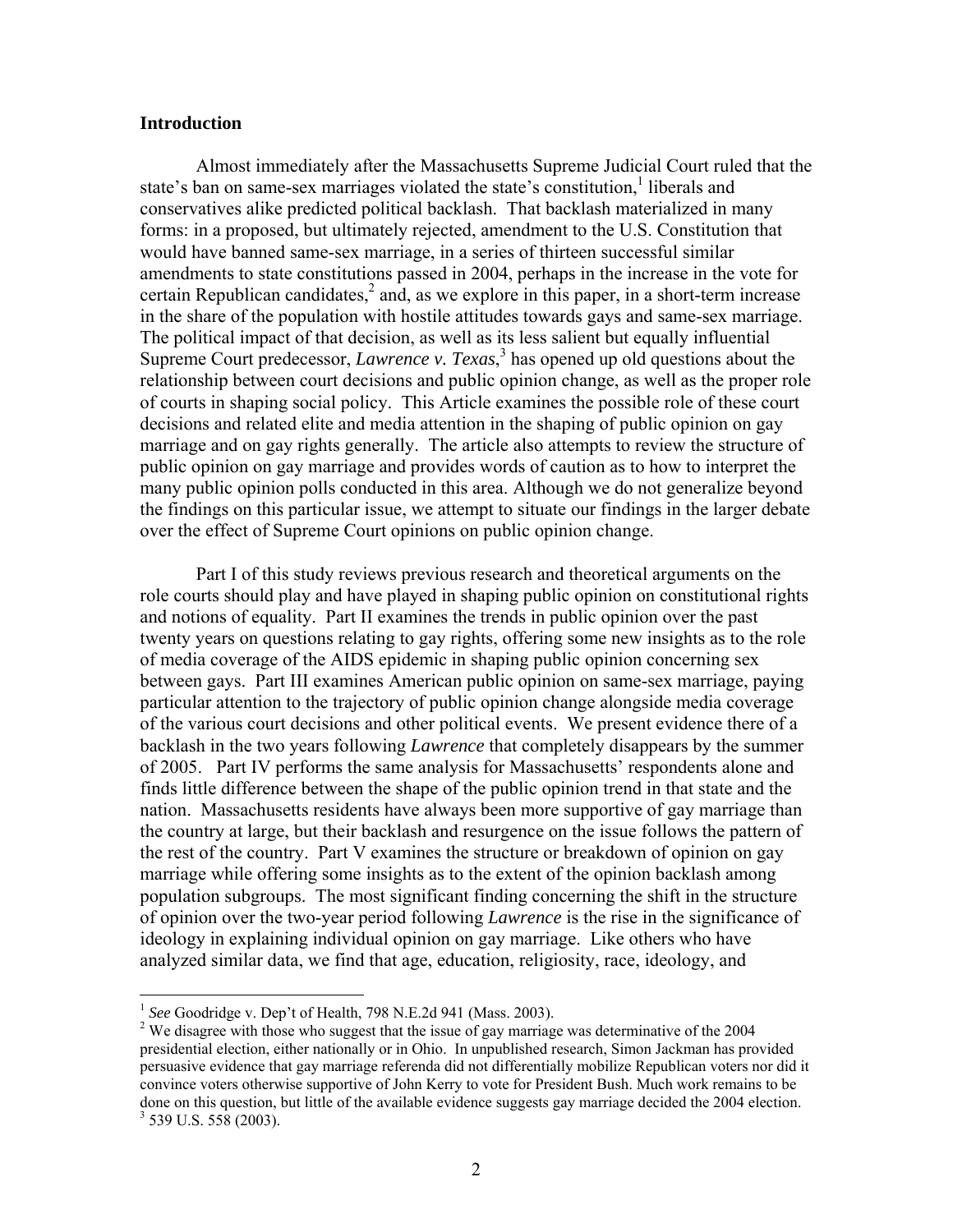partisanship explain much of the variation in opinion on same-sex marriage; however, we also refine earlier analyses to find that a respondent's rating on moral traditionalism and libertarianism scales predicts individual attitudes towards same-sex marriage. We also attempt to isolate the effects of these variables while holding constant individuals' hostility toward gays as reflected in "feeling thermometer" ratings that respondents assign to gays. In Part VI, we turn our attention to questions concerning civil unions and a constitutional amendment banning same-sex marriage. Although we notice a shortterm backlash in opinion on same-sex marriage, as well as other gay rights issues, the share of the population expressing a favorable opinion on civil unions appears to have grown steadily over the same period. Opinion on a constitutional amendment is more complicated, and gives us an opportunity to discuss the various question-wording effects that can change the results by as much as twenty percentage points. We conclude in Part VII with words of caution in generalizing beyond the findings of this particular issue area to arrive at a general theory of court decisions' effects on public opinion.

A point we will reemphasize several times in this study concerns the notion of causation we explore with respect to the relevant court decisions. At times we will suggest that the Supreme Court's opinion in *Lawrence* or the Massachusetts Supreme Judicial Court's decision in *Goodridge caused* a shift in aggregate levels of public opinion. Such a suggestion should not be taken to mean that somehow the courts themselves flipped a switch that translated into public opinion change. Court opinions, we maintain, are events like any other that elevate issues onto the national agenda through media coverage, elite discussion and other behavior that follows in the wake of such opinion. Such discussion, related action and information flow shape public opinion on the issue. It is usually impossible to isolate the individual effect of court decisions when other salient events, such as a debate over a proposed constitutional amendment or a mayor's granting of marriage licenses to gays, occurs closely in time. Although we feel confident in saying that the courts got the ball rolling on the issue of same-sex marriage, the shifts in public opinion come not only from the decisions themselves but also from the series of events such decisions trigger.

Moreover, although we pay attention to the effect of court decisions on public opinion here, we do not mean to suggest that opinion shifts are the principal means of evaluating whether certain court decisions have done more harm than good. We think we add to, but do not come close to settling, the debate among scholars such as Gerald Rosenberg<sup>[4](#page-3-0)</sup> and Michael Klarman<sup>[5](#page-3-1)</sup>, concerning the ability of courts to bring about social change. For the most part, these scholars concentrate on elite and mass action, as reflected in legislation, election results, and tangible policy change, as opposed to shifts in attitudes. Indeed, we do not dispute that such effects are more important in assessing the power of the backlash or leadership a court's decision produces. That being said, shifts in aggregate opinion and alterations in the structure of opinion represent important pieces of additional evidence in their own right of the political impact court decisions, as well as potential intervening factors leading to other, more tangible, policy changes.

<span id="page-3-0"></span><sup>&</sup>lt;sup>4</sup> GERALD N. ROSENBERG, THE HOLLOW HOPE: CAN COURTS BRING ABOUT SOCIAL CHANGE? (1991).<br><sup>5</sup> Michael Klarman, Brown and Lawrange (and Goodridge), 104 Micu, L. Bry, 431 (2005).

<span id="page-3-1"></span><sup>&</sup>lt;sup>5</sup> Michael Klarman, Brown *and* Lawrence (*and* Goodridge), 104 MICH. L. REV. 431 (2005).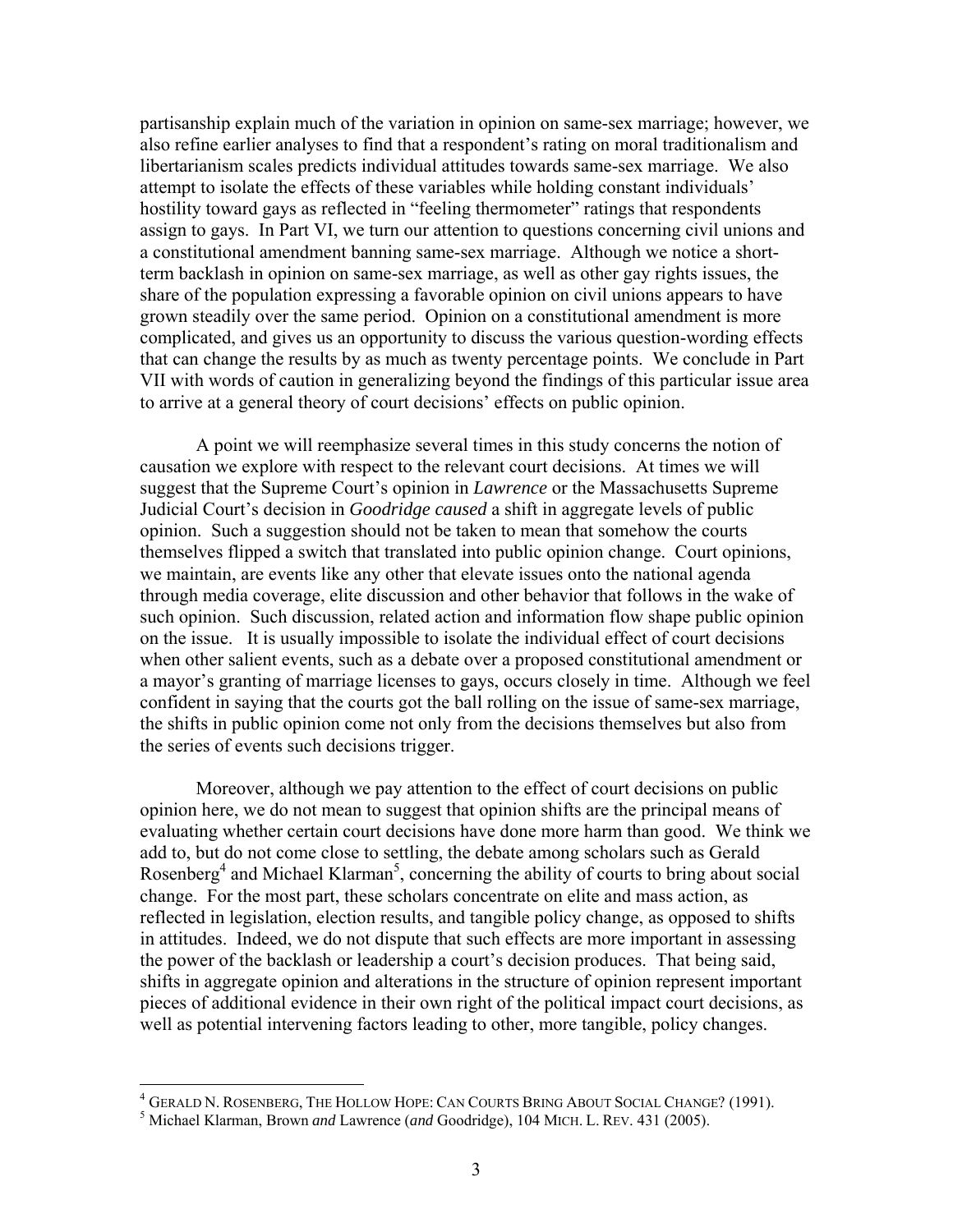# **I. The Effect of Court Decisions on Public Opinion: Normative Arguments and Empirical Evidence**

Buckets of ink have been spilled on the pages of law reviews discussing the "countermajoritarian difficulty" presented by the position of the judicial branch in our constitutional system. [6](#page-4-0) That "difficulty", if it is one, serves the purposes of several different kinds of arguments. On the one hand, advocates point to courts' countermajoritarian nature as their chief virtue: No other institution of government is designed to protect "discrete and insular minorities" or unpopular individuals exercising rights the Constitution protects. Whether the subject is the integration of schools, protecting the right of Communists to speak, or securing the equal right to marry, courts are better positioned than the political branches to defend the rights of the unpopular. On the other hand, what makes countermajoritarianism difficult are the necessarily unpopular stances the courts take when striking down legislation majorities have supported. Therefore, each exercise of judicial review must be justified by some theory as to why unelected, life-tenured judges ought to interpret the Constitution in a way as to check majority will. The omnipresent fear that judges might behave like Platonic guardians or worse, like Leviathans—often presents itself in arguments about judges imposing their own values on the Constitution or arrogantly predicting the trajectory of Americans' (or even other countries') understanding of constitutional values.

To some extent, the degree of difficulty presented by the courts' countermajoritarian status can be assessed by how out of step court decisions are with public opinion on constitutional issues. After all, if courts merely reflected public opinion in their decisions, then whatever other problems they might have, they could not be described as countermajoritarian. Although the distinctive feature of the judicial role and position is its supposed insulation from the pressures of public opinion, in several recent cases the courts and litigants have put forth public opinion polls as evidence supporting a particular constitutional interpretation.<sup>[7](#page-4-1)</sup> When used in this way, appeals to majoritarian sentiment (whether measurable or not) often justify a mode of constitutional argument that views the Constitution as a "living document" and judges' role as helping

<span id="page-4-0"></span><sup>6</sup> *See, e.g.*, Barry Friedman, *The History of the Countermajoritarian Difficulty, Part One: The Road to Judicial Supremacy*, 73 N.Y.U. L. REV. 333, 334 (1998); Ilya Somin, *Political Ignorance and the Countermajoritarian Difficulty: A New Perspective on the Central Obsession of Constitutional Theory*, 89 IOWA L. REV. 1287, 1290 (2003-04); [William Mishler & Reginald S. Sheehan](http://www.jstor.org/search/BasicResults?Search=Search&Query=aa:%22William%20Mishler;%20Reginald%20S.%20Sheehan%22&hp=25&si=1), *[The Supreme Court as](http://www.jstor.org/view/00030554/di971011/97p0008b/0?currentResult=00030554%2bdi971011%2b97p0008b%2b0%2cFFFF&searchUrl=http%3A%2F%2Fwww.jstor.org%2Fsearch%2FBasicResults%3Fhp%3D25%26si%3D1%26Query%3DPublic%2BOpinion%2Band%2Bthe%2BUnited%2BStates%2BSupreme%2BCourt) a [Countermajoritarian Institution?](http://www.jstor.org/view/00030554/di971011/97p0008b/0?currentResult=00030554%2bdi971011%2b97p0008b%2b0%2cFFFF&searchUrl=http%3A%2F%2Fwww.jstor.org%2Fsearch%2FBasicResults%3Fhp%3D25%26si%3D1%26Query%3DPublic%2BOpinion%2Band%2Bthe%2BUnited%2BStates%2BSupreme%2BCourt) The Impact of Public Opinion on Supreme Court Decisions*, 87 [AMER.](http://www.jstor.org/browse/00030554) POL. SCI. REV. 8[7](http://www.jstor.org/browse/00030554) (1993).

<span id="page-4-1"></span><sup>&</sup>lt;sup>7</sup> See, e.g., Atkins v. Virginia, 536 U.S. 304 (2002) (striking down law permitting execution of mentally retarded defendants, based in part on polls suggesting the public was against such executions); McConnell v. FEC, 251 F. Supp. 2d 176, 512-15 (D.D.C.) (opinion of Kollar-Kotelly, J.), *aff'd in part*, 124 S. Ct. 619 (2003) (upholding most of the Bipartisan Campaign Reform Act based on polls showing public perception of corruption). *See also* THOMAS MARSHALL, PUBLIC OPINION AND THE SUPREME COURT 31 (1989) (noting that the Supreme Court referred to public opinion in 142 opinions between 1934 and 1985-1986, although most references to polls occur in death penalty cases).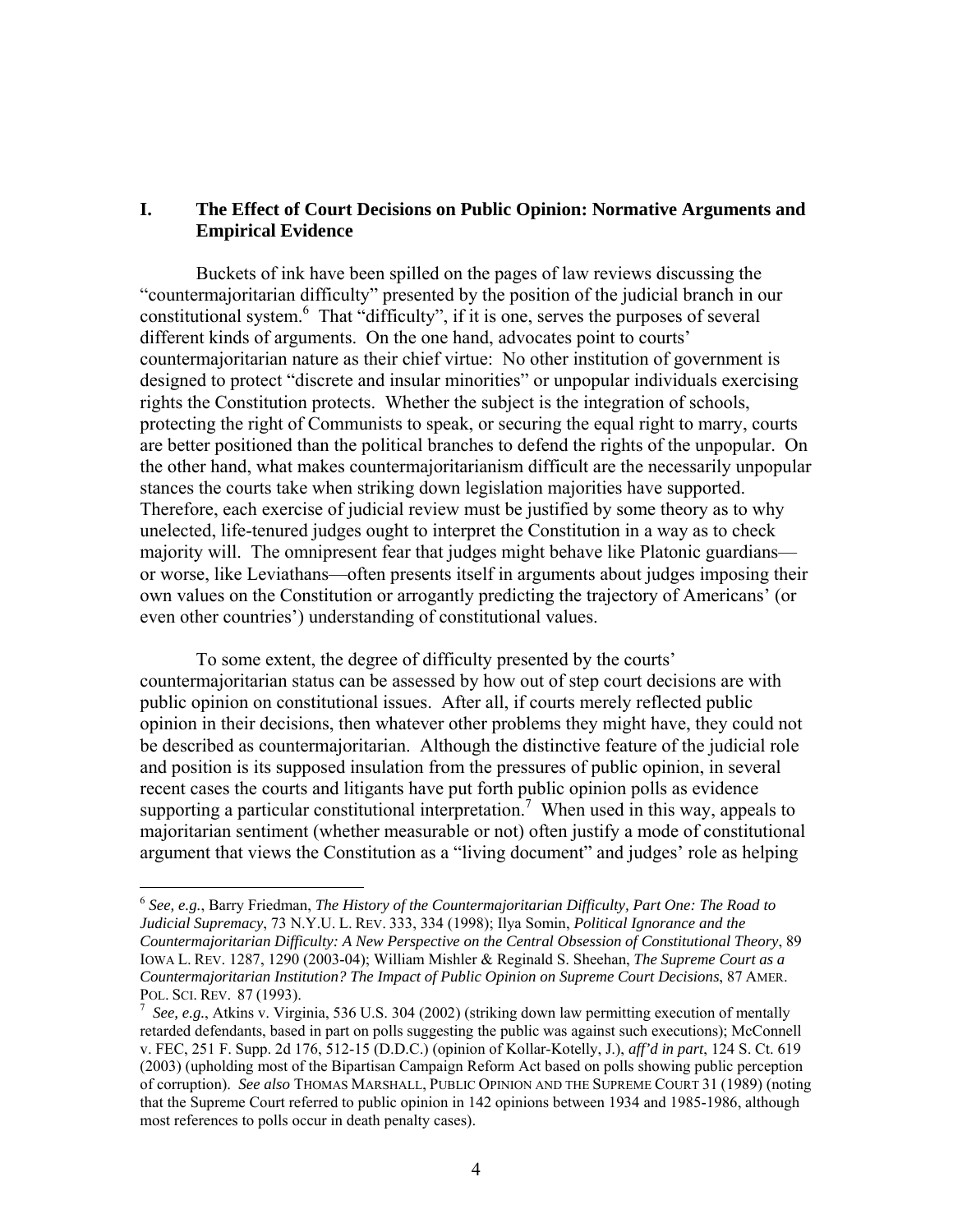the Constitution to keep up with the times. For critics, the Constitution keeps up with the times through the Amendment process, and judges are particularly unqualified to assess and evaluate majoritarian sentiment.

Given the importance of the countermajoritarian difficulty to constitutional theory, it is surprising how little work has been done examining the effect of court decisions on American public opinion. For the most part, those who study the relationship between public opinion and the Supreme Court focus on public opinion of the Court itself and find that individual rulings have little effect, as compared to larger trends about government generally.<sup>[8](#page-5-0)</sup> In addition, scholars such as Robert Dahl<sup>9</sup> and Lee Epstein<sup>10</sup> have presented rigorous theoretical arguments as to why the appointment process and other constraints make it unlikely that the Supreme Court will stray too far from American public opinion. With the exception of Thomas Marshall's somewhat abbreviated study in 1989, *Public Opinion and the Supreme Court*, [11](#page-5-3) though, no work has attempted to examine in any systematic way how court decisions affect public opinion on the issues the Court has considered. We attempt here to lay out the various hypotheses as to the relationship between court decisions and public opinion on constitutional controversies, and in the second half of the article we try to unearth which of these hypotheses is consistent with the data on public opinion and gay marriage.

# A. The null hypothesis: the irrelevance of court decisions to public opinion on constitutional issues

The same argument as that concerning attitudes toward the Supreme Court might be true concerning how court decisions affect Americans' opinion on the issues the courts consider: external events, rather than court decisions, may be primarily responsible for shifts in public opinion on constitutional values. The null hypothesis suggests that public

<span id="page-5-0"></span><sup>8</sup> *See* Gregory A. Caldeira & James L. Gibson, *The Etiology of Public Support for the Supreme Court*, 36 AM. J. POL. SCI. 635, 659-60 (1992); James L. Gibson, Gregory A. Caldeira, & Lester Kenyatta Spence, *Measuring Attitudes toward the United States Supreme Court*, 47 AM. J. POL. SCI. 354 (Apr. 2003); James L. Gibson, Gregory A. Caldeira, & Lester Kenyatta Spence, *The Supreme Court and the U.S. Presidential Election of 2000: Wounds, Self-Inflicted, or Otherwise?* 33 BRITISH J. POL. SCI. 535 (2003); W. MURPHY, W. TANENHAUS & D. KASTNER, PUBLIC EVALUATIONS OF CONSTITUTIONAL COURTS: ALTERNATIVE EXPLANATIONS (1973); Murphy & Tanenhaus, *Constitutional Courts and Political Representation*, *in* MODERN AMERICAN DEMOCRACY 541 (M. Danielson & W. Murphy eds. 1969); Murphy & Tanenhaus, *Explaining Diffuse Support for the United States Supreme Court: An Assessment of Four Models*, 49 NOTRE DAME L.REV. 1037 (1974); Murphy & Tanenhaus, *Public Opinion and Supreme Court: The Goldwater Campaign*, 32 PUB. OPINION Q. 31 (1968); Murphy & Tanenhaus, *Public Opinion and the United States Supreme Court: Mapping of Some Prerequisites for Court Legitimation of Regime Changes*, 2 LAW & SOCIETY REVIEW 357 (1968), *reprinted in* FRONTIERS OF JUDICIAL RESEARCH (J. Grossman & J. Tanenhaus eds.); Murphy & Tanenhaus, *Patterns of Public Support for the Supreme Court: A Panel Study*, 43 J.POL. 24 (1981). 9

<span id="page-5-1"></span>Robert Dahl, *Decision Making in a Democracy: The Supreme Court as a National Policy Maker*, 6 J.

<span id="page-5-3"></span><span id="page-5-2"></span> $^{10}$  Lee Epstein & Joseph F. Kobylka, THE SUPREME COURT AND LEGAL CHANGE: ABORTION AND THE DEATH PENALTY (1992); Lee Epstein et al., *The Supreme Court as a Strategic National Policymaker*, 50 EMORY L.J. 583 (2001). 11 THOMAS MARSHALL, PUBLIC OPINION AND THE SUPREME COURT (1989).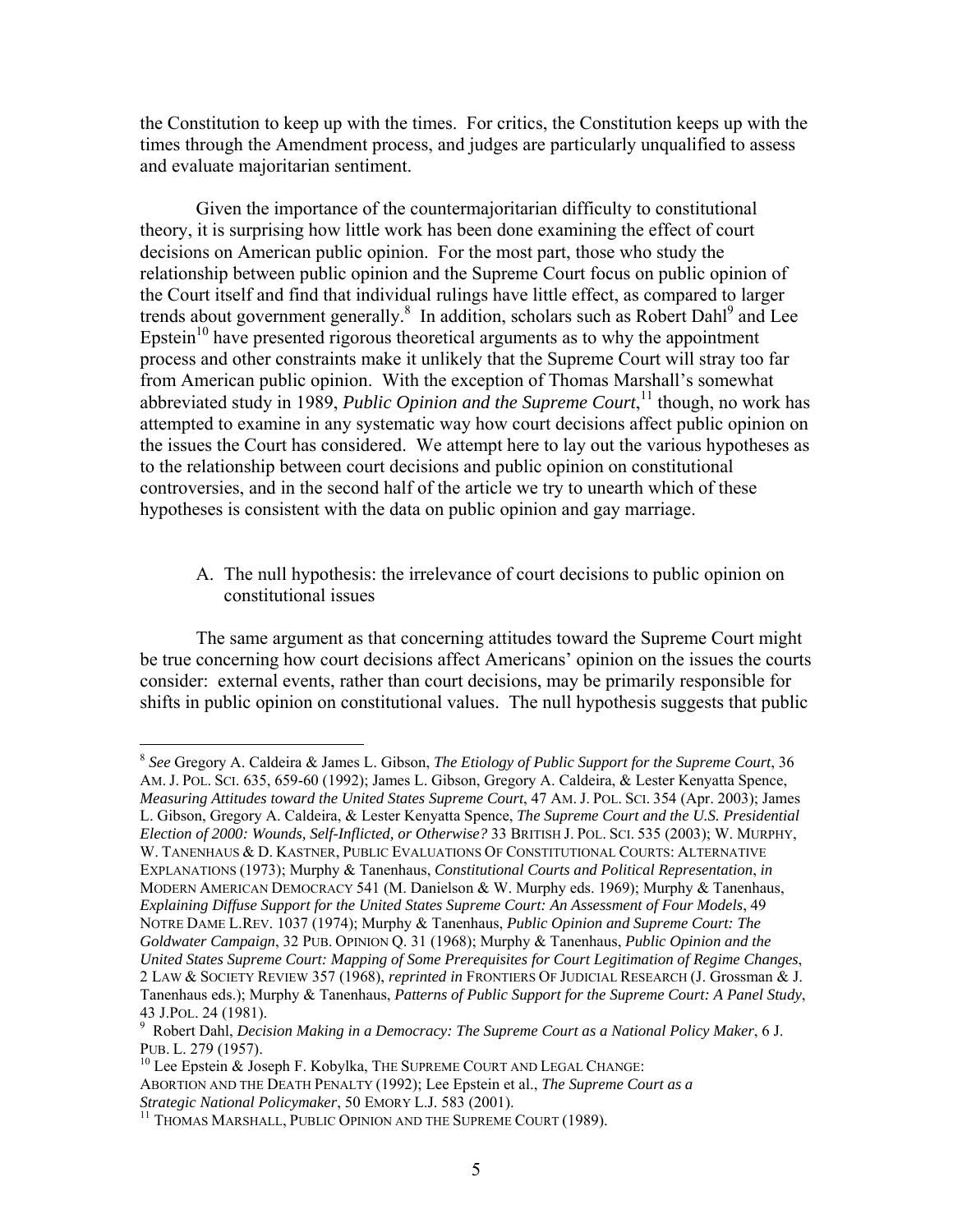opinion on constitutional issues should not change at all in response to a court decision.<sup>12</sup> Undoubtedly, for most court decisions this must be true. Most issues courts deal with, whether they revolve around torts, antitrust, federal statutes or even important questions of constitutional law, are overly complex and/or below the radar of both the mainstream media and public attention. Therefore, the public often does not have either the relevant information concerning the court's decision or the tools to understand it, and we should not expect public opinion to change on those issues.<sup>13</sup> Moreover, even with highly salient and understandable issues (*e.g.*, abortion, gay marriage, the death penalty), there is no *a priori* reason to believe that a court decision will shift people's opinions, which up until the decision have often been based on strong moral or political convictions.<sup>14</sup>

# B. The Legitimation Hypothesis: Supreme Court as Republican Schoolmaster<sup>[15](#page-6-3)</sup>

A second hypothesis, known in the political science literature as the legitimation hypothesis, suggests that in some cases public opinion will adjust to align with court decisions.<sup>16</sup> In other words, some share of the population takes its cues as to how to think about issues from the courts, which are relatively respected institutions as compared to the political branches. Once courts, especially the Supreme Court, weigh in on an issue, perhaps some share of the population will now say, in effect, "if they believe it, it must be right." Those who view courts as some sort of conscience for the American people expect or hope that judges will lead us to our better selves – to be a "republican schoolmaster," as some have termed the Supreme Court. Whether the Court is persuading the American people of the unfairness of segregation or marshalling its political and institutional capital to weigh in on who should win the 2000 election, the relative respect the public has for the Court may lead to a presumption in favor of the position it takes in cases.

<span id="page-6-0"></span><sup>12</sup> *See, e.g.*, Walter F. Murphy & Joseph Tanenhaus, *Public Opinion and the United States Supreme Court: Mapping of Some Prerequisites for Court Legitimation of Regime Changes*, 2 LAW & SOC. REV. 357, 378 (1968) (finding that only 12.8 percent of American adults are aware of the Court's existence, recognize its function, and believe it to be impartial and competent); Walter F. Murphy & Joseph Tanenhaus, *Publicity, Public Opinion, and the Court*, 84 Nw. U. L. Rev. 985 (1989-90) (updating their previous work, in the context of the Bork nomination fight); Gregory A. Caldeira, *Courts and Public Opinion in* THE AMERICAN COURTS: A CRITICAL ASSESSMENT 303 (John B. Gates & Charles A. Johnson, eds. 1991) (citing a 1989 Washington Post poll in which fewer than 10 percent of respondents could name the Chief Justice of the U.S. Supreme Court, while over one-quarter of respondents could identify television's Judge Wapner).

<span id="page-6-1"></span> $13$  We should note that the level of information about the court decisions concerning same-sex marriage appears relatively low as well. For example, a national poll conducted by the University of New Hampshire in May 4-9, 2005, found that only 23 percent of Americans correctly answered Massachusetts to the question "based on what you know, is there any state in the U.S. in which it is legal for gay and lesbian couples to get married?"

<span id="page-6-2"></span><sup>&</sup>lt;sup>14</sup> Marshall finds that "Supreme Court decisions seldom influence public attitudes on specific issues." MARSHALL, *supra* note \_\_, at 156. However, Marshall also finds that "the Supreme Court decisions strongly influence short term public opinion changes [in favor of the court's opinion] only when the Court hands down liberal, activist rulings." *Id.*, at 154.<br><sup>15</sup> *See* Ralph Lerner, *The Supreme Court as Republican Schoolmaster*, 1967 S. CT. REV. 127. See also

<span id="page-6-4"></span><span id="page-6-3"></span>Christopher Eisgruber, *Is the Supreme Court an Educative Institution?*, 67 N.Y.U. L. REV. 961 (1992); Eugene V. Rostow, *The Democratic Character of Judicial Review*, 66 HARV. L. REV. 193, 208 (1952). <sup>16</sup> *See, e.g.*, ROBERT G. MCCLOSKEY, THE AMERICAN SUPREME COURT 225 (1960).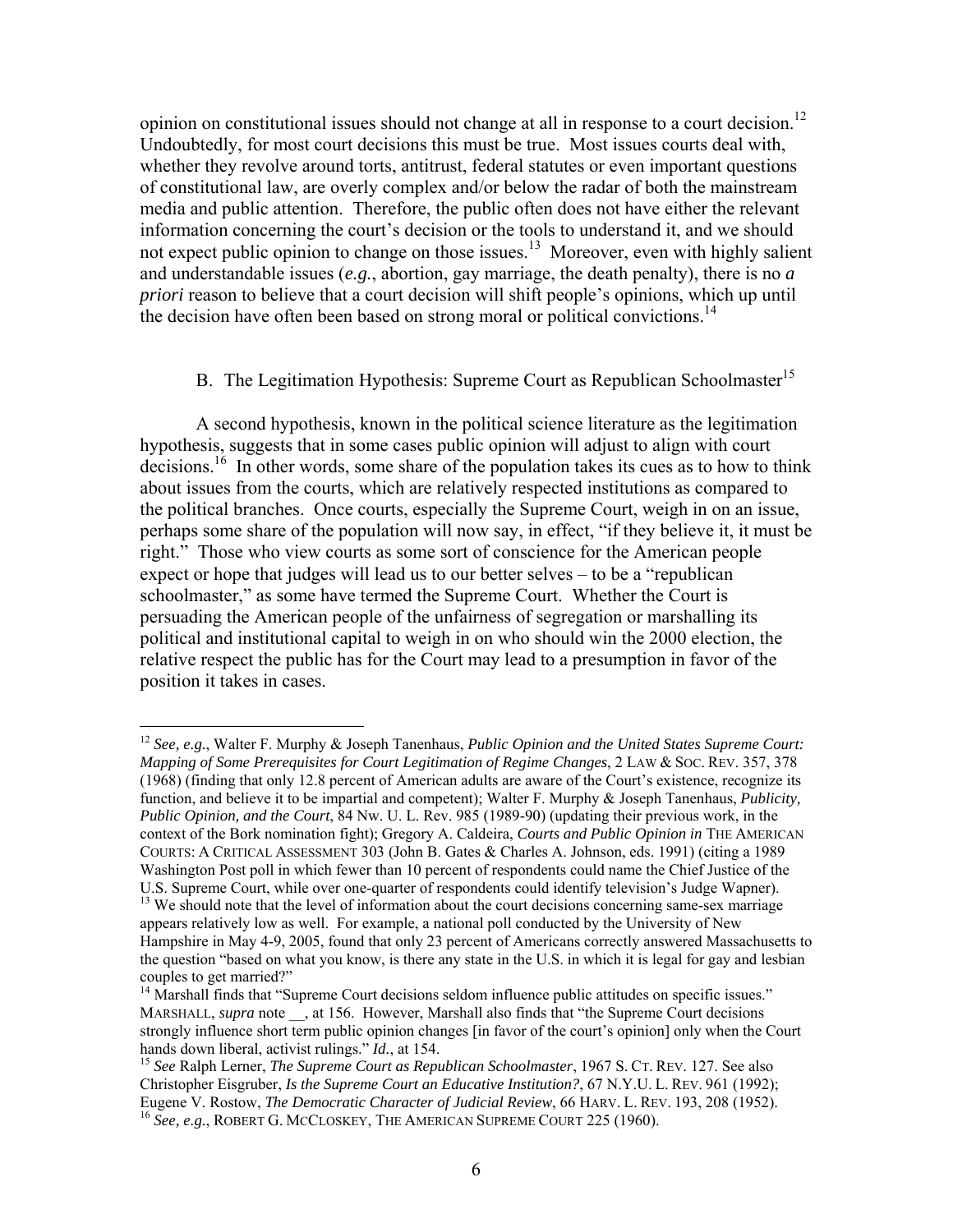Only under special conditions and among certain populations should we expect the Court to act as an opinion leader. In one respect, we should expect the Court to have the most influence on issues that are complex and technical and among populations with weak prior beliefs. When an issue is confusing or novel, the Court's decision is likely to be the only (or perhaps the most credible) signal that the average person receives. That being said, the person must actually *receive* the signal: for the decision to have any effect on public attitudes, the issue must be one where the media conveys the Court's signal to the population. Of course, these factors cut in opposing directions. On the one hand we should expect the Court to have the greatest influence on low salience issues concerning which most people have not yet developed opinions, while at the same time, for the Court to have any influence the news of its decision must be salient enough for it to be transferred to the public. We also might add into this mix the importance of the clarity of the Court's signal: unanimous decisions might have a greater pro-decision effect than would divided rulings because the information flow directed toward the otherwise uninformed public would be more likely to be one-sided.<sup>17</sup> Of course, the power and clarity of the Supreme Court's signal on an issue could be obscured by the expressed opinions of elites other than dissenting Justices. Uniform approval of the Court's decision (as with any public policy) should have a greater pro-decision public opinion effect than would a decision that creates a firestorm of disapproval: that is, the elite filter for the Court's decisions can be more important as to the impact of the Court's signal than either the reasoning of the opinion itself or the unanimity of agreement on the Court.

Given the many ingredients needed for the Court to behave as an opinion leader perhaps we should not be surprised that very few studies have found Court decisions that shift public opinion in the Court's direction. Experiments that prime a subset of respondents as to the Supreme Court's ruling on an issue come to conflicting results as to the persuasive effect of the signal sent by the Court's imprimatur.<sup>18</sup> Valerie Hoekstra also finds some support for the notion that in the community directly affected a court decision has affects public opinion in a positive direction.<sup>19</sup> Marshall finds some evidence that the Court's decisions striking down bans on interracial marriage or restrictive covenants were followed by favorable public opinion trends, but given the preexisting liberal trends on these issues it is unclear if the Court accelerated those trends.<sup>20</sup> The same could be said for the Court's decisions reinstating the death penalty, originally upholding bans on sodomy, and striking down bans on contraception, all of which failed to interrupt preexisting trends in the direction of the Court's decision. Moreover, many other decisions, such as *Brown v. Board of Education*, *Roe v. Wade* and *Miranda v. Arizona*, become accepted, at least in name if not in principle, by a large share

1

<span id="page-7-0"></span><sup>&</sup>lt;sup>17</sup> See MARSHALL, *supra* note , at 148 (evaluating the effect of unanimity of opinion change); JOHN ZALLER THE NATURE AND ORIGINS OF MASS OPINION (1992) (discussing the importance of a one-sided

<span id="page-7-1"></span>versus a two-sided information flow on publics with firm or weak prior beliefs). 18 *Compare* Jeffrey J. Mondak, *Policy Legitimacy and the Supreme Court: The Sources and Contexts of Legitimation*, 47 POL. RES. Q. 675 (1994) (finding a legitimation effect), *with* Dean Jaros & Robert Roper, *The U.S. Supreme Court: Myth, Diffuse Support, Specific Support, and Legitimacy*, 8 AMER. POL. Q. 85 (1980) (finding no effect); Larry R. Bass & Dan Thomas, *The Supreme Court and Policy Legitimation: Experimental Tests*, 12 AMER. POL. Q. 335 (1984) (also finding no effect).<br><sup>19</sup> VALERIE HOEKSTRA, PUBLIC REACTION TO SUPREME COURT DECISIONS (2003); Valerie Hoekstra, *The* 

<span id="page-7-2"></span>*Supreme Court and Local Public Opinion*, 94 AMER. POL. SCI. REV. 89 (2000). 20 *See* MARSHALL, *supra* note \_\_, at 155.

<span id="page-7-3"></span>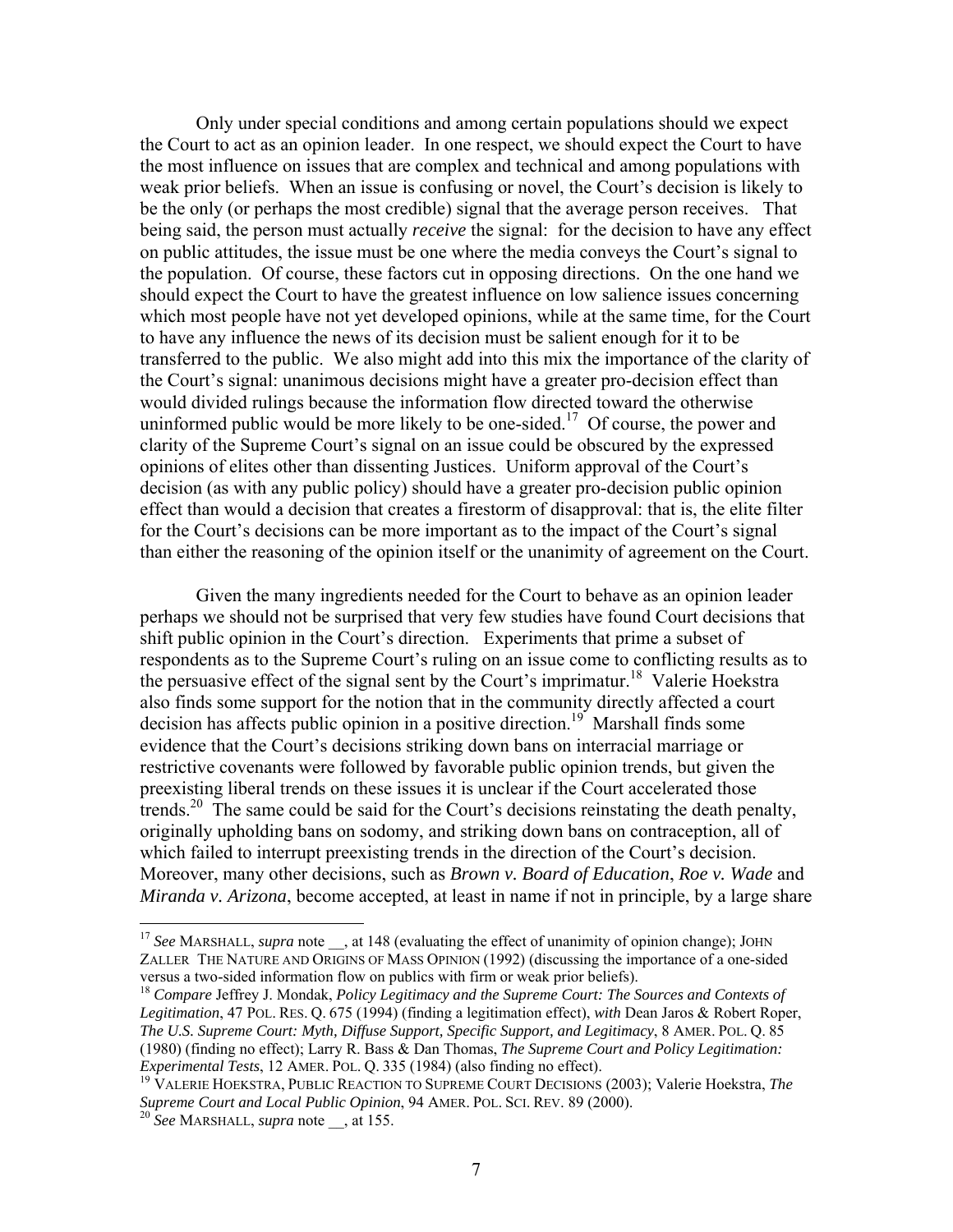of the population over the long term, such that public opinion surveys indicate a large share of the public says it is against overruling those precedents.<sup>21</sup>

### C. Backlash

<u>.</u>

A third theory about the relationship between court decisions and public opinion ("backlash") has engendered little systematic exploration, even if popular and scholarly accounts often suggest that the public will backlash against the positions taken by the Court.<sup>22</sup> The psychological and political dynamic that produces backlash would appear a bit more complicated. In the event the public has a low opinion of the Court to begin with and therefore has a presumption against its decisions, we would expect the opposite dynamic to that predicted by the legitimation hypothesis. Precisely because an unpopular institution (the Court) advocates a particular position, the public will then react as if to say "if they believe it, then it must be wrong." However, backlash could have other roots as well. A court decision on an issue could raise its salience in some respondents' minds, and they perceive a threat they did not perceive before.<sup>23</sup> Or perhaps, in the wake of a court decision, elites and interest groups mobilize against its holding, discussion of the issue becomes more critical than when the issue was absent from the media radar screen, and a section of the public then develops an opinion contrary to the Court's resolution of the case. Moreover, insofar as the decision itself has tangible policy effects (*e.g.*, busing or the settling of a Presidential election) or the political branches respond with laws that have tangible policy effects, respondents may accordingly change their positions on the issue due to these newly observed and felt implications of the Court's decision.

Contrary to legitimation, backlash should be more likely when the decision is salient enough to send a signal to an otherwise inattentive public and simple enough for the public to understand it and react unfavorably.<sup>24</sup> Similar to legitimation, though, we should expect those with weak prior beliefs to be most likely to change their mind. In

<span id="page-8-0"></span><sup>21</sup> According to recent Gallup polls, two thirds of the population is against overruling *Roe v. Wade*. *See* The Gallup Poll, *Abortion*, available at http://poll.gallup.com/content/default.aspx?ci=1576&pg=1 (66 percent of respondents answer no to the following question posed in January 20-22, 2006: "Would you like to see the Supreme Court overturn its 1973 Roe versus Wade decision concerning abortion, or not?"). However, a poll taken in November 11-13, 2005 asked the following question: "Do you think abortions should be legal under any circumstances, legal only under certain circumstances, or illegal in all circumstances? (If certain circumstances) Do you think abortion should be legal in most circumstances or only in a few circumstances?" 16 percent said illegal in all circumstances and 39 percent said legal in only a few circumstances. The public seems more supportive of the issuance of *Miranda* warnings, if not uniformly in favor of the exclusionary rule. *See* Lydia Saad, *Americans React to Supreme Court Decisions, Public agrees with 2 out of 5 major decisions*, June 28, 2000, available at

http://poll.gallup.com/content/default.aspx?ci=2770&pg=1 . 94 percent answer yes to the question: "When the police arrest someone, do you think the police should or should not be required to inform that person of their constitutional rights?" However, the public is evenly split in answering the following question: "Do you think confessions obtained from defendants who were not read their constitutional rights when they were arrested should or should not be admissible in trial?" 45 percent answer yes and 49

<span id="page-8-1"></span>

<span id="page-8-3"></span><span id="page-8-2"></span>

<sup>&</sup>lt;sup>22</sup> See Michael Klarman, Brown *and* Lawrence (*and* Goodridge), 104 MICH L. REV. 431 (2005).<br><sup>23</sup> See id. (discussing Southern resistance to *Brown*).<br><sup>24</sup> To be sure, perhaps in an exceptional case elite manipulation a provoke backlash even on complicated, non-salient topic.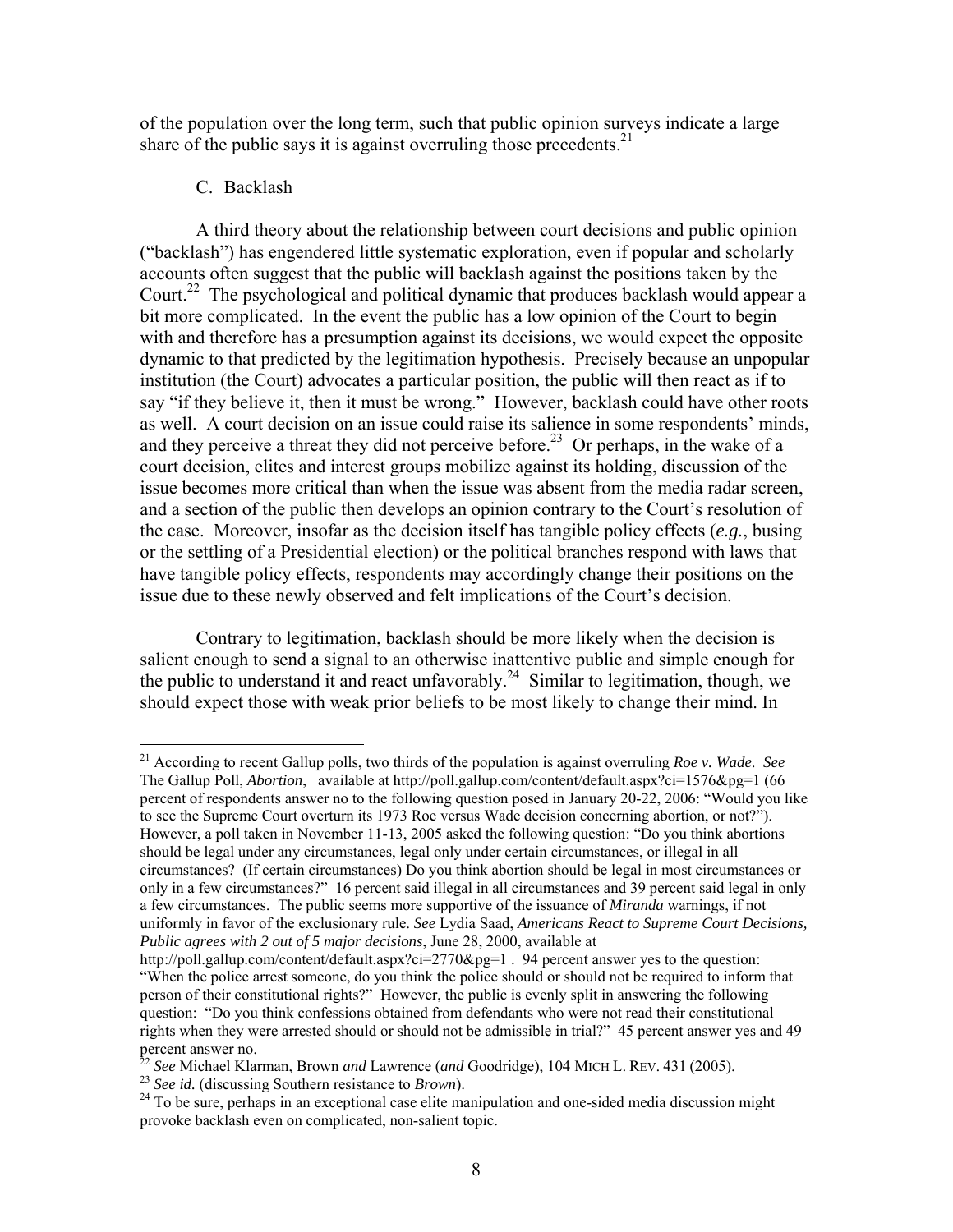other words, the *swayable* public should be the most susceptible to the Court's legitimating or backlash-inducing decisions, as should be true for any government action.

Although few have performed sophisticated analyses of the public opinion effects of Court decisions, several famous cases usually make the "backlash" list. At least in popular lore, many think public opinion in favor of school desegregation, especially in the South, declined in the immediate aftermath of *Brown v. Board of Education,* although pro-integrationist opinions were shared by a small share of the Southern population even before the decision.<sup>25</sup> The best example of backlash, given the substantial rise from 1972 to 1976 in the share of the population favoring the death penalty, may come from the Court's 1972 decision in *Furman v. Georgia*.<sup>26</sup> According to Gallup polls, 54 percent of the population favored the death penalty for murderers in 1972 whereas 66 percent favored it in 1976. However, in 1971 – a year before the Court delivered its decision in *Furman* – only 49 percent favored the death penalty, suggesting that the pro-death penalty trend may have existed before the Court's intervention, even if the decision accelerated it. Moreover, after a small dip just following the Court's undermining of *Furman* in *Gregg v. Georgia*, [27](#page-9-2) the share of the population in favor of the death penalty continued to rise over the succeeding decade.<sup>28</sup> The same could be said regarding opinion against legalization of same-sex sexual relations following *Bowers v. Hardwick*. Public opinion against legalization rose both before and immediately after *Bowers*, as we discuss in the next Part.

As with legitimation, it is striking how few actual cases of measurable short-term backlash exist. To be sure, there are plenty of instances where the share of the public expressing a a certain opinion about a constitutional issue rises or declines following a court decision, but a change in direction from a *preexisting* trend happens quite rarely. For this reason, we find the short-term backlash following *Lawrence v. Texas*, discussed later, to be quite extraordinary.

# D. Polarization

Not only might public opinion move in the same or opposite direction as the Court's decision, but a decision could also alter the structure of public opinion on an issue. Many people might change their mind on an issue following court intervention

1

<span id="page-9-0"></span><sup>25</sup> *See* George Gallup, *Vote Favoring Desegregation Up Slightly Since a Year Ago: However Sentiment in South is Still Strongly Opposed; 3 Out of 4 Disapprove of Verdict,* PUBLIC OPINION NEWS SERVICE, May 15, 1955. The Gallup question was: "The U.S. Supreme Court has ruled that racial segregation in the public schools is illegal. This means that all children, no matter what their race, must be allowed to go to the same schools. Do you approve or disapprove of this decision?" In the nation as a whole, disapproval in the year after *Brown* dropped slightly from 41 percent to 38 percent, while disapproval in the South rose from 71 percent to 73 percent. The size of the shifts is probably within the margin of error so we would not make much of the results.<br><sup>26</sup> 408 U.S. 238 (1972).<br><sup>27</sup> 428 U.S. 153 (1976).<br><sup>28</sup> *See* The Gallup Poll, *Death Penalty*, *available at* http://poll.gallup.com/content/default.aspx?ci=1606.

<span id="page-9-1"></span>

<span id="page-9-2"></span>

<span id="page-9-3"></span>Timothy Johnson and Andrew Martin argue that *Furman* polarized opinion in addition to producing a backlash. *See* Timothy R. Johnson & Andrew D. Martin, *The Public's Conditional Response to Supreme Court Decisions*, 92 AMER. POL. SCI. REV. 299, 305 (1998).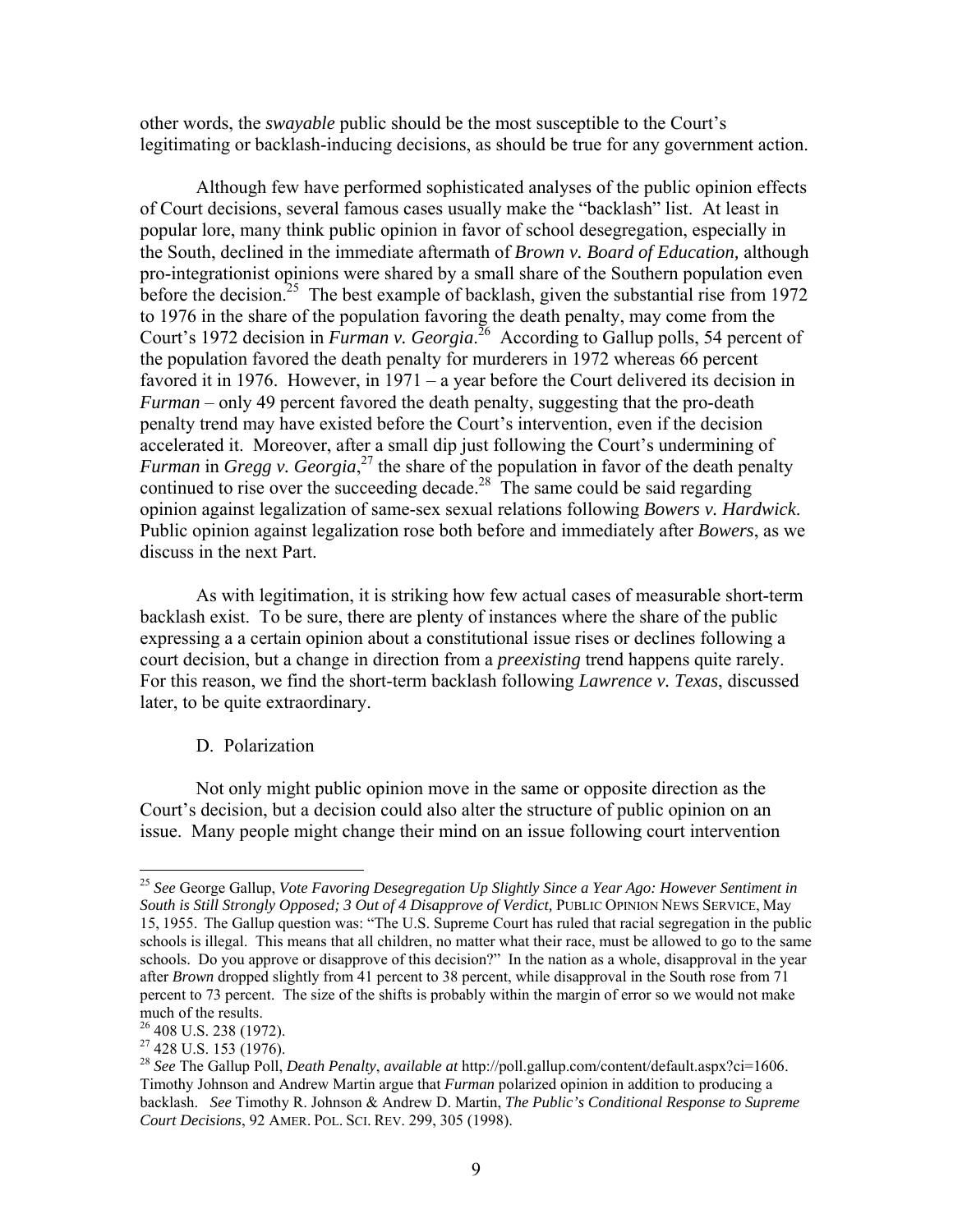even though the aggregate shift in opinion might appear slight or nonexistent. In addition, a decision could solidify people's prior beliefs, causing them to feel more strongly about the issue.

For polarization to occur we suspect elite signals must be quite clear and the issue should be salient enough such that those signals will be sent and received. Unlike legitimation or backlash, though, we should expect a two-sided information flow to be more likely to cause polarization than would a situation in which elite signals all push in the same direction. We should expect the undecided and the uninformed to pick sides according to elite discussion of the decision, with people taking cues from their reference groups and from opinion leaders they trusted before the decision. What might have been a bell shaped or even random distribution of opinion prior to a court decision, under certain conditions could turn into more of a bimodal distribution as people sort themselves according to elite framing of the issue. Such "sorting out" could occur on the basis of ideology, partisanship, religion, race or any other group defining characteristic.<sup>29</sup>

The paradigmatic case of polarization is public opinion concerning abortion. Charles Franklin and Liane Kosaki<sup>30</sup> find that while there was little aggregate change in public opinion regarding abortion after the Supreme Court's 1973 decision in *Roe v. Wade*, the salience of the decision led to an increasing polarization among demographic groups regarding the legalization of discretionary (*i.e.*, non health-related) abortions. In particular, the gap in opinion on discretionary abortion grew in 1973 between whites and blacks and between Protestants and Catholics. Franklin and Kosaki hypothesize that this polarization is most likely to take place in the wake of highly salient Supreme Court decisions. Such decisions become news events that dramatically raise the public's level of information and interest about the issue. As a result of the conversations and debates that take place in the wake of these news events, individuals' opinions become more like those of others in their immediate environment. The result is that "the effect of group interaction is to increase agreement with the modal response within the immediate social environment.<sup>331</sup> Thus, following *Roe*, the opinion of Protestants became more like those of other Protestants (who were relatively pro-choice to begin with)—and the same happened in the more pro-life Catholic community.

E. A Note on Short Versus Long Term Effects and the Revisiting of Constitutional Controversies

No single theory provides a universally applicable explanation for how and when courts affect public opinion. Moreover, the effect of a court decision – as mediated through other elite action and mass mobilization – may be felt more over the long term than in the few years following the decision. Controversial holdings – such as the oneperson, one-vote rule, the requirement of *Miranda* warnings, or perhaps the striking down of bans on same-sex sex – may become accepted over the long-run, while others, such as

1

<span id="page-10-0"></span><sup>&</sup>lt;sup>29</sup> See ZALLER, *supra* (concerning the importance of information flow on the shift in opinion in population subgroups). 30 Charles H. Franklin & Liane C. Kosaki, *Republican Schoolmaster: The U.S. Supreme Court, Public*

<span id="page-10-1"></span>*Opinion and Abortion*, 83 AMER. POL. SCI. REV. 751 (1989). <sup>31</sup> *Id*. at 763.

<span id="page-10-2"></span>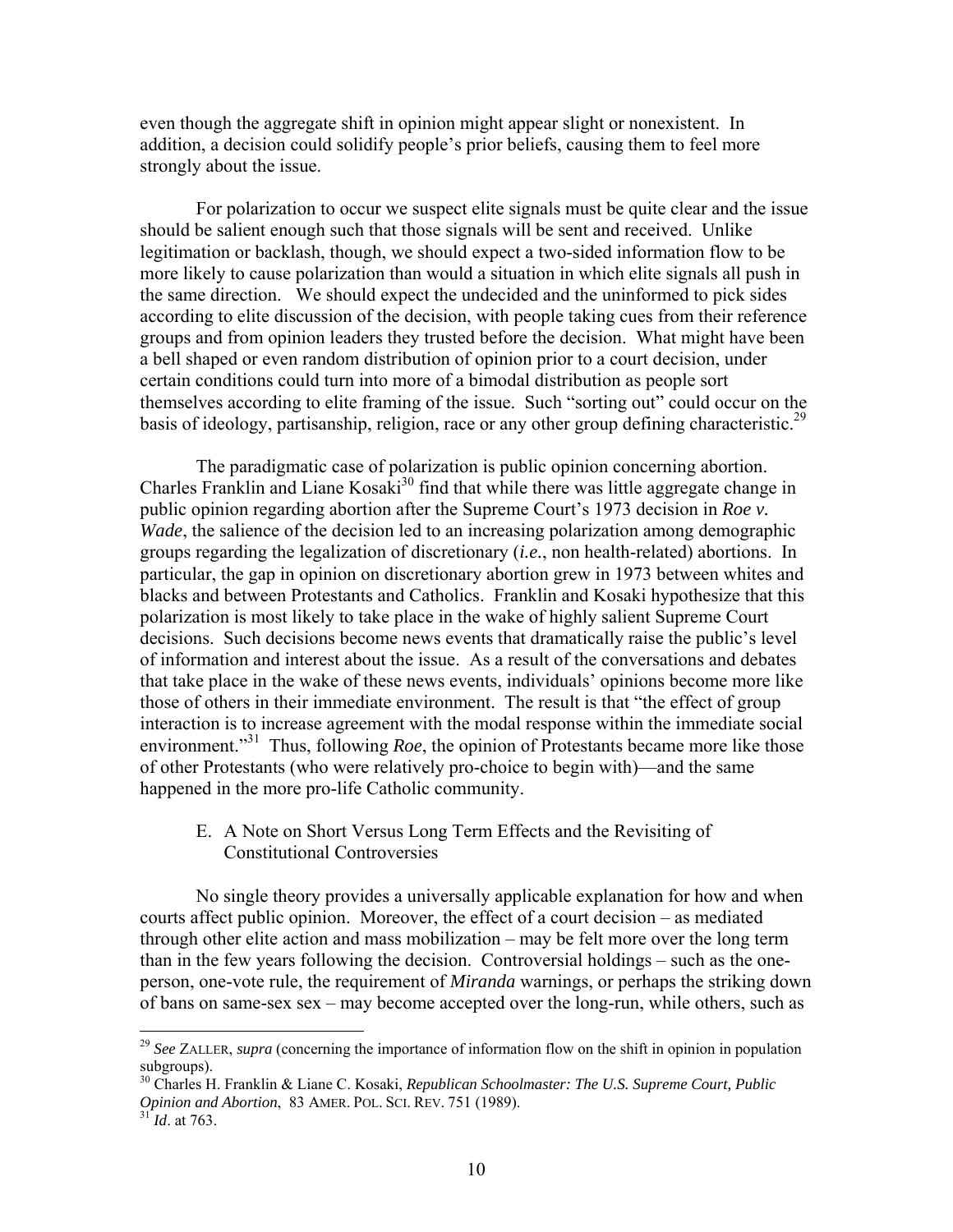upholding a right to an abortion, may become more controversial over time and generate a increased opposition a decade after the decision. As difficult as it is to assess causality for short term effects, it is even more so with respect to changes in public opinion over the long term. Nevertheless, we do not mean to pretend that the public opinion effects of a court decision – as with any legislative or executive action – should only be felt in its immediate aftermath.

Moreover, as other scholars have noted, $32$  we should not expect the Court's reaffirmation, revisiting or overturning of a holding to produce the same effect as its initial decision. Timothy Johnson and Andrew Martin find that later rulings on abortion rights and the death penalty did not alter the structure of opinion, as did the initial court cases in this area. Indeed, lurking in their research as well as Marshall's is probably a theory concerning how court decisions that upset the status quo may have more dramatic public opinion effects than those that keep things the way they are. Indeed, as we describe with respect to the two Court decisions concerning gays' right to have sex, the reverse of what Johnson and Martin find appears to be true: *Bowers v. Hardwick*, which upheld a law banning sodomy, appeared not to affect the preexisting public opinion trend or structure on this issue, while *Lawrence v. Texas* produced a measurable backlash.

# **II. Public Opinion on Gay Rights**

The debate over same-sex marriage that intensified in 2003 and 2004 arrived in the wake of a remarkable, decades-long shift in American attitudes toward gay rights. Over the past thirty years, American public opinion regarding gay people, gay rights and homosexual sex has moved unambiguously toward acceptance and tolerance.<sup>33</sup> However, Americans remain deeply uncomfortable with gays as compared to other demographic groups, and their support for gay rights does not extend as strongly to the domains of sexuality and relationships.

Any discussion of public opinion regarding gays and lesbians must begin with the fact that Americans view homosexual behavior through a strong moral lens: in 2004, 57 percent of the public told the General Social Survey that same-sex relations are "always wrong." However, this figure has declined in a relatively steady fashion since the late 1980s, when it peaked at  $\frac{78}{9}$  percent.<sup>34</sup> Notably, the decline in morally traditionalistic views regarding homosexuality has not been accompanied by increasing permissiveness on other matters of private behavior related to sexuality. As shown in Figure 1, opinion regarding discretionary abortion, premarital sex, and pornography has remained relatively

<span id="page-11-0"></span><sup>32</sup> *See* Timothy R. Johnson & Andrew D. Martin, *The Public's Conditional Response to Supreme Court* 

<span id="page-11-1"></span><sup>&</sup>lt;sup>33</sup> See Paul R. Brewer, *The Shifting Foundations of Public Opinion about Gay Rights*, 65 J. POL. 1208 (2003); Patrick J. Egan & Kenneth Sherrill, *Neither An In-Law Nor An Outlaw Be: Trends in Americans' Attitudes Toward Gay People*, PUBLIC OPINION PROS, February, 2005; Alan S. Yang, *The Polls—Trends: Attitudes Towards Homosexuality*, 61 PUB. OP. Q. 477 (1997); Paul R. Brewer and Clyde Wilcox, *Trends: Same-Sex Marriage and Civil Unions* <sup>69</sup> PUBLIC OPINION QUARTERLY 599 (2005). 34 *See* Bowman, *supra* note † .

<span id="page-11-2"></span>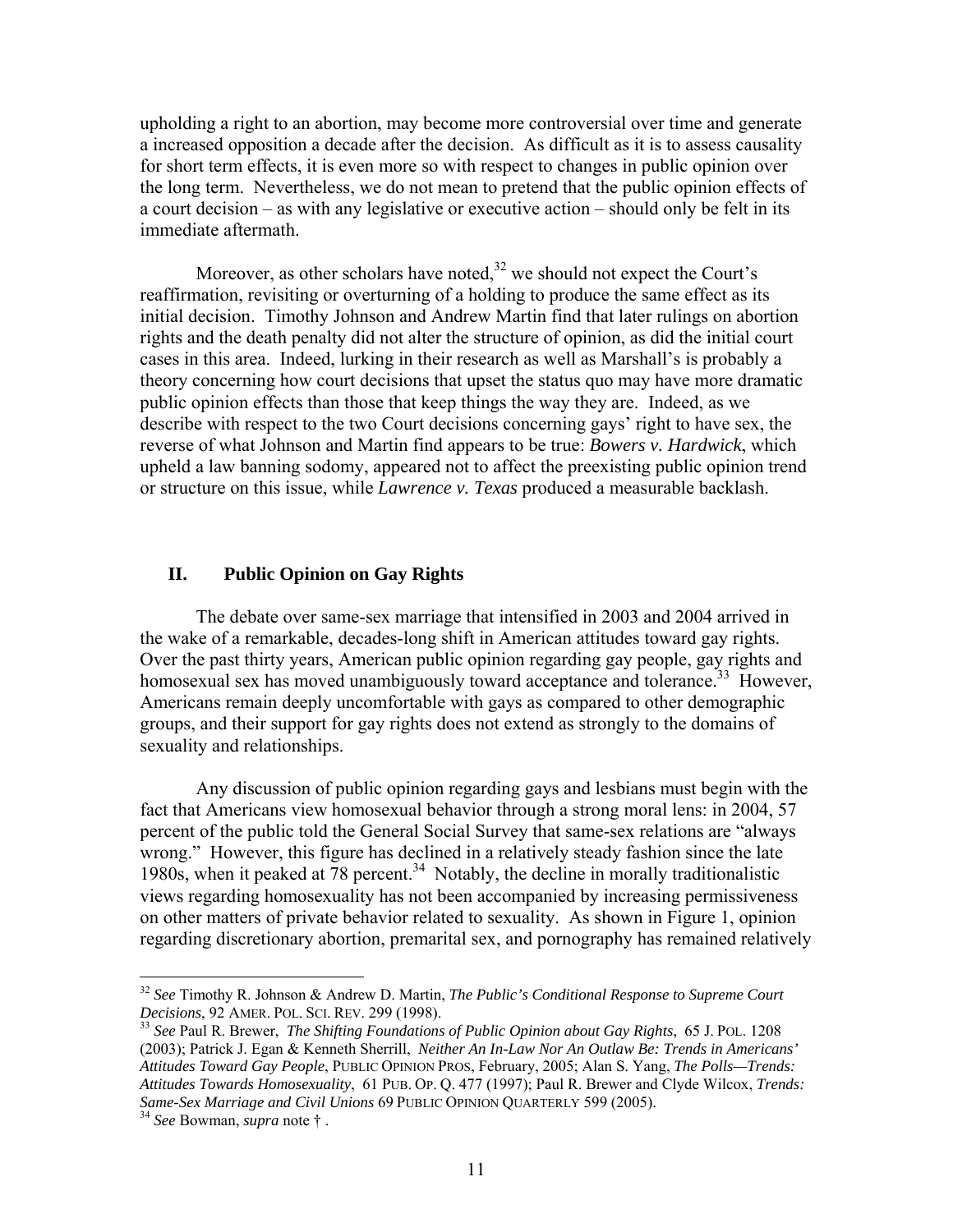steady over the past thirty years—and Americans' condemnation of adultery has risen during this time period. [35](#page-12-0)

<span id="page-12-0"></span><sup>&</sup>lt;sup>35</sup> The wording of the questions depicted in Figure A follows. The graph includes interpolated data for years in which the survey was not administered or individual questions were not asked.

*homosexuality*: What about sexual relations between two adults of the same sex--do you think it is always wrong, almost always wrong, wrong only sometimes, or not wrong at all?

*pornography*: Which of these statements comes closest to your feelings about pornography laws? Illegal for all, illegal for those under 18, or legal for all?

*interracial marriage*: Do you think there should be laws against marriages between (Negroes/Blacks/ African-Americans) and whites?

*discretionary abortion*: Please tell me whether or not you think it should be possible for a pregnant woman to obtain a legal abortion if. . . the woman wants it for any reason?

*premarital sex*: There's been a lot of discussion about the way morals and attitudes about sex are changing in this country. If a man and woman have sex relations before marriage, do you think it is always wrong, almost always wrong, wrong only sometimes, or not wrong at all?

*adultery*: What is your opinion about a married person having sexual relations with someone other than the marriage partner--is it always wrong, almost always wrong, wrong only sometimes, or not wrong at all? *women's role*: Do you agree or disagree with this statement? Women should take care of running their homes and leave running the country up to men.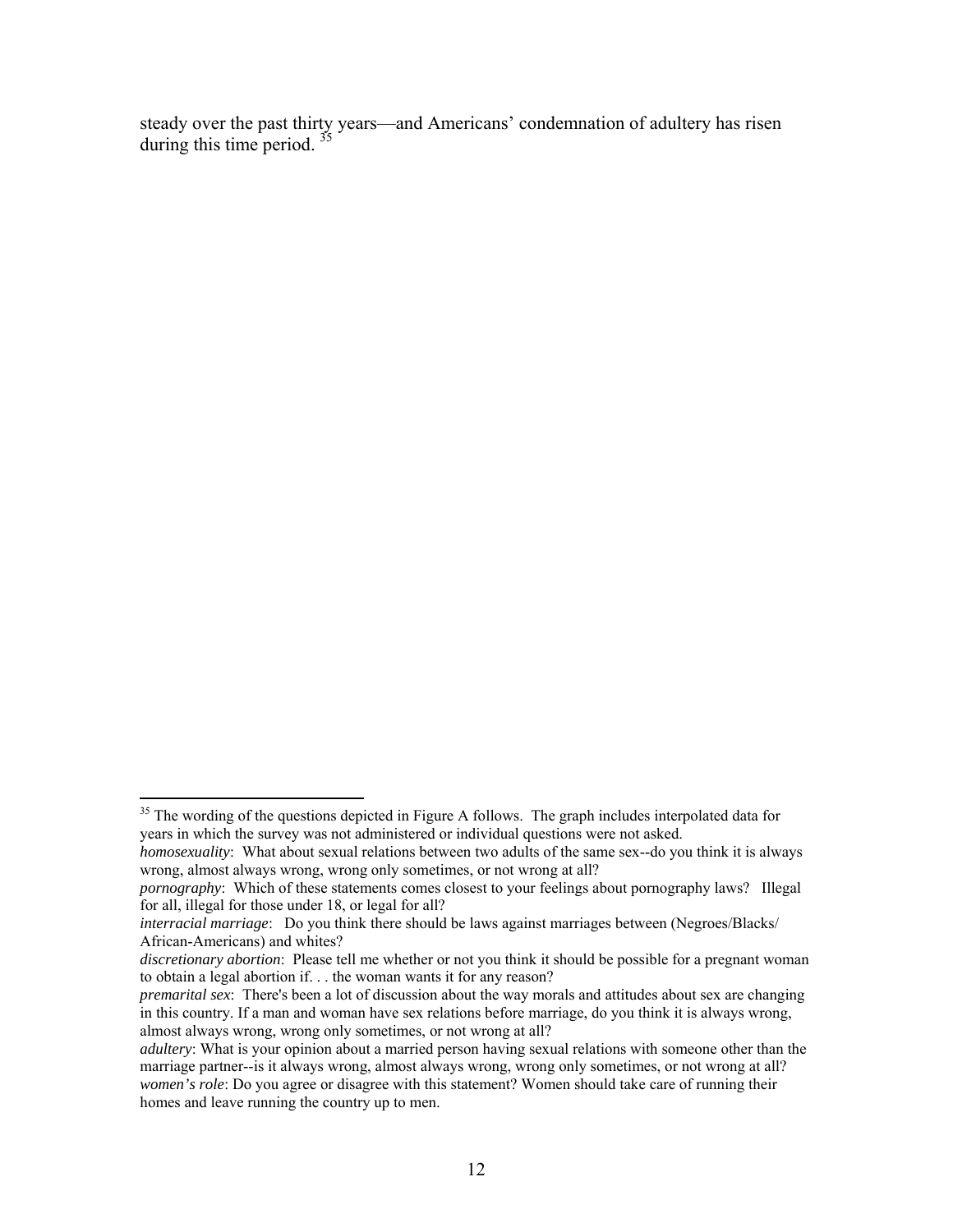

Instead, the trend line of Americans' views on homosexuality appears to parallel (if trail behind) their opinions on issues like interracial marriage and the proper role for women in society—issues that are generally framed in terms of equal rights rather than in terms of freedom of choice. For this reason it is no coincidence that over the same time period, a growing share of Americans has come to believe that homosexuality as an identity, rather than a choice. In 1983, 16 percent of the public told the Los Angeles *Times* Poll that homosexuality is "something that people are born with,"—a figure that rose to 32 percent in 2004. (However, a stable proportion of the public—37 percent in 1983 and 35 percent in 2004—said homosexuality is "just the way some people prefer to live.")<sup>36</sup> Individual-level analysis has found a strong relationship between beliefs about the etiology of homosexuality and feelings regarding gay people and gay rights.<sup>[37](#page-13-1)</sup>

Over the past three decades, overwhelming majorities of Americans have come to believe that gay people deserve equal employment rights, including employment in the military, medicine, politics, and (to a lesser extent) as teachers or clergy. Yet on aspects of gay rights that touch upon gay relationships and sexuality, Americans are less supportive—and their opinions have changed much more slowly. As shown in Figure 2, a solid majority of Americans has supported equal opportunities for gays in terms of jobs since the late 1980s, but support for legalizing homosexual sex has risen less dramatically since the Gallup Poll first fielded a question regarding this topic in 1977. Opinion regarding the legalization of sex between gays has also been more variable over time than opinion on employment rights. Finally (and as is discussed in greater detail in the

<span id="page-13-1"></span><span id="page-13-0"></span>

<sup>&</sup>lt;sup>36</sup> *See* Egan & Sherrill, *supra* note \_\_\_.<br><sup>37</sup> *See* note *infra* and accompanying text.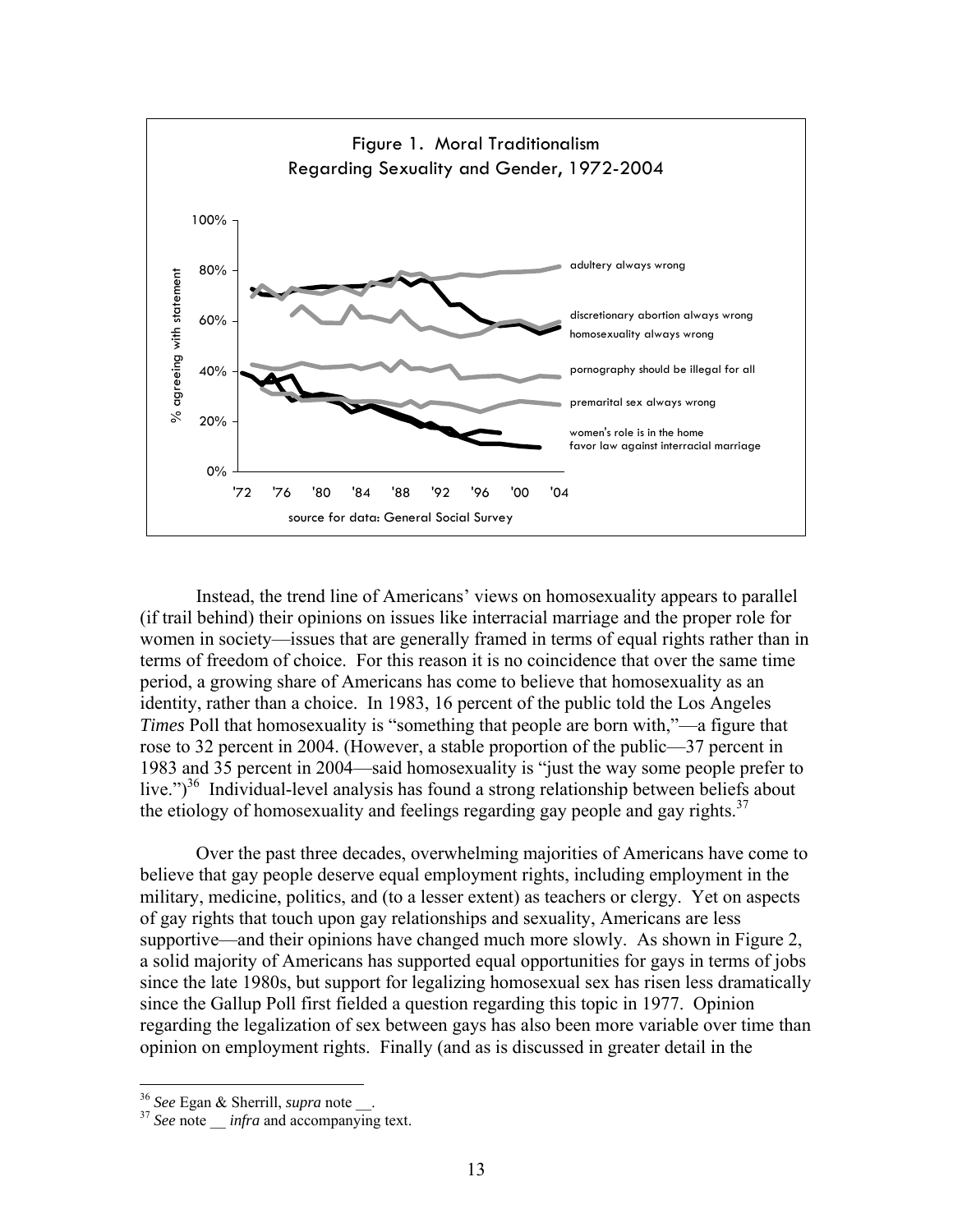

remainder of this Article), support for the legalization of gay marriage has risen only slightly since 1996, the first year Gallup asked Americans their opinion on this issue.

The rise in Americans' tolerance of homosexuality and their embrace of some aspects of the gay rights agenda has been accompanied by a growing familiarity and comfort with gay and lesbian people. Personal contact with gay people has risen dramatically: in 1985, 54 percent of Los Angeles *Times* Poll respondents said they had no friends, family members, or co-workers who were gay. By 2004, this figure dropped to 27 percent. As Americans have gotten to know more gay people, they have also become more comfortable with them. The proportion of *Times* Poll recipients reporting that they were sometimes or always uncomfortable around gay people fell from 38 percent in 1983 to 20 percent in 2004.<sup>38</sup>

By a widely-used measure of sentiment toward demographic groups—the socalled "feeling thermometer"—Americans have grown decidedly more warm toward gays and lesbians over the past twenty years. Surveys with feeling thermometers ask participants to rate groups on a scale of zero (cold) to 100 (warm), with a score of 50 considered neutral. As shown in Figure 3, the average thermometer score assigned to gays and lesbians by participants in the American National Election Studies (ANES) has increased sharply, from 30 "degrees" in 1984 to 49 in 2004. It is notable, however, that while Americans have begun to express more warmth toward gay people, these feelings

<span id="page-14-0"></span><sup>38</sup> *See<http://www.latimesinteractive.com/pdfarchive/nationworld/la-poll041104-pdf.pdf>*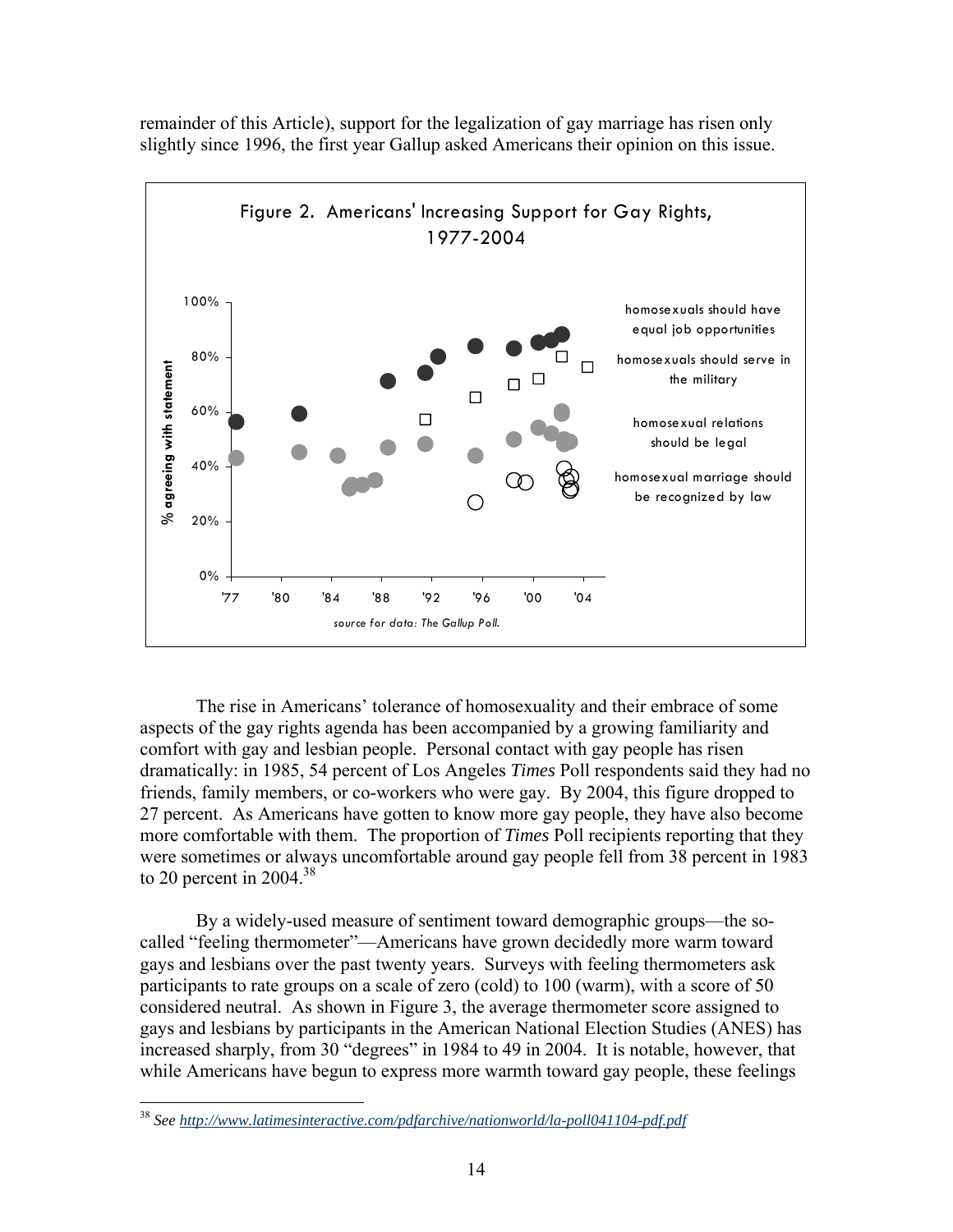lag far behind those regarding other demographic groups. In fact, ANES respondents have consistently ranked gays and lesbians either last or next-to-last among *all* demographic groups in *every* administration of the survey since gays were first included in the battery of feeling thermometer questions in 1984.



Research has identified many sources of attitudes regarding gays and lesbians, but four variables are consistent, strong predictors of these attitudes: education, religiosity, political ideology, and year of birth (cohort).<sup>39</sup> All things being equal, religiosity and conservative ideology is associated with opposition to homosexuality and gay rights, while youth and education are associated with support. Table A displays how respondents to the American National Election Studies survey with varying levels of these four demographic variables scored on an index constructed from five survey items regarding gay issues[.40](#page-15-1) The index ranges from zero (least supportive) to 100 (most supportive). A glance at Table 1 indicates how strong the association is between each of these four characteristics and support for gay rights: the difference in the index scores between respondents at the lowest and highest values of each variable exceeds 20 points.

<span id="page-15-0"></span><sup>&</sup>lt;sup>39</sup> Note that "birth cohort" is a different concept than "age." Egan and Sherrill, *supra* note, present evidence indicating that the gay-supportive attitudes of younger survey respondents are due to cohort effects, not life-cycle effects—i.e., that individuals do not become less supportive of gay rights as they grow older.<br> $40$  The index was constructed from a simple average of ANES items measuring respondents' attitudes

<span id="page-15-1"></span>toward gay marriage, adoption of children by homosexual couples, allowing gays to serve in the military, and employment rights, as well as the feeling thermometer score assigned to gays and lesbians. The scale reliability coefficient of this index (Cronbach's alpha) is .75 .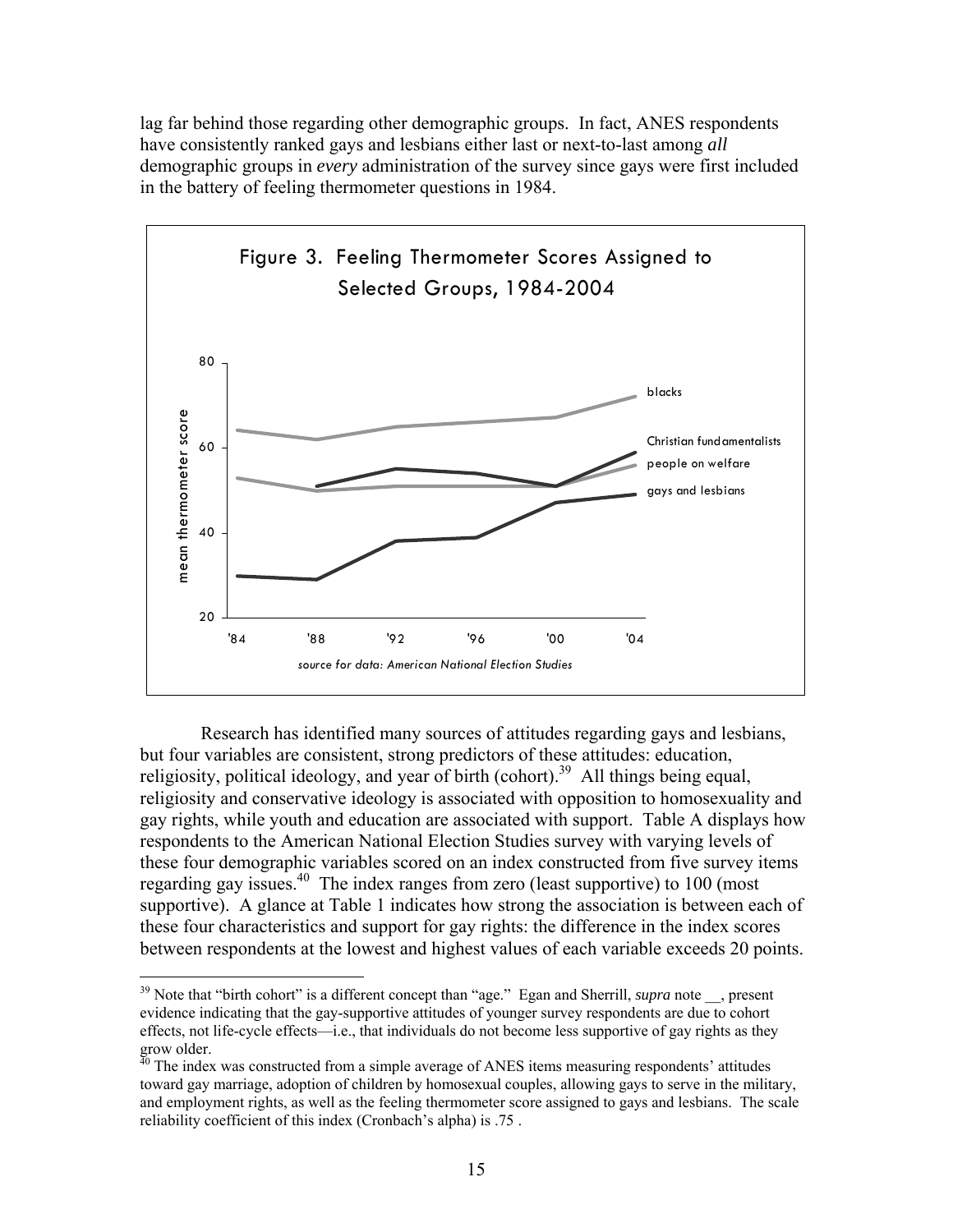# Table 1. Gay-rights index scores by demographic categories, 2004

Index is scaled zero (least supportive of gay rights) to 100 (most supportive).

| <b>Categories</b>                                     | Mean  |
|-------------------------------------------------------|-------|
|                                                       | score |
|                                                       |       |
| <b>Education</b>                                      |       |
| less than HS diploma                                  | 46    |
| HS diploma                                            | 50    |
| college degree                                        | 64    |
| post-graduate study                                   | 72    |
| <b>Birth cohort</b> (year born)                       |       |
| before 1927                                           | 35    |
| between 1927 and 1942                                 | 48    |
| between 1943 and 1958                                 | 57    |
| between 1959 and 1974                                 | 59    |
| after 1974                                            | 66    |
|                                                       |       |
| Ideology                                              |       |
| conservative                                          | 48    |
| moderate                                              | 56    |
| liberal                                               | 71    |
| <b>Religiosity</b> (attendance of religious services) |       |
| every week                                            | 42    |
| almost every week                                     | 49    |
| once/twice per month                                  | 54    |
| few times per year                                    | 68    |
| Never                                                 | 66    |

*Source for data: 2004 American National Election Studies.* 

# **III. The Possible Role of Supreme Court Precedent in Shaping Public Opinion on Gay Rights**

While recognizing that two cases do not a generalization make, the pair of U.S. Supreme Court cases adjudicating the constitutionality of state bans on sodomy provides a unique opportunity to consider how court decisions affect public opinion. The two cases – *Bowers v. Hardwick* and *Lawrence v. Texas* – reach opposite results, with the former finding no constitutional problem with the arrest of a Georgia man pursuant to that state's ban on sodomy, and the latter striking down on its face Texas's ban on sex between same-sex couples. The shifts in public opinion in the wake of both decisions can fairly be characterized as anti-gay. In the immediate aftermath of both *Lawrence* and *Bowers*, the share of respondents who disagreed that "homosexual relations between consenting adults should be legal" increased dramatically. As shown in Figure 4 below, before *Bowers* only 46 percent of the population thought gay sex should be illegal. Afterward, that figure rose to 57 percent. The magnitude of the jump in anti-gay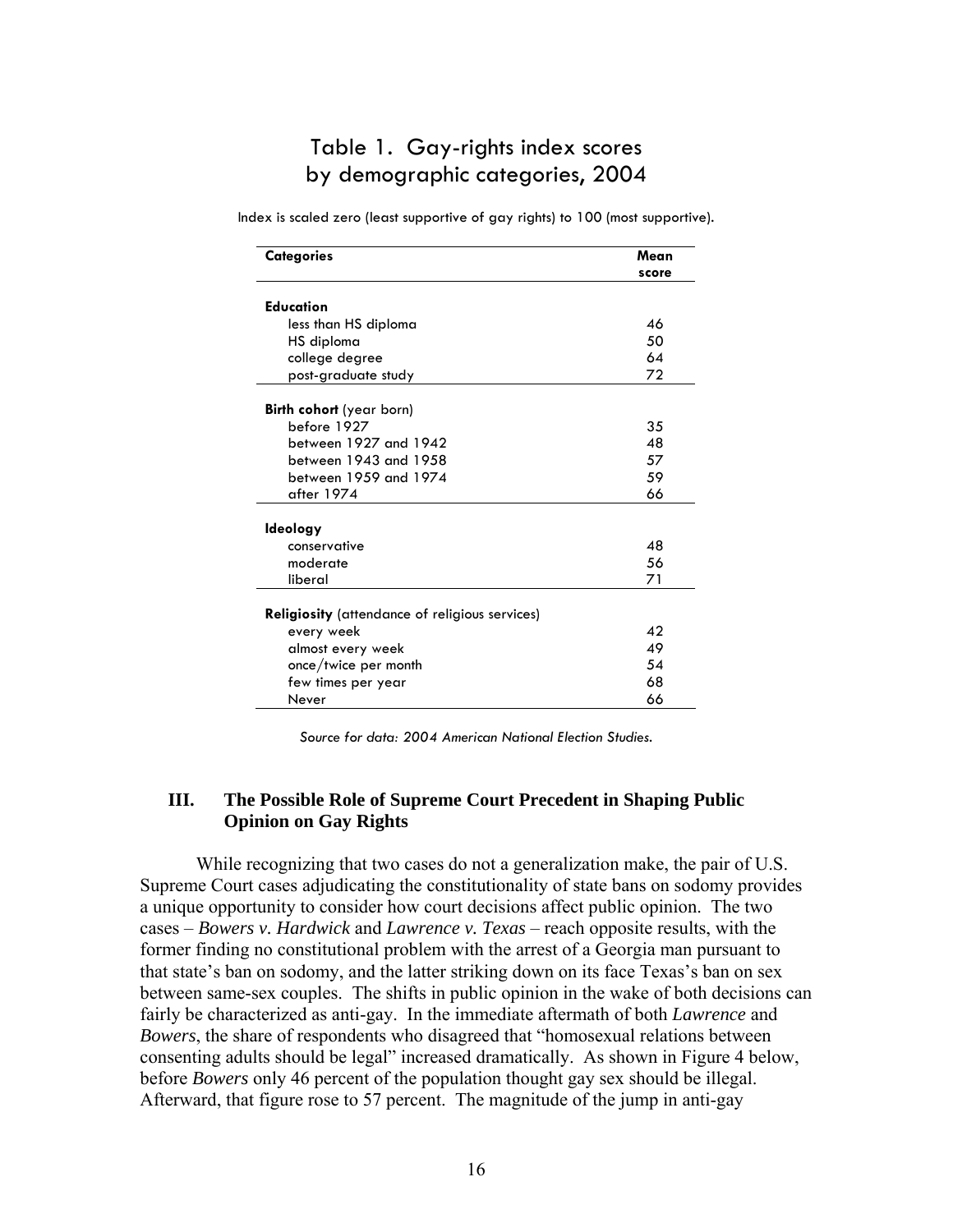sentiment was similar after *Lawrence,* even though the population had become much more in favor of legalization in the years between the decisions. Before *Lawrence*, only 36 percent thought homosexual relations should be illegal; afterwards, that figure rose to 43 percent.<sup>41</sup> In addition to examining aggregate change, we have also looked for changes in the determinants of opinion on homosexual sex following each decision. In regression analyses not presented here, we found no such change following *Bowers*, but some change in structure following *Lawrence*. [42](#page-17-1)



We may have an alternative explanation for the rise in anti-gay sentiment both before and after *Bowers*. As Figure 5 suggests below, the increasingly negative or (at best) static trend in attitudes concerning gay sex remained unaffected by the *Bowers*  $decision in 1986<sup>43</sup>$  The trend appears to map well onto coverage that linked gays with

<span id="page-17-0"></span><sup>&</sup>lt;sup>41</sup> In both cases, the change in opinion is statistically significant at  $p < .001$ . Question wording for surveys: "Do you think homosexual relations between consenting adults should or should not be legal?" *Bowers v. Hardwick* was announced June 30, 1986; surveys were administered November 11-18, 1985 and July 11- 14, 1986. *Lawrence v. Texas* was announced June 26, 2003; surveys were administered May 19-21, 2003 and July 25-27, 2003. <sup>42</sup> In particular, post-*Lawrence* African Americans became less in favor of legalizing same-sex relations,

<span id="page-17-1"></span>holding constant typical demographic, socio-economic status, and political variables. The same was true for all respondents who either identified with a political party. At the same time, education became an even stronger predictor of support for legalizing same-sex relations after *Lawrence* than it was before the

<span id="page-17-2"></span>decision was handed down. None of these trends were found following *Bowers*.<br><sup>43</sup> The top line on the graph refers to the trend according the General Social Survey question: "What about sexual relations between two adults of the same sex--do you think it is always wrong, almost always wrong, wrong only sometimes, or not wrong at all?" The line refers to the percent saying "always wrong." The second solid trendline refers to the Gallup question: "Do you think homosexual relations between consenting adults should be legal or not?" The line refers to the percent saying gay sex should be illegal. As explained further in the text, the dotted lines refer to coverage of gay issues from *Newsweek* magazine. The line that crests in 1986 refers to the percent of stories in that year mentioning the word gay or homosexual and also mentioning AIDS. The line referring to marriage, which begins in 17988, refers to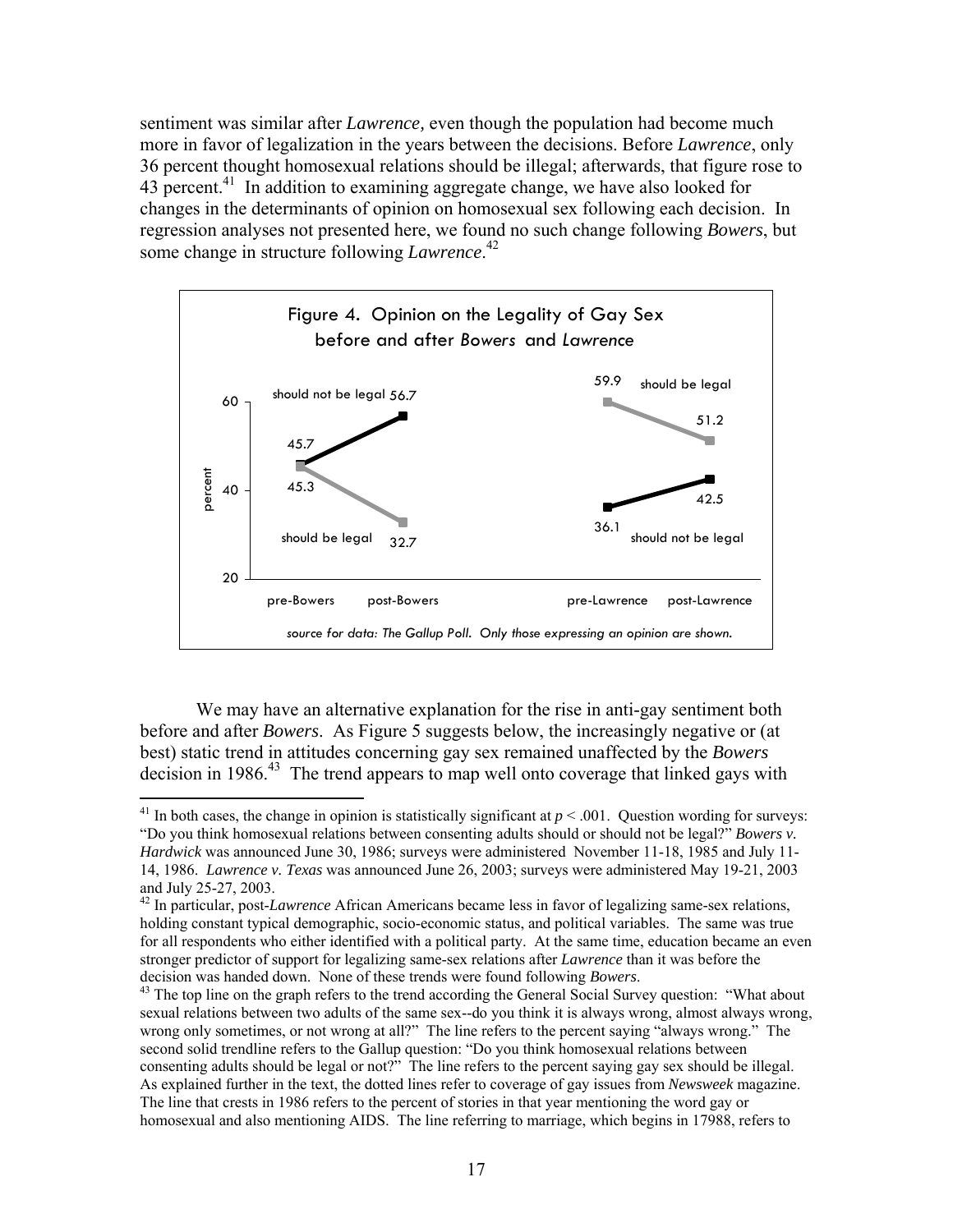the AIDS epidemic, however, as reflected in the dashed line indicating the percent of stories in *Newsweek* magazine mentioning the words "gay" or "homosexual" and also mentioning AIDS. Around the time when this share of news stories peaked, so do our indicators of negativity toward homosexual sex. More dramatically, as the share of such stories dropped, the share of the population expressing anti-gay attitudes also fell. In 1986, 42 percent of *Newsweek* stories including the words gay or homosexual also mentioned AIDS. At the same time, public opinion on whether homosexual relations should be illegal (according to the Gallup Poll), and whether gay sex is always wrong (according to the General Social Survey, or GSS) turned markedly negative. The proportion of GSS respondents agreeing with the statement that "sexual relations between two adults of the same sex" is "always wrong" rose to its highest level ever—76 percent—in the spring of 1987. The proportion of Gallup respondents saying that homosexual sex should be illegal rose to its highest point ever: 64 percent, in the Gallup survey administered post-*Bowers* in July 1986.



A strikingly similar pattern is seen at the end of the time series—although this time the topic is "gay marriage," rather than AIDS. As the proportion of gay-themed stories mentioning gay marriage (indicated by the gray line in Figure 5) reached its height in 2004, anti-gay opinion rose, too: the GSS "always wrong" measure spiked upward by

the percent of stories per year mentioning the word gay or homosexual and also mentioning marriage. We chose *Newsweek*, as have other scholars, because *Newsweek*'s influence has remained relatively constant and the number of articles per issue of the magazine has remained approximately equal. *See* Paul Kellstedt, *Media Framing and the Dynamics of Racial Policy Preferences*, 44 AMER. J. POL. SCI. 245 (2000).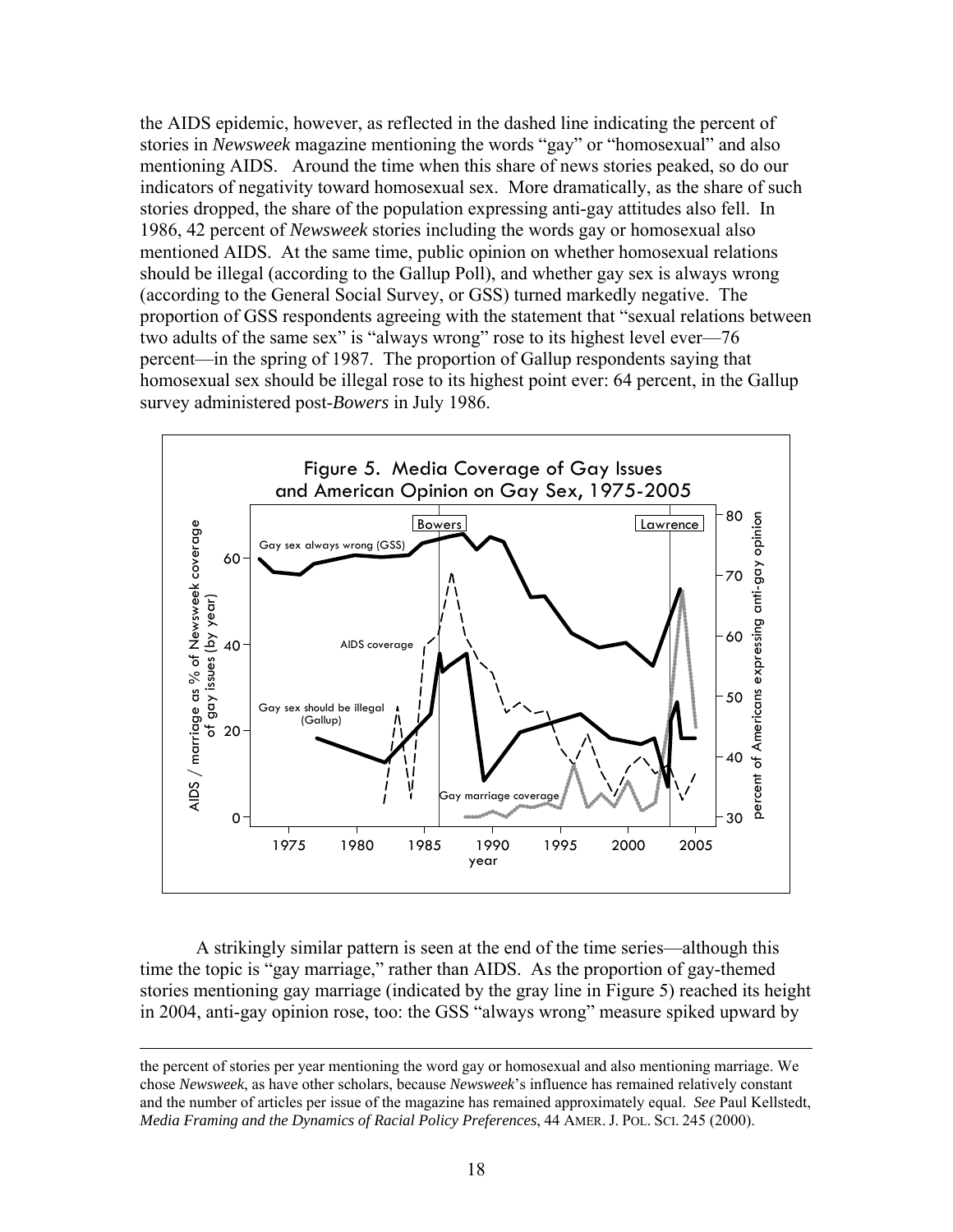13 percentage points from 2002 to 2004, and anti-gay opinion in the Gallup measure jumped as well.

We cannot completely reject the possibility that *Bowers* had some legitimating impact on anti-gay public opinion, but our alternative explanation focusing on coverage of the AIDS epidemic suggests the story is (at least) more complicated. We should also note that *Bowers* itself does not appear to have been a highly salient news event. As shown in Figure 6 below, media coverage mentioning the word "sodomy" (a term that would likely correlate with newspaper stories describing the Court's ruling) declined to pre-*Bowers* levels within three weeks after the announcement of the Court's decision on June 30, 1986. The chart depicts the number of times the terms "sodomy" appeared in stories published by newspapers in the Lexis-Nexis "Major Papers" and "News Wires" archives before and after the *Bowers* decision.



We have also examined media coverage in the wake of *Lawrence*. As shown in Figure 7, with respect to coverage of "sodomy" the pattern is similar to *Bowers*: a short burst of coverage during the week of the decision and then a tapering off to pre-decision levels soon after. But media coverage in the wake of *Lawrence* also focused on the issue of marriage: nearly 50 stories concerning gay marriage ran in major U.S. newspapers on the day after *Lawrence*. [44](#page-19-0) 

1

<span id="page-19-0"></span><sup>44</sup> The Lexis-Nexis "Major Papers" archive has limited coverage of U.S. newspapers from 1986. To augment this data, we added stories from the "News Wires" archive in constructing Figure 6. Because we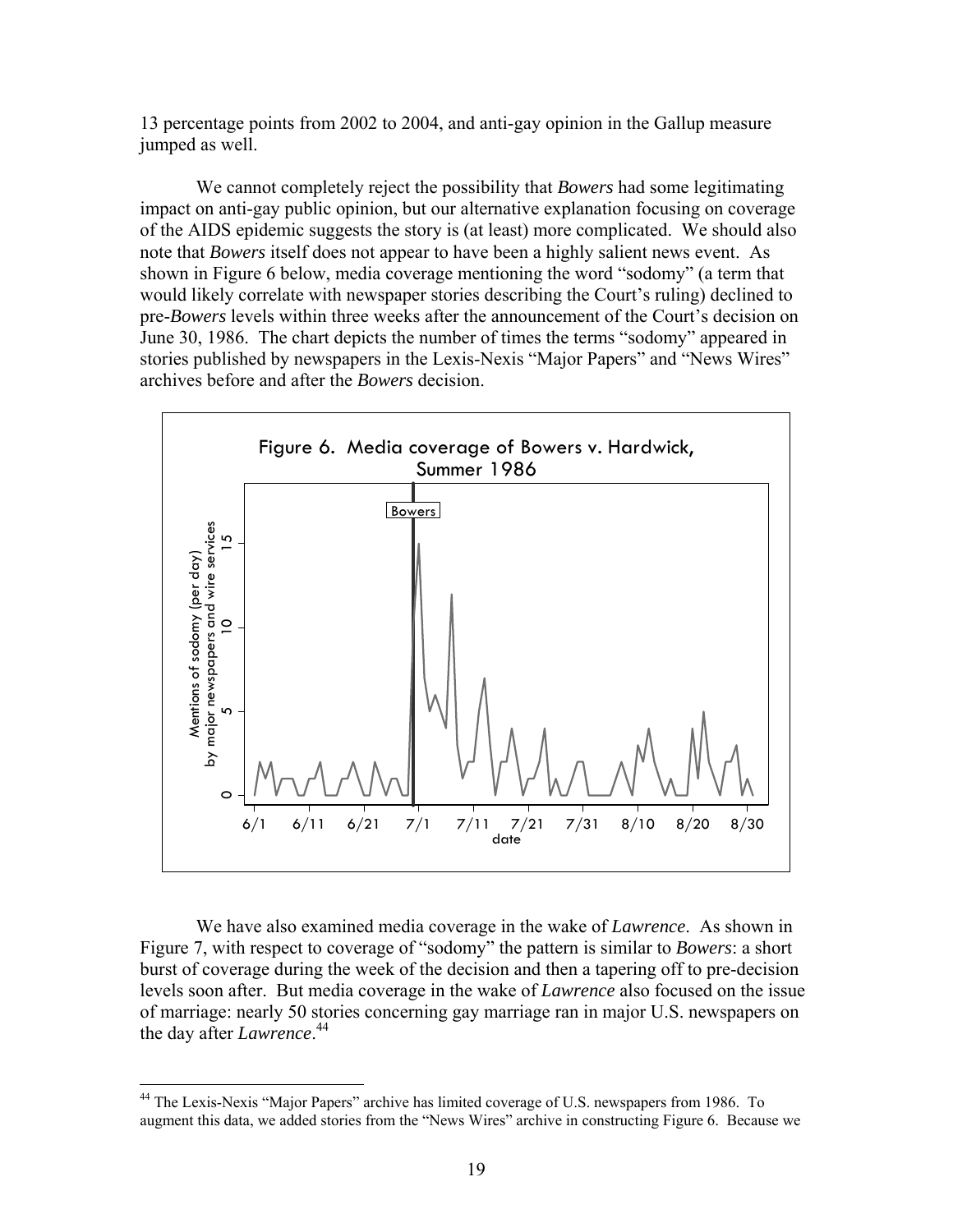As shown in Figures 7 and 8, the *Lawrence* decision was the first event in a series that generated extensive coverage of the gay marriage issue. Over the two years following *Lawrence*, coverage of gay marriage spiked periodically with several major news events: (1) the Vatican's announcement in the beginning of August 2003 condemning gay marriage, (2) the announcement of the first *Goodridge* opinion in November 2003, (3) the release of the second *Goodridge* opinion on February 4, 2004, the decision by San Francisco Mayor Gavin Newsom to issue marriage licenses one week later (February 12), and President Bush's announcement of support for a constitutional amendment banning same-sex marriage (February 23), (4) the beginning of the granting of marriage licenses to gays in Massachusetts on May 17, (5) the defeat of the gay marriage Constitutional amendment in the U.S. Senate on July 14, and (6) finally, the coverage of the results of the November 2, 2004 presidential election.



did not face the problem of limited coverage for 2003, Figure 3 includes only stories in the "Major Papers" archive.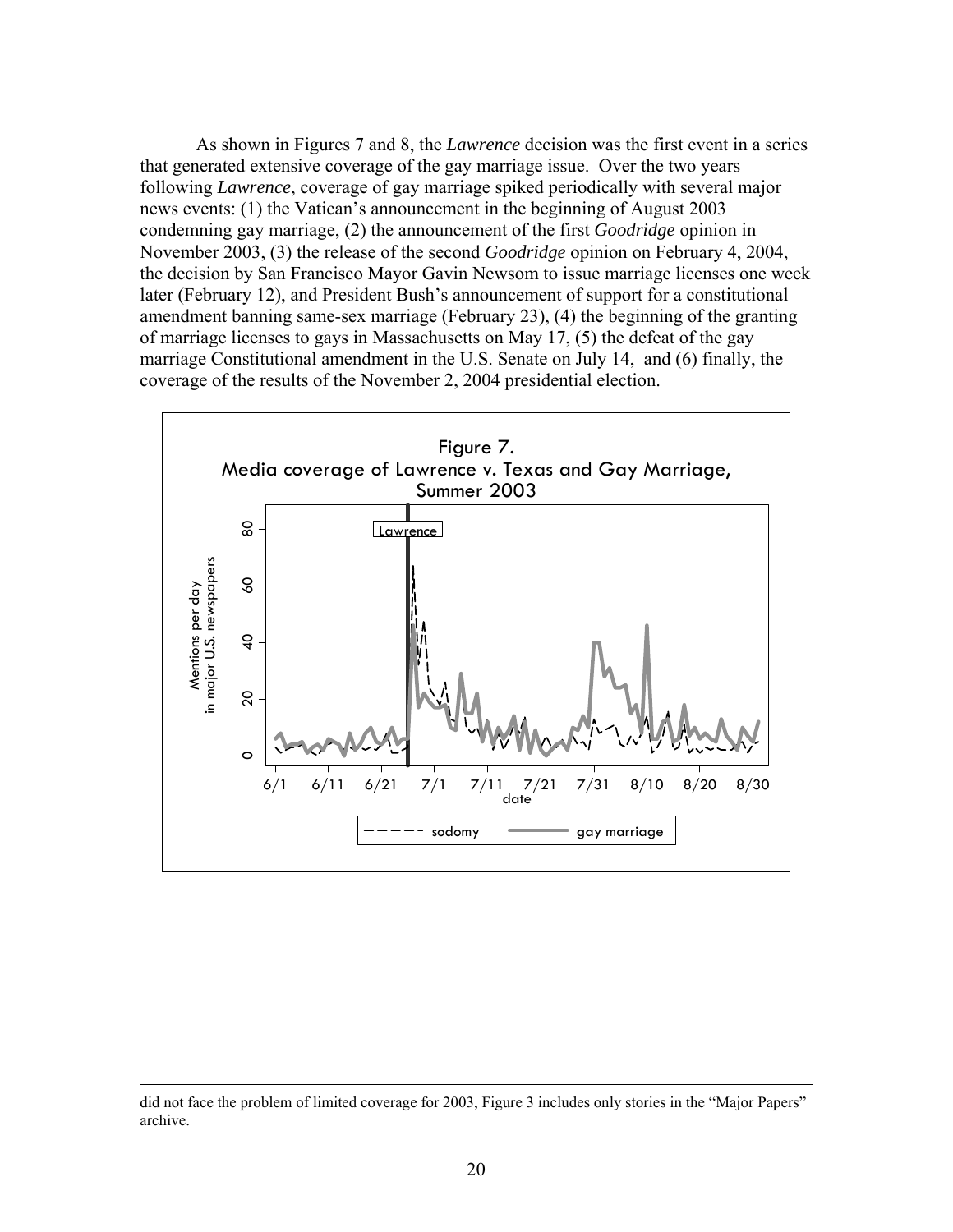

Throughout this period of intense media scrutiny, the public soured notably on the notion of gay marriage. As shown in Figure 9 (indicating results from surveys conducted by the Pew Research Center, which has asked one of the longest-running, consistentlyworded series of questions on this topic) and Figure 10 (a smoothed plot depicting data from eight different survey houses<sup>45</sup>), public opinion in favor of same-sex marriage fell in the months following the *Lawrence* decision (from about 38 percent to 30 percent of the population), continued to fall in the aftermath of *Goodridge* and through the 2004 election, and only in the summer of 2005 began to approach (and maybe even exceed) pre-*Lawrence* levels. To get a better sense of the pace of media attention and public opinion shifts, Figure 11 overlays the smoothed plot of opposition to same-sex marriage onto the number of stories mentioning gay marriage each month in *USA Today*. As media coverage of gay marriage increased, so did the share of the public opposing it. As coverage decreased and then evaporated in 2005, the shifts in public opinion that began immediately after *Lawrence* disappeared. By the summer of 2005, the intense, sustained national debate over gay marriage that began with *Lawrence v. Texas* in June 2003 and continued with *Goodridge* had receded. Support for gay marriage had inched towards 40 percent of the population, while opposition hovers somewhere between 50 and 60 percent.

<span id="page-21-0"></span><sup>&</sup>lt;sup>45</sup> Symbols in the graph indicate the survey houses from which data were obtained.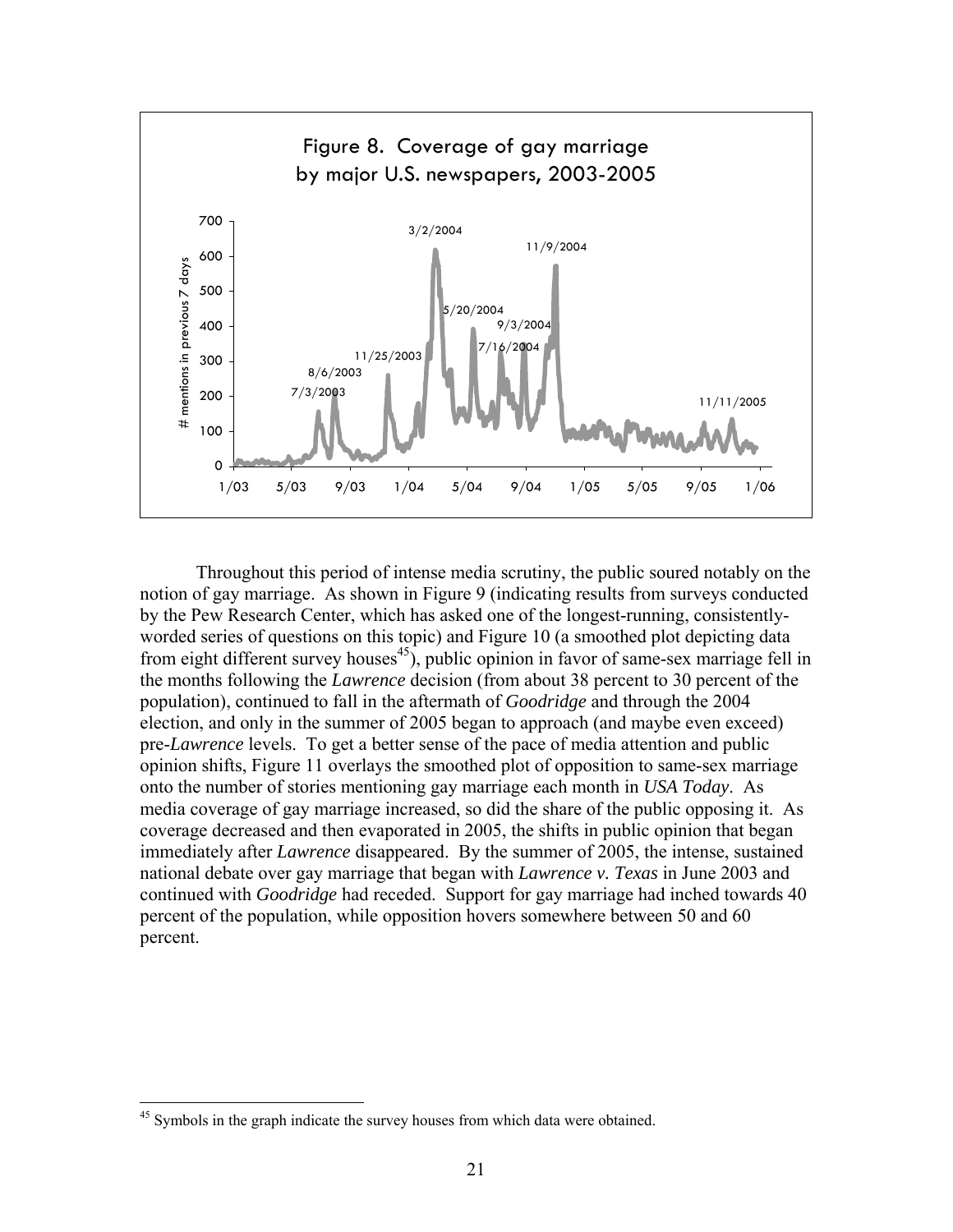

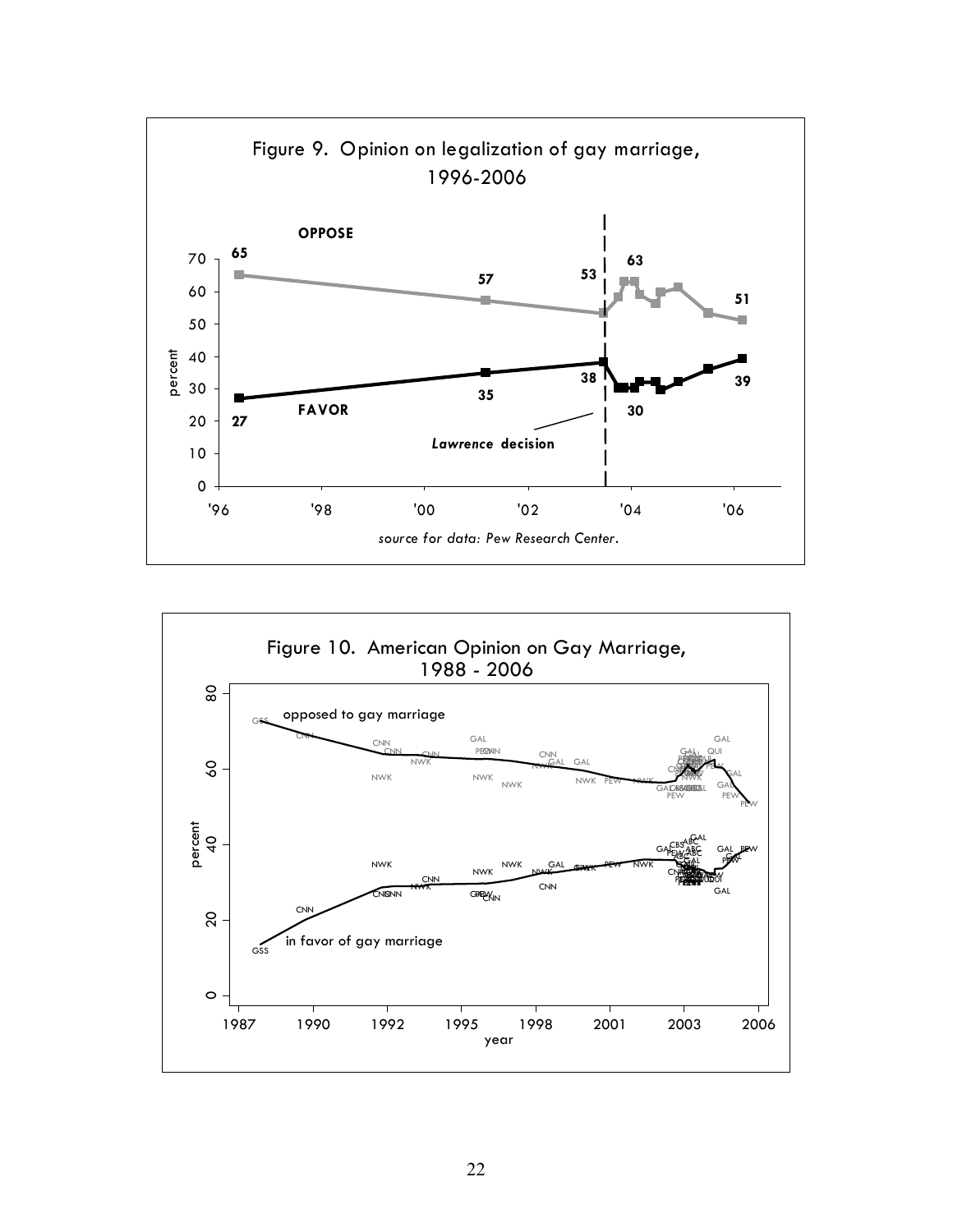

To get a better grasp on the nature of the temporary backlash on the issue of gay marriage in the two years following *Lawrence*, it is important not only to pay attention to the aggregate shifts in favorability, but also changes in the intensity of people's beliefs. As revealed in the Pew data displayed in Figure 12, most of the movement in public opinion from 2003 to 2005 came from the increasing share of the population that became strongly opposed to same-sex marriage. Whereas about 30 percent of the population strongly opposed same-sex marriage at the time of *Lawrence*, that figure increased about 10 percentage points by the time of *Goodridge*. Those strongly in favor increased also, but more modestly, from 8 percent to about 14 percent, but that shift takes place over a year after *Lawrence*, at the time of the 2004 election. The gain among those with strong feelings came mainly at the expense of those who merely supported gay marriage: the share of the population falling into that category dropped immediately after *Lawrence*. Before *Lawrence*, 28 percent merely supported gay marriage, while in the first poll taken after *Lawrence* only 18 percent merely supported gay marriage. Over the two year period, the share of the population that opposes same sex marriage (but does not do so strongly) does not change much at all. More significantly, these substantial shifts among intensity groupings evaporate by 2005: not only do aggregate support and opposition return to pre-*Lawrence* levels but the intensity of support and opposition appear almost identical as well.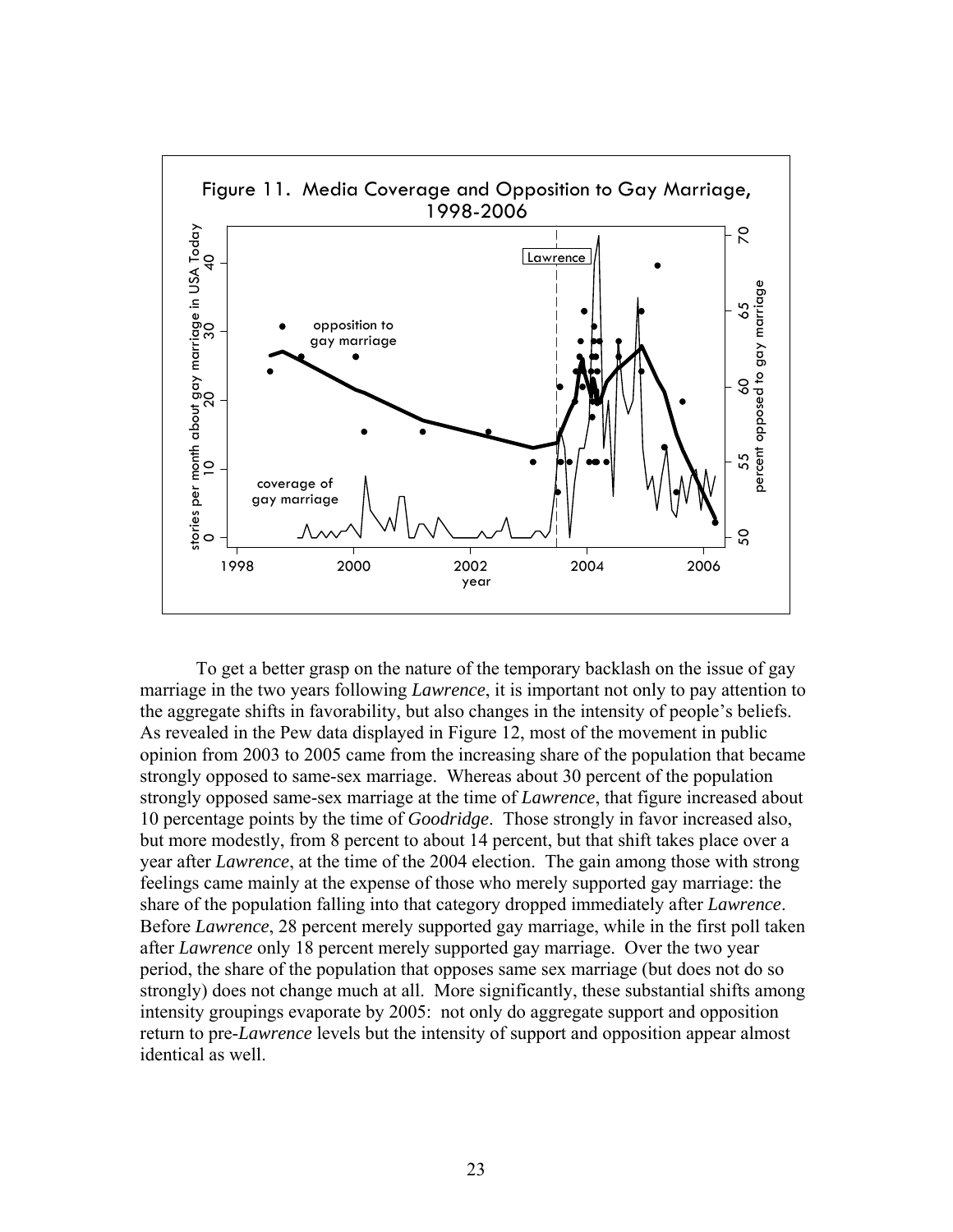

One plausible interpretation of the public opinion data following the *Bowers* and *Lawrence* decisions would be that whenever and however the Court considers gays' rights to have sex, the public recoils and a backlash against liberalization results. In other words, the Court's decision in *Bowers* is consistent with a story of "legitimation" of decreasing tolerance of legalized sex between gays, while the shift in attitudes following the pro-gay rights decision in *Lawrence* is consistent with a backlash. We cannot disprove that hypothesis, but based on the media coverage of gay-related issues in the wake of those decisions we find alternative stories more persuasive. With respect to *Bowers*, the rise and decline in media coverage concerning the AIDS epidemic tracks shifts in opinion on legalizing gay sex both before and after *Bowers,* a decision that we note was not terribly salient even a month after its release. With respect to *Lawrence*, we think the Court's decision did have an effect on attitudes on legalization of gay sex, but only insofar as the decision led to a reframing of gay rights (including the right to have sex) according to the frame of marriage. As Figure 7 reveals, *Lawrence* was, in a sense, a marriage decision. Justice Scalia's dissent portrayed it as such<sup>46</sup> and the media discussion of gays' right to marry begins immediately after the decision.

This analysis begs another question, though. Why would the debate following *Lawrence* lead Americans to *change* their opinions about gay marriage and the legality of gay sex? It is not readily obvious why some portion of the population would actually

1

<span id="page-24-0"></span><sup>46</sup> *Lawrence*, 539 U.S. at 601 (Scalia, J., dissenting).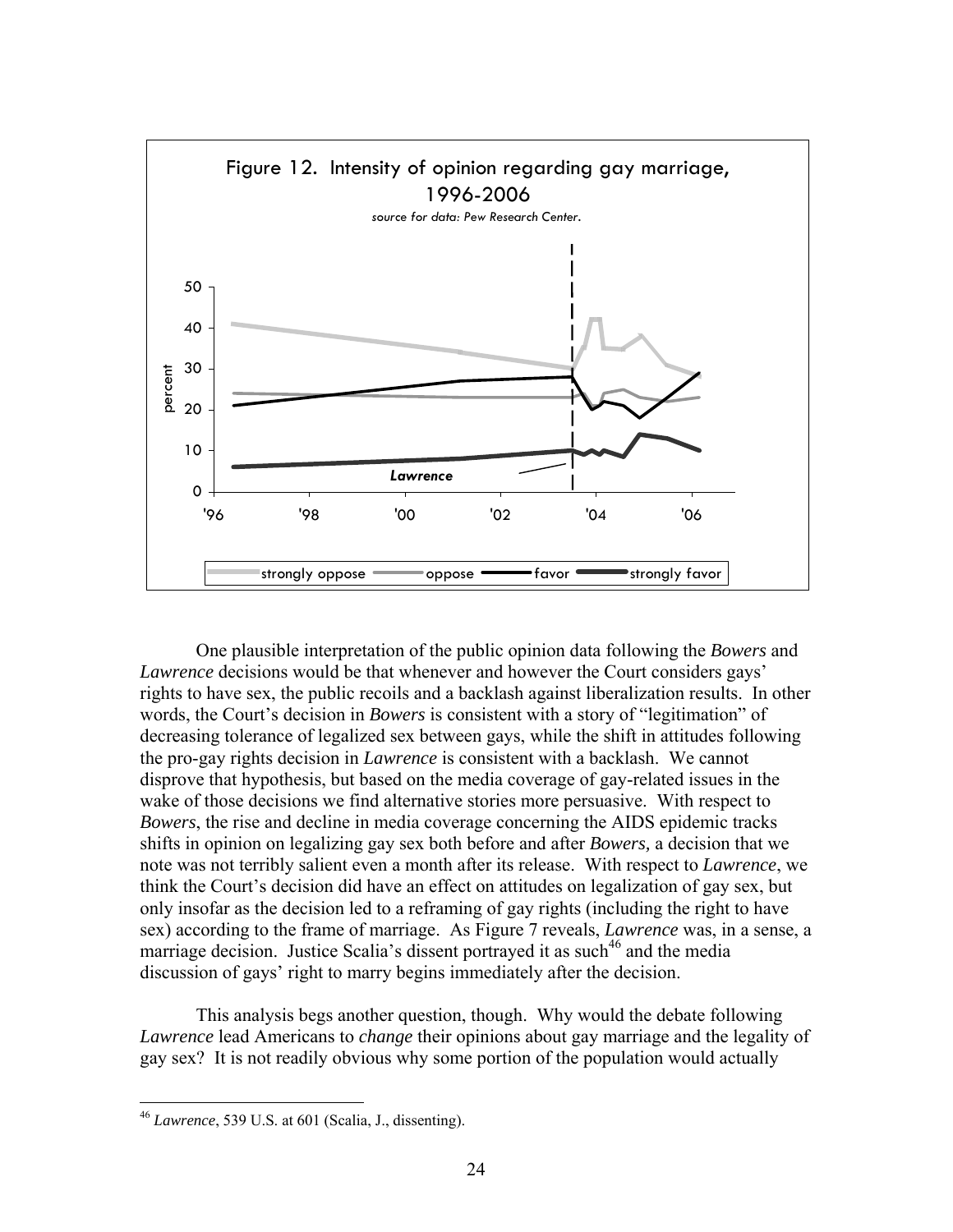become more anti-gay in their attitudes on sex and marriage in the wake of a pro-gay rights decision. The answer, we suspect but cannot prove with the available data, derives from the "one-sided information flow" on the issue of gay marriage that followed the *Lawrence* decision. No nationally prominent politician took a pro-gay marriage stance during the period in which we see a backlash. Only now, in the summer of 2006, have four sitting U.S. Senators declared their support for legalization of same-sex marriage. [47](#page-25-0)  As political scientists have demonstrated in other contexts, a public debate in which political elites take positions on only one side of a particular issue can lead to substantial opinion change among those with weak prior views. $48$  The result in the case of gay marriage was a highly salient, one-sided public discussion in which opponents of gay rights were the most vocal, contributing to the dip in support for legalization of gay sex and gay marriage seen in the eighteen months following *Lawrence*.

# **IV. What about** *Goodridge***?**

Until now, we have made little mention of the decisions of the Massachusetts Supreme Judicial Court in *Goodridge v. Department of Public Health*<sup>[49](#page-25-2)</sup> in November 2003 and *In re Opinions of the Justices to the Senate<sup>50</sup>* in February 2004. This oversight might appear peculiar, given that it was the Massachusetts Court's decisions, not the Supreme Court's decision in *Lawrence*, which actually legalized gay marriage. However, what may have seemed like a big political splash at the time was actually one more significant wave in a tide of events surrounding gay marriage in 2003 and 2004. We time the beginning of the backlash in public opinion in the summer of 2003, immediately post-*Lawrence* but pre-*Goodridge*. To be sure, the *Goodridge* decisions, like the other events concerning the marriage controversy in the year leading up to the 2004 election, kept the issue in the news. As a result, we suspect those decisions drew out the period of lowered public acceptance of gay marriage that began in the summer of 2003 and ended by 2005.

The pace and trajectory of opinion change in Massachusetts did not differ substantially from that of the rest of the country, as depicted in Figure 13. Although the opinion of Massachusetts respondents concerning gay marriage has always been about 15 percentage points more favorable than that of the rest of the country, the timing and extent of the backlash appear consistent with the story we have told for the rest of the country. The Massachusetts public was about evenly split on the issue of gay marriage before *Lawrence*, approval dropped about seven percentage points at the nadir when the court released the second *Goodridge* opinion, and in 2005 a majority, perhaps even more substantial than in the pre-*Lawrence* period approves of legalization.

<span id="page-25-0"></span><sup>47</sup> National Gay and Lesbian Task Force, *Press Release: National Gay and Lesbian Task Force salutes U.S. Sen. Russell Feingold for supporting marriage equality*, April 4, 2006, *available at*

<http://thetaskforce.org/media/release.cfm?releaseID=932>. The four supporters are Democratic Senators Russ Feingold (Wisconsin), Edward Kennedy (Massachusetts), and Ron Wyden (Oregon), and Republican Lincoln Chafee (Rhode Island).s<br><sup>48</sup> See ZALLER, *supra* note \_\_; John Zaller, *The Myth of Massive Media Impact Revisited: New Support for* 

<span id="page-25-1"></span>*a Discredited Idea*, in POLITICAL PERSUASION AND ATTITUDE CHANGE, ed. Diana C. Mutz, Paul M. Sniderman and Richard A. Brody, U. Michigan Press (1996)<br><sup>49</sup> Goodridge v. Department of Pub. Health, 798 N.E.2d 941 (2003).<br><sup>50</sup> In re Opinions of the Justices to the Senate, 802 N.E.2d 565 (2004).

<span id="page-25-2"></span>

<span id="page-25-3"></span>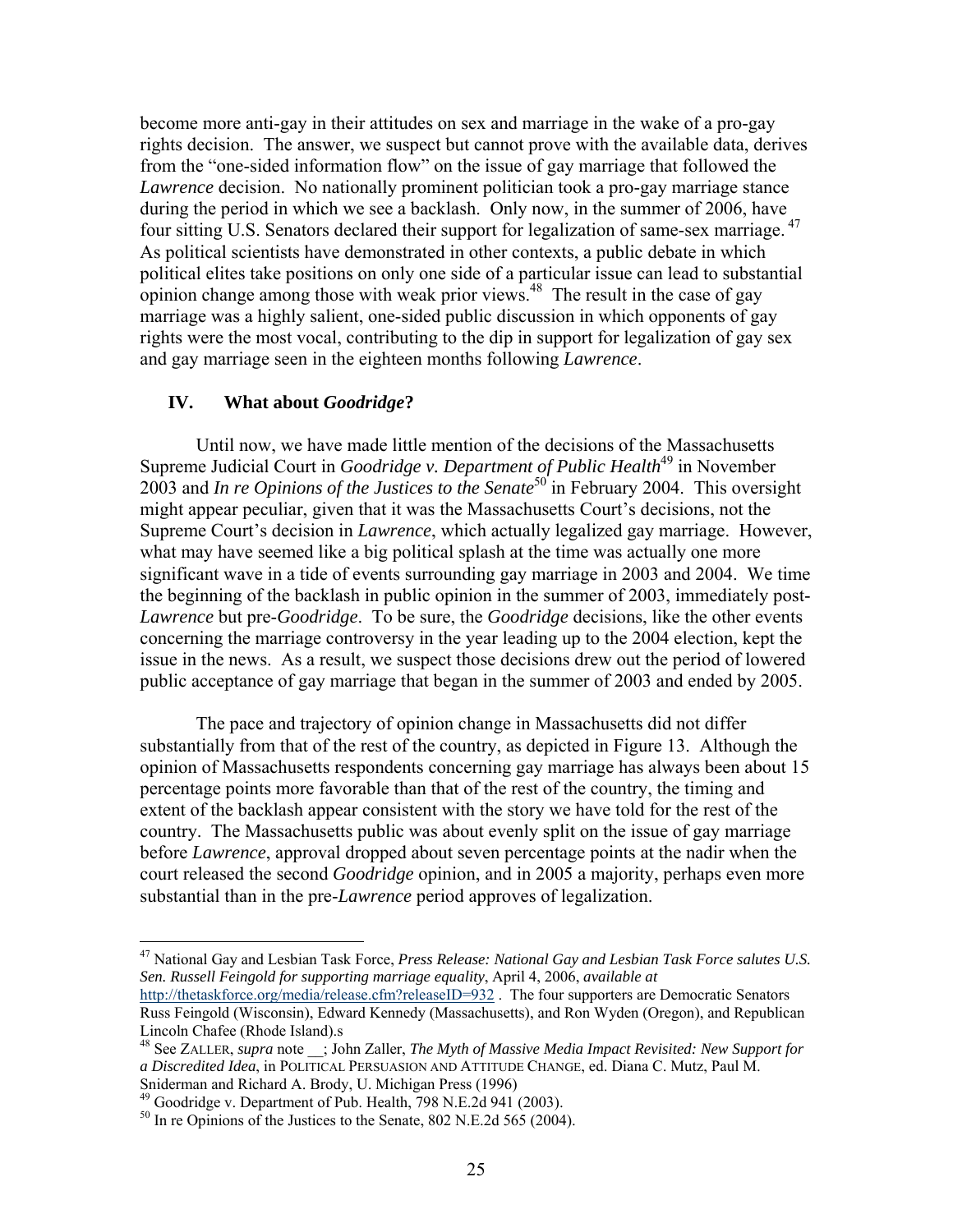### **Figure 13**



If we are right about the timing of the backlash on gay marriage, then we think we have added a wrinkle to the traditional account of how courts affect public opinion change. If *Lawrence* was the principal catalyst for public opinion change on the issue of marriage, then the reach of a Supreme Court opinion is to a large extent outside of the hands of the Justices. In other words, the fact that a decision striking down bans on gay sex led to a backlash on the issue of marriage suggests that broad signals from the Court can be easily manipulated to spill over into areas upon which it did not even pass judgment. Most would view the *Lawrence* decision as more restrained and moderate than *Goodridge*: striking down unpopular bans on sodomy would have seemed less controversial and more restrained than forcing a state to rewrite and completely transform its legal definition of marriage. Nevertheless, as a result of elite framing of the issue, this seemingly less-controversial decision produced a short-term but wide ranging backlash on the issue of gay rights, specifically gay marriage.

Of course, if the Court had not handed down its decision in *Lawrence*, but the Massachusetts Court still decided the *Goodridge* cases the way it did,<sup>51</sup> we still would have expected a backlash to occur, although somewhat later.<sup>52</sup> *Goodridge*, rather than

<span id="page-26-0"></span><sup>51</sup> We are assuming here that *Lawrence* did not lead the Massachusetts Court to decide *Goodridge* the way it did. Although we feel comfortable with that assertion, we should acknowledge the possibility that *Lawrence* emboldened the *Goodridge* majority both to strike down the state's ban on same-sex marriage and reject civil unions as a compromise. *See Goodridge*, 798 N.E. 2d at 948 (citing *Lawrence*).<br><sup>52</sup> We note only in passing that our analysis of the data from the early 1990s does not suggest that the

<span id="page-26-1"></span>Hawaii Supreme Court's decision in Baehr v. Lewin, 852 P.2d 44 (Haw. 1993), or the debate over the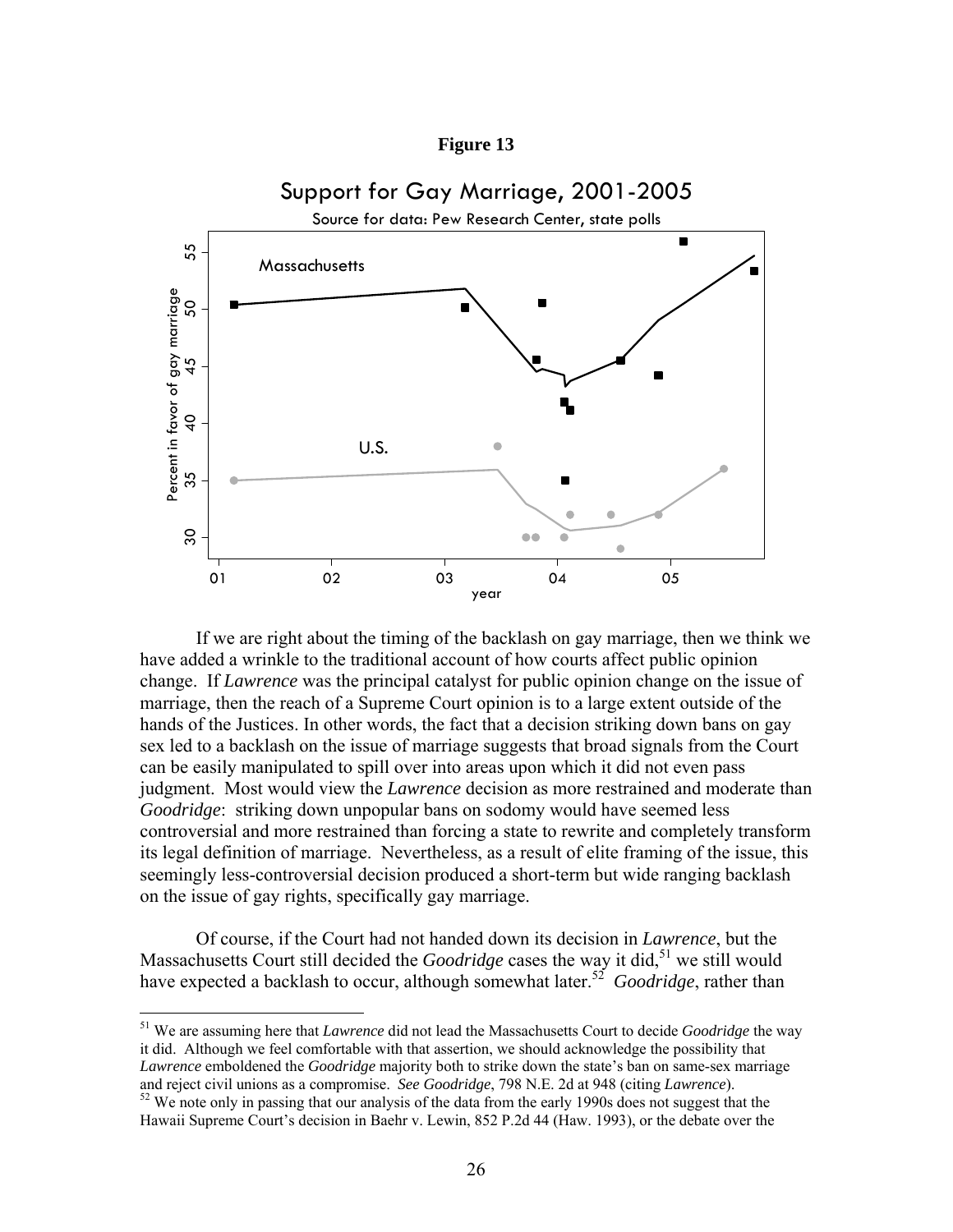*Lawrence*, would have been the catalyst for public opinion change, and it probably still would have been followed by the decision of the mayor of San Francisco to allow samesex marriages, the debate over a federal Constitutional amendment to ban same-sex marriages, and the placement of anti-gay marriage referenda on the 2004 ballot – all of which kept the issue in the news and kept the backlash going. We cannot know for sure how public opinion would have played out in such an alternate universe. All we do know is that in this one the Supreme Court's decision led to an effect in the direction opposite of the decision itself.

### **V. The structure of opinion on gay marriage**

To get a handle on "who" has believed "what" about same-sex marriage "when" it would be optimal to have a survey with many more independent variables of interest than those in the Pew surveys analyzed above. The Pew surveys have the advantage of being taken several times over the two year period of interest and give us a sense of the shifts in public opinion on the issue. In contrast, the National Election Study (NES) survey<sup>53</sup> we analyze in this section was conducted only in the nine weeks preceding the 2004 election, at a time when the issue of gay marriage figured prominently as revealed in the media attention data presented in Figure  $5^{54}$ .

The NES, however, has the advantage of hundreds of questions in addition to the demographic and ideological variables of the Pew survey. For example, the NES has several items designed to capture three core political values—egalitarianism, moral traditionalism and belief in limited government—and a "feeling thermometer" that asks respondents to place gays and lesbians (as well as about two dozen other demographic groups, institutions and political figures) on a 100-point scale designed to capture how "warm" or "cool" respondents feel toward them. We present the cross tabulations of the NES data in Appendix B, and discuss in this Part a model derived from that survey, and depicted in Figure 14 and Table 2.<sup>[55](#page-27-2)</sup>

<span id="page-27-2"></span>marriage. It does not include, for example, whether the respondent is gay or whether he or she has a gay family member, friend or coworker. Therefore, we attempt to supplement our discussion of the NES and

Federal Defense of Marriage Act produced a backlash akin to that observed in the *Lawrence-Goodridge* period. Perhaps a state court decision without a preceding Supreme Court decision on a similar topic would not have the effect on public opinion we observed in the recent data. However, unlike *Goodridge*, the Hawaii decision did not lead to any marriages between gays, so the issue quickly faded from public view and we are unsurprised at the absence of public opinion backlash.

<span id="page-27-0"></span><sup>&</sup>lt;sup>53</sup> The NES question on gay marriage is the following: "Should same-sex couples be ALLOWED to marry, or do you think they should NOT BE ALLOWED to marry?"<br>1. Should be allowed

<sup>2.</sup> Should not be allowed

<sup>3.</sup> Should not be allowed to marry but should be allowed to legally form a civil union [VOLUNTEERED]

<sup>4.</sup> Other [VOLUNTEERED] (SPECIFY) 5. Don't know

<span id="page-27-1"></span><sup>&</sup>lt;sup>54</sup> One might also suppose that the existence and eventual success of anti-same-sex marriage referenda in 13 states would also make the pre-election period exceptional in several respects. However, our analysis of the NES data in the 13 referenda states (available upon request) indicates that trends in opinion on gay marriage were not affected in any detectable way by the referenda campaigns in these states.<br><sup>55</sup> However, even the NES is insufficient to give us a full picture of the structure of opinion on same-sex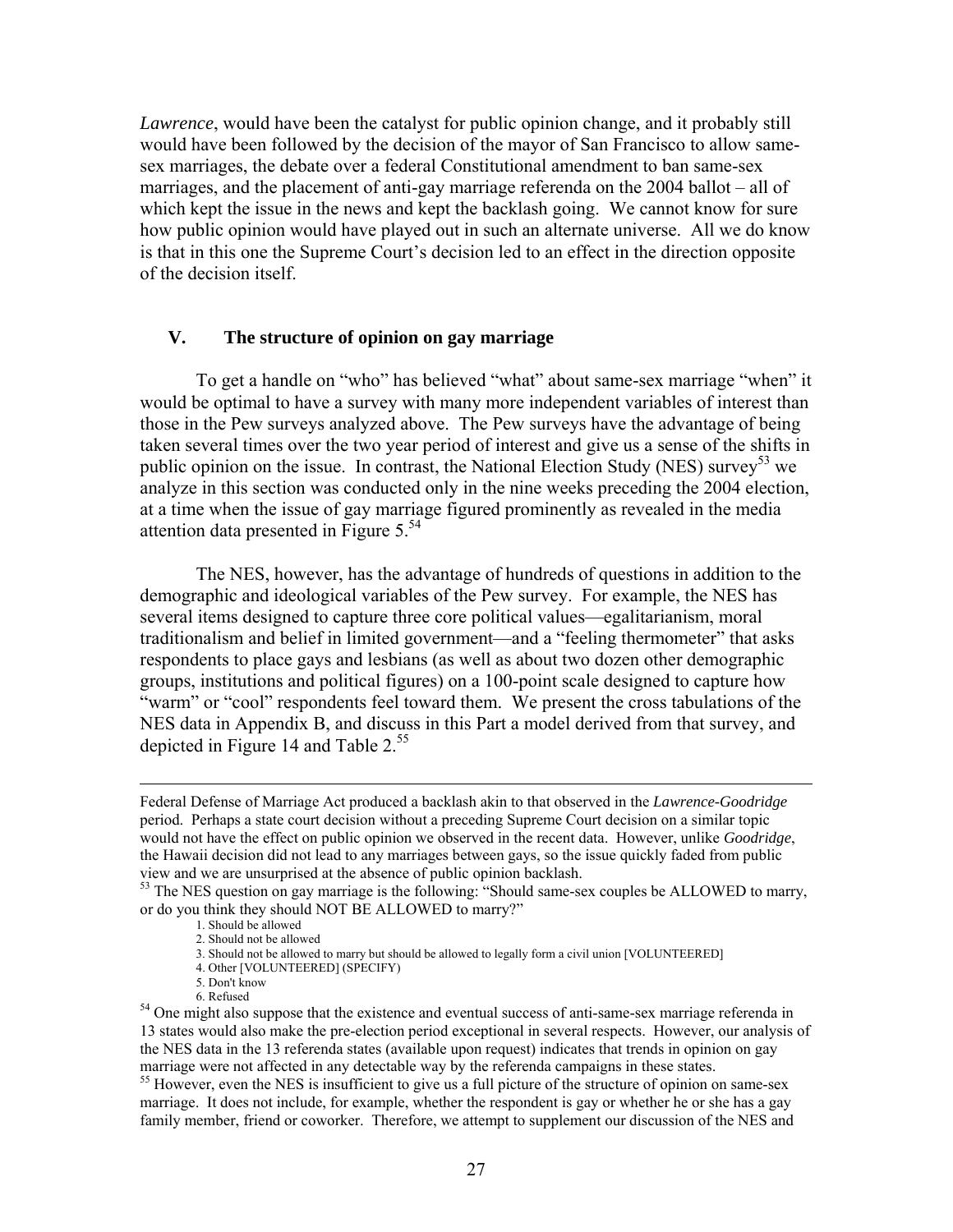Pew surveys with other surveys and other scholars' research. *See* Patrick J. Egan & Kenneth Sherrill. *Neither An In-Law Nor An Outlaw Be: Trends in Americans' Attitudes Toward Gay People*, PUBLIC OPINION PROS, (February 2005); Joe Bergeron, *Examining Determinants of American Support for Same-Sex Marriage*, Paper presented at the annual meeting of the American Political Science Association, Washington, D.C., 2005; Paul R. Brewer, *From the Podium and the Pulpit: Opinion Leadership and Same-Sex Marriage*. Paper presented at the annual meeting of the American Political Science Association, Washington, D.C.; Donald Haider-Markel & Mark Joslyn, *Attributions and the Regulation of Marriage: Considering the Parallels Between Race and Homosexuality*, 38 PS: POLITICAL POLITICAL SCIENCE AND POLITICS 233 (2005); C. E. Tygart, *Genetic Causation Attribution and Public Support of Gay Rights*, 12 INT'L J. PUB. OP. RES. 259 (2000); Clyde Wilcox & Robin Wolpert. 2000. *Gay Rights in the Public Sphere: Public Opinion on Gay and Lesbian Equality*, *in* THE POLITICS OF GAY RIGHTS (Craig A.Rimmerman, Kenneth D. Wald, & Clyde Wilcox eds., 2000).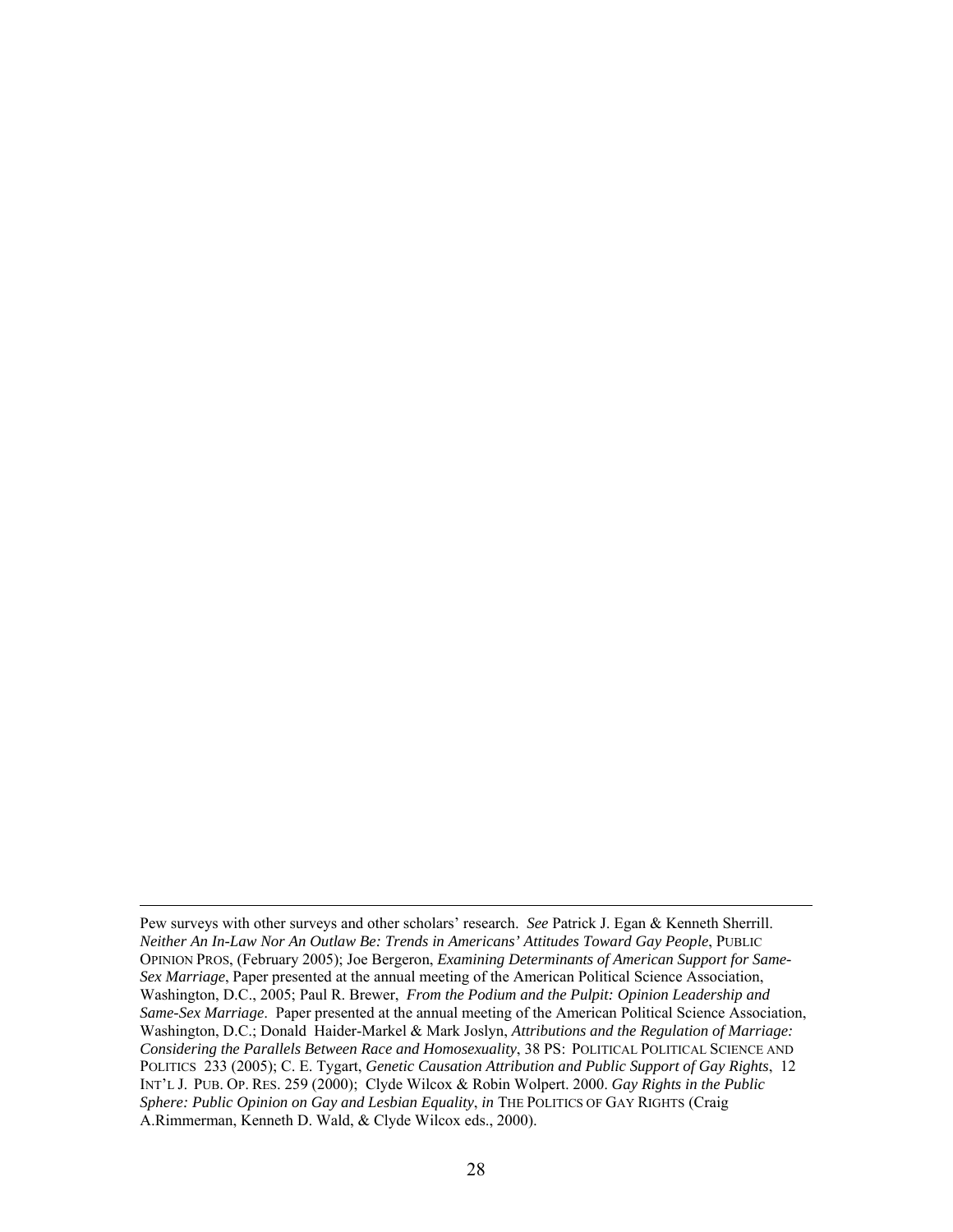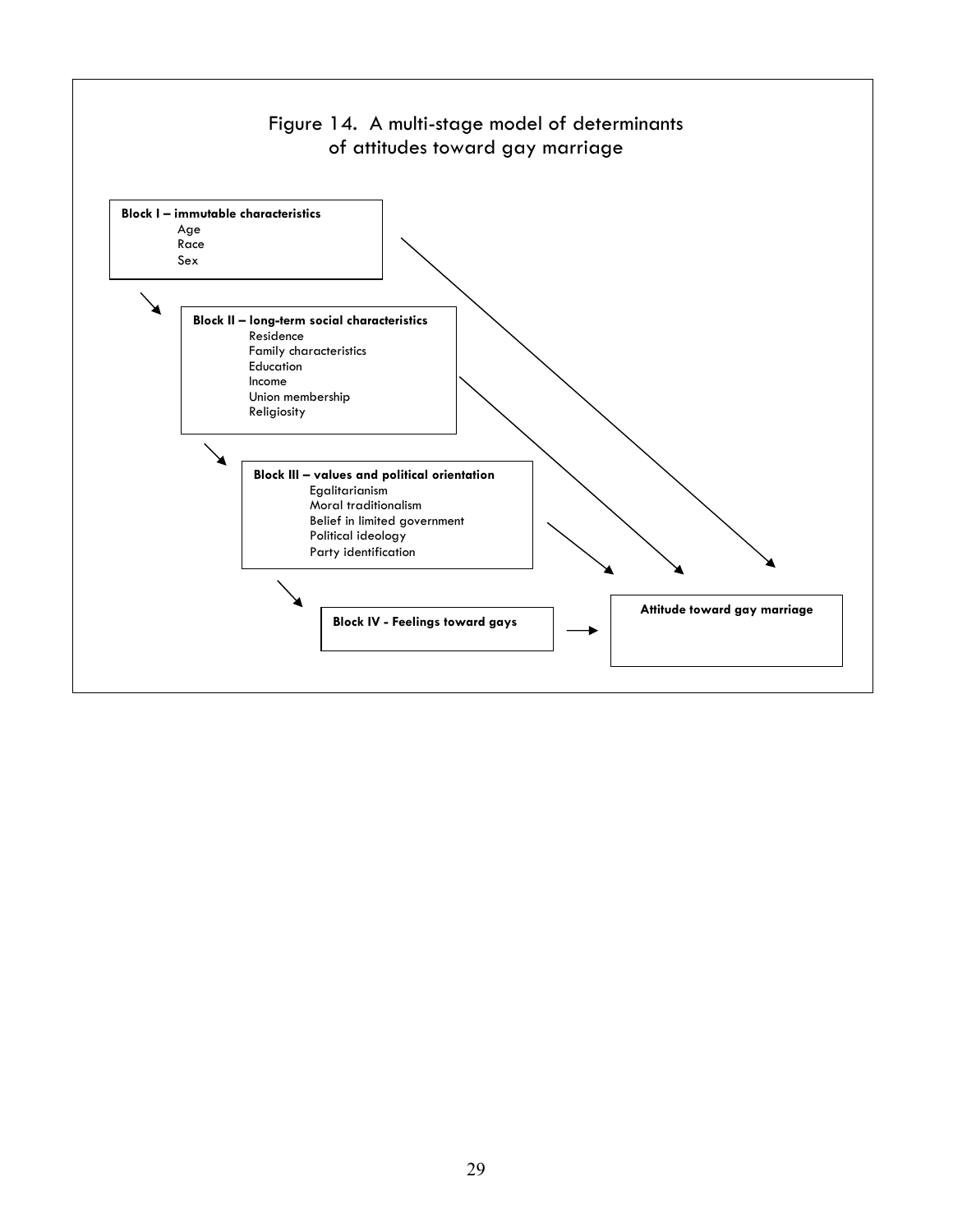| <b>Variables</b>                      | т         | $\mathbf{u}$ | Ш                   | IV<br>(direct<br>effects) |
|---------------------------------------|-----------|--------------|---------------------|---------------------------|
| Immutable demographic characteristics |           |              |                     |                           |
| Age                                   | $-.44***$ | $-.30**$     | $-.24*$             | $-.20$                    |
| <b>Black</b>                          | $-.15***$ | $-.07$       | $-16$ **            | $-16$ **                  |
| Hispanic                              | $-.05$    | $-.01$       | $-.09$              | $-.11$                    |
| Female                                | .04       | $.08*$       | $.09*$              | .03                       |
| long-term social characteristics      |           |              |                     |                           |
| South                                 |           | $-.10$       | $-0.06$             | $-.02$                    |
| West                                  |           | $-.03$       | $-.03$              | $-.04$                    |
| Midwest                               |           | $-.13*$      | $-.11$              | $-.08$                    |
| Urbanicity                            |           | .07          | $-.01$              | .02                       |
| married/widowed                       |           | $-.05$       | $-.02$              | $-.04$                    |
| divorced/separated                    |           | $-.01$       | $-.03$              | $-.04$                    |
| children in household                 |           | $-.07$       | $-.05$              | $-.02$                    |
| Education                             |           | $.41***$     | $.35***$            | $.27***$                  |
| Income                                |           | $-.06$       | $-.02$              | $-.07$                    |
| union household                       |           | .01          | .01                 | .01                       |
| attendance of religious services      |           | $-.38***$    | ***<br>$-.21$       | $-.20$ ***                |
| values and political orientation      |           |              |                     |                           |
| Egalitarianism                        |           |              | .12                 | .08                       |
| moral traditionalism                  |           |              | $-.85***$           | $-.80***$                 |
| belief in limited government          |           |              | .10                 | $.13*$                    |
| political ideology                    |           |              | $\mathbf{.15}^{**}$ | $.14***$                  |
| party identification                  |           |              | $.13***$            | $.12*$                    |
| <b>Feelings toward gays</b>           |           |              |                     |                           |
| Gay feeling thermometer score         |           |              |                     | $.63***$                  |
| log likelihood                        | $-501.20$ | $-438.21$    | $-338.65$           | $-306.88$                 |
| pseudo-R <sup>2</sup>                 | .05       | .17          | .36                 | .42                       |
| Ν                                     | 805       | 805          | 805                 | 805                       |

# Table 2. Predicting support for same-sex marriage, Fall 2004 National Election Study Survey<sup>[56](#page-30-0)</sup>

<span id="page-30-0"></span> <sup>56</sup> Cell entries are first differences derived from a probit analysis. They are estimates of the change in probability of supporting gay marriage given a shift from the minimum to the maximum value of each independent variable, holding all other variables constant at their means. Cell entries in bold are a variable's total effect—that is, the effect of a variable on support for gay marriage before the consideration of the mediating effects of any intervening variables. Probit coefficients are significantly different from zero at  $*p$ < .05,  $**p$ <.01,  $**p$ <.001.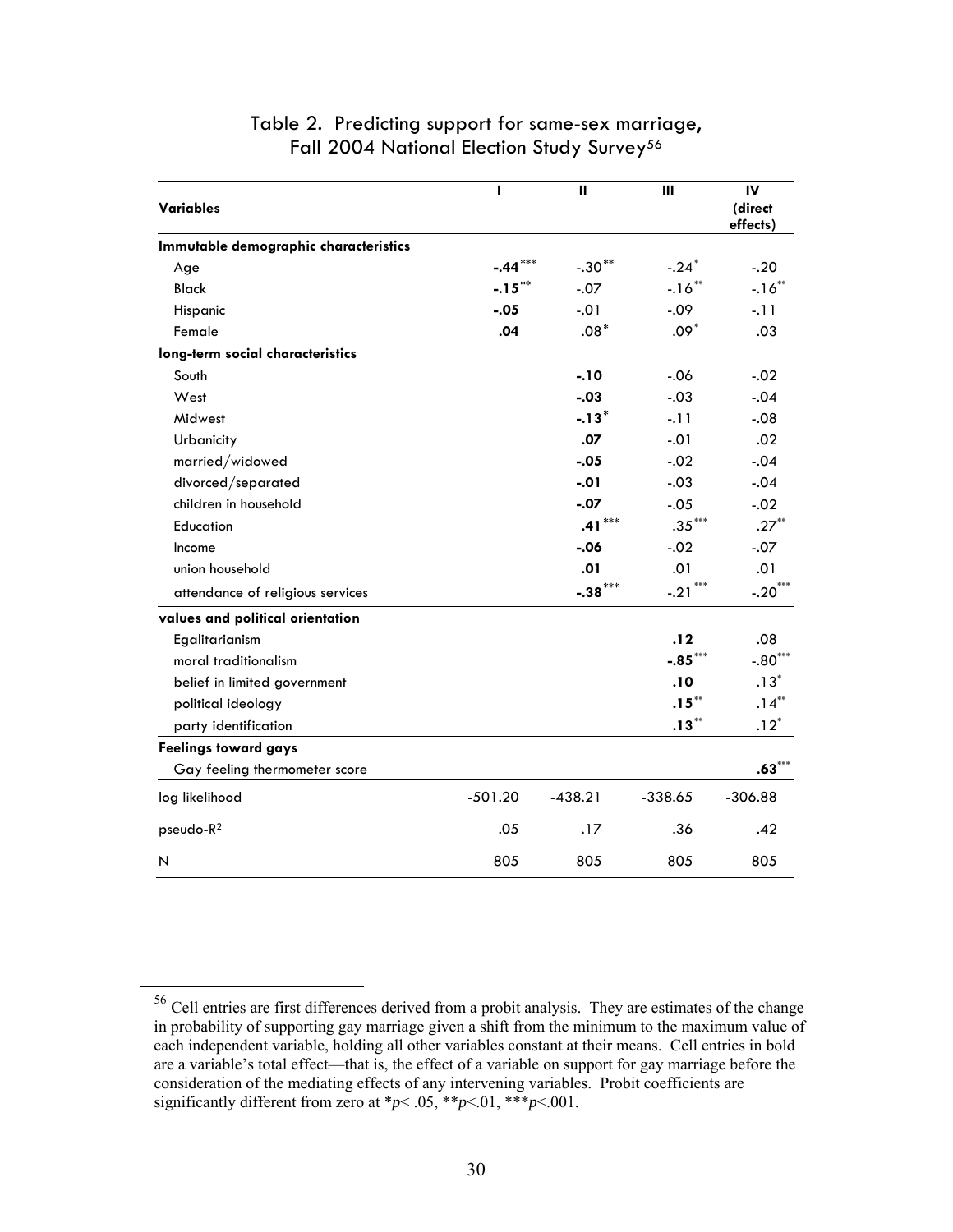The regressions depict the effect of four different groups (or "blocks") of variables on attitudes toward gay marriage, listed in rough causal order: (block I) immutable demographic characteristics; (II) long-term social characteristics; (III) values and political orientation; and (IV) feelings toward gays and lesbians. By organizing the analysis in this way we can assess the direct effects of each block on attitudes on samesex marriage, as well as the indirect effects of earlier blocks, as mediated through the variables in the intervening groups.<sup>57</sup> For example, education is associated with higher levels of support for gay marriage. However, education likely has both a direct effect on attitudes toward gay marriage and an indirect effect through the intervening variable of egalitarianism, which is correlated with both education and support for gay marriage.

Rather than present difficult-to-interpret probit coefficients, Table 6 instead presents "first differences," which are calculated from the probit estimations and are the estimated change in probability of supporting gay marriage given a shift from the minimum to the maximum value of each independent variable, holding all other variables in the model constant at their mean value.<sup>58</sup> For example, in Model IV we see that the direct effect of a shift in education from its minimum value (eighth grade or less) to its maximum value (post-graduate study) is a 27-percentage point increase in the probability of supporting gay marriage, holding all other variables constant at their means. We can compare this direct effect to the total effect of education (estimated in Model II at 41 percentage points) and thus calculate the indirect effect of education through the intervening variables in blocks III and IV as  $41-27 \approx 14$  percentage points.

### A. Demographic characteristics

 $\overline{a}$ 

We consider first the effects of three immutable demographic characteristics: gender, race and age. With respect to gender, we confirm what others have found:<sup>[59](#page-31-2)</sup> namely, women tend to be more supportive of gay rights than men. The differences are not substantial (about 2 to 4 percentage points), but the relationship grows when controlling for other factors, and then disappears once feeling toward gays is included.

<span id="page-31-0"></span> $57$  This analysis, conducted in what is known as a "block recursive" approach, is performed with a series of four probit estimations that have the binary choice of support for gay marriage (with value one) or opposition (with value zero) as the dependent variable. For a description of this technique, *see* WARREN E. MILLER & J. MERRILL SHANKS, THE NEW AMERICAN VOTER (1996); JAMES A. DAVIS, THE LOGIC OF CAUSAL ORDER (1985). The first estimation (Model I) includes only the variables from block I. Each subsequent analysis adds an additional block in the causal chain, until the final model (Model IV) includes all independent variables of interest. The *total effect* of any variable is estimated via the model that controls for all variables prior to the variable in question, but that does not control for any intervening variables. These effects are presented in boldface type in Table A. Model IV, which controls for the effects of all the variables, provides estimates of the *direct effects* of all variables. The *indirect effect* of a variable through intervening factors is calculated by subtracting the variable's direct effect from its total effect.

<span id="page-31-2"></span><span id="page-31-1"></span><sup>58</sup> For more on this approach to presentation, see Gary King et al., *Making the Most of Statistical Analyses: Improving Interpretation and Presentation,* 44 AMER. J. OF POL. SCI. 2 (2000); SCOTT J. LONG, REGRESSION MODELS FOR CATEGORICAL AND LIMITED DEPENDENT VARIABLES (1997). 59 *See, e.g.*, Haider-Markel & Joslyn, *supra* note \_\_.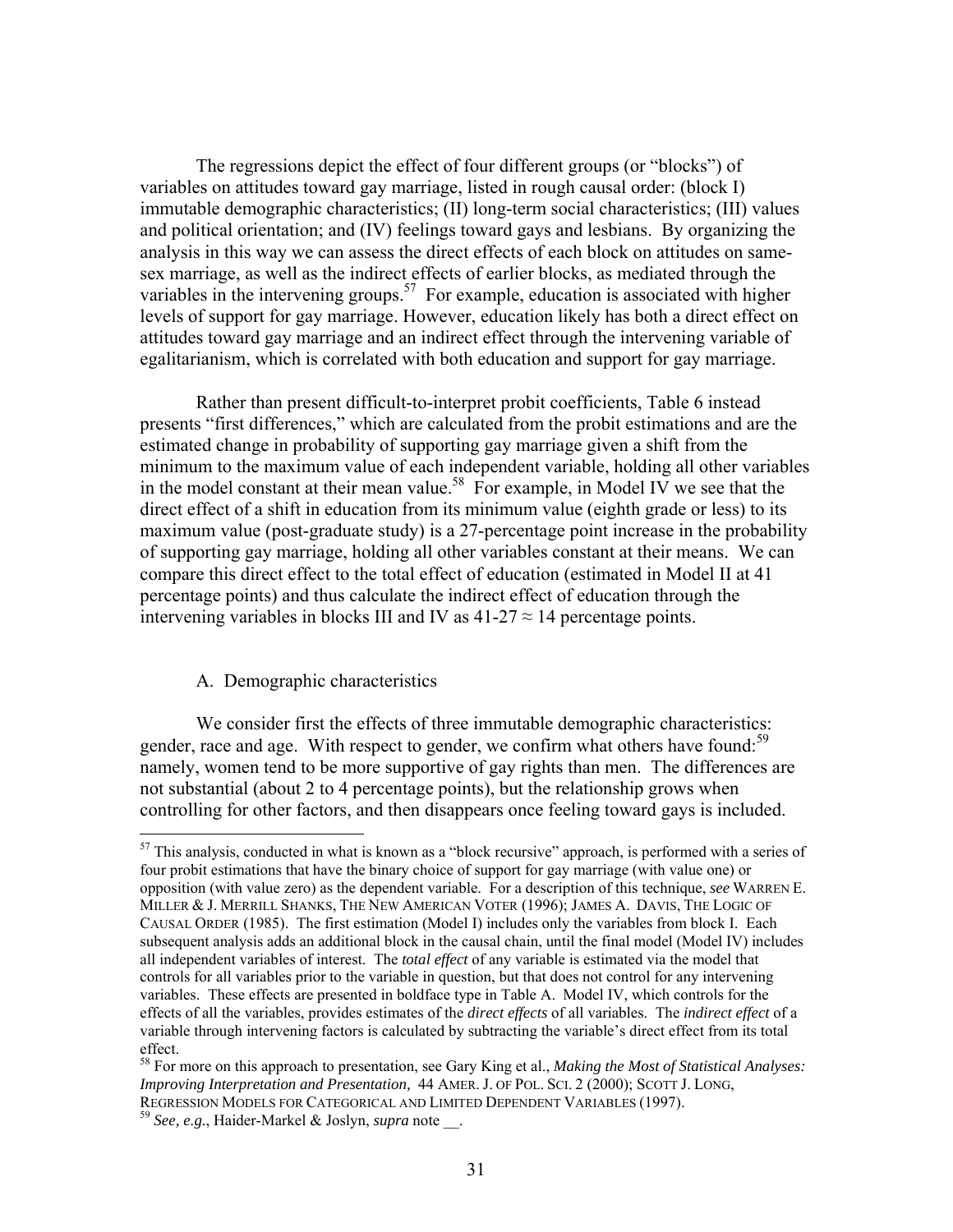Racial differences in opinion on same-sex marriage are more pronounced: Hispanics are most supportive of gay marriage (41 percent), followed by whites (36 percent), who are followed by African Americans (25 percent). Once placed in the more sophisticated models and even controlling for anti-gay feelings, the statistical significance of being an African American remains (although such is not the case for Hispanics probably because age is responsible for their differential support). African Americans remain in distinct opposition to same-sex marriage in Model IV, which estimates that holding other variables constant, blacks are 16 percentage points less likely to gay marriage than whites. In analyzing the Pew polls, we also noticed the remarkable magnitude of the shift among African Americans in the past two years and the residual differences that remain as of the most recent survey. As depicted in Figure 15, in July 2003, 31 percent of African Americans approved of same-sex marriage, a figure that dropped to 19 percent by August 2004, and as of summer 2005 had made up most of the lost ground. (As is the case with most opinion surveys, the relatively small sizes of the non-white samples in the Pew data make it difficult to assess whether variation over time is due to actual change or simply sampling error.)

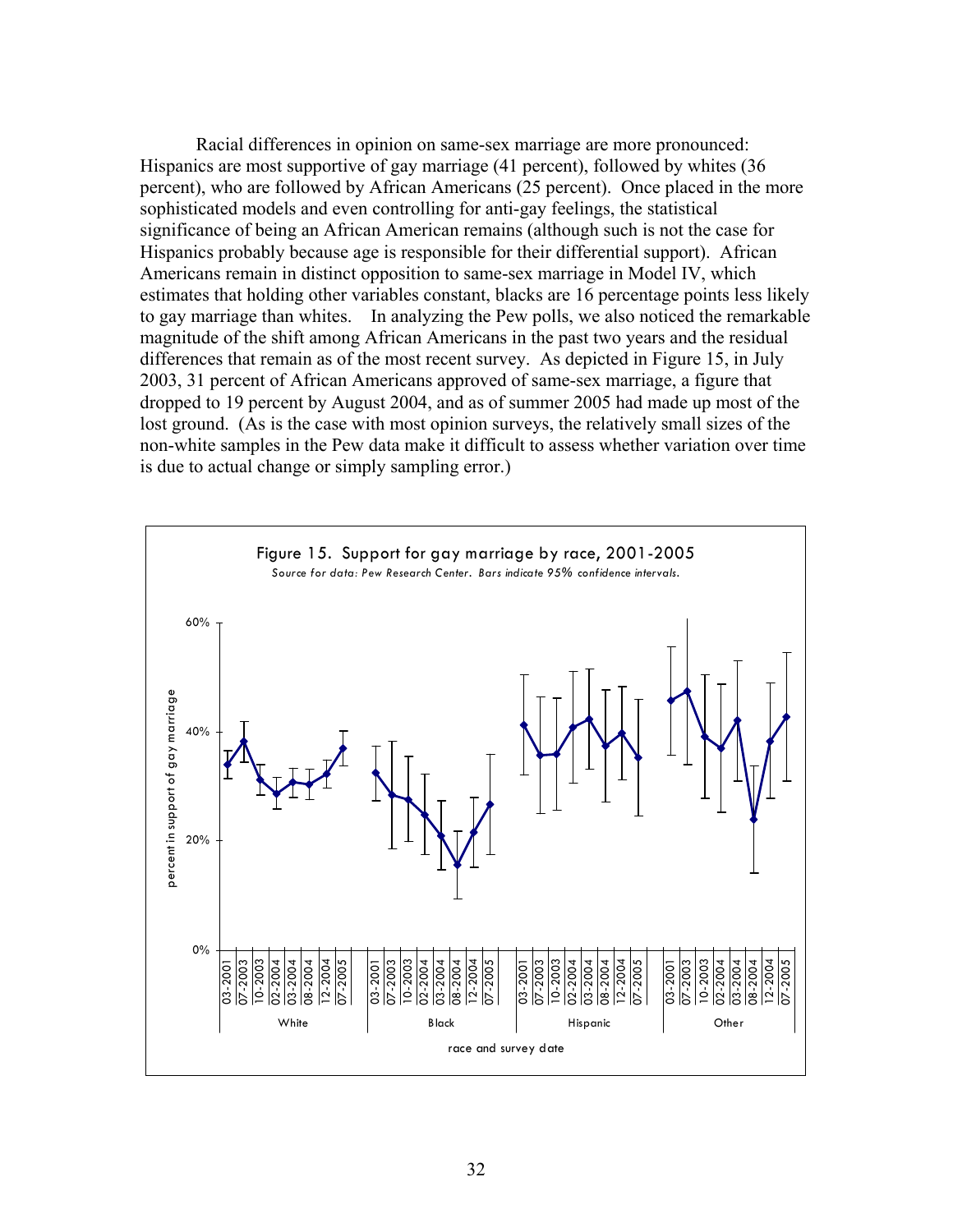As discussed in the previous Part, age is one of the strongest predictors of attitudes on same-sex marriage, with respondents in the youngest age group (age 18 to 25) nearly 40 percentage points more supportive of same-sex marriage than those over 65. The effect diminishes once controlling for other variables, and disappears once controlling for feelings toward gays. We must admit that we cannot explain the substantial movement in the age coefficient over time, as depicted in Figure 13. The size of this coefficient varies considerably between 17 and 29 points.

### B. Long-Term Social Characteristics

<u>.</u>

The regressions allow us to dispel some of what might be conventional wisdom concerning the effect of long term social characteristics on attitudes toward same-sex marriage. As the crosstabs depict, substantial differences exist among groups as defined by family makeup, region of residence, religion and education. Of these variables, though, only education and religiosity (as measured by church attendance) remain significant once the other controls are added. For example, a little more than half of those who are single, but only 30 percent of those who are married, are in favor of samesex marriage. The effect of marital status does not hold up once controlling for age (younger people are disproportionately single, of course). Similarly, the regional differences in opinion on same sex marriage – with Northeasterners and Westerners about fifteen to twenty percentage points more supportive than Southerners or Midwesterners – are not statistically significant once controls are added for religiosity, race and education.<sup>[60](#page-33-0)</sup>

Substantial differences exist among education groups. At the time of the 2004 election, according to the NES, overwhelming majorities (over 70 percent) of those with a high school diploma or less opposed same-sex marriage, while close to half (49 percent) of those with a college degree were in favor. That relationship holds up in multivariate analysis, with the effect of moving from the lowest to the highest education grouping ranging from 27 to 41 percentage points, depending on the model. Crosstabs from the most recent Pew data, as of July 2005, reveal a comparable gap, although as depicted in Figure 13 the magnitude of the education effect has declined to pre-*Lawrence* levels.

Although religion does not appear to have any statistically significant effect. $61$ religiosity continues to have – both over time and once other variables are added to the regression – a very powerful influence on opinion in opposition to same-sex marriage.

<span id="page-33-0"></span> $60$  The same pattern holds for urbanicity – whether one lives in a city, suburb or rural area. Those in large cities are much more supportive of same-sex marriage (45 percent support) than those in rural areas (25 percent support) but the relationship does not hold up once adding the typical controls.<br><sup>61</sup> Protestants have much more hostile attitudes on same-sex marriage than Catholics. On average, about a

<span id="page-33-1"></span>fifteen percentage point gap exists between the two groups, but that difference does not hold up once the other variables are added. Although small sample size prevents one from making any statistically significant conclusions about Jews, it is notable that overwhelming percentages of Jews in any survey conducted on this issue have voiced support for same-sex marriage  $-72$  percent according to the NES survey.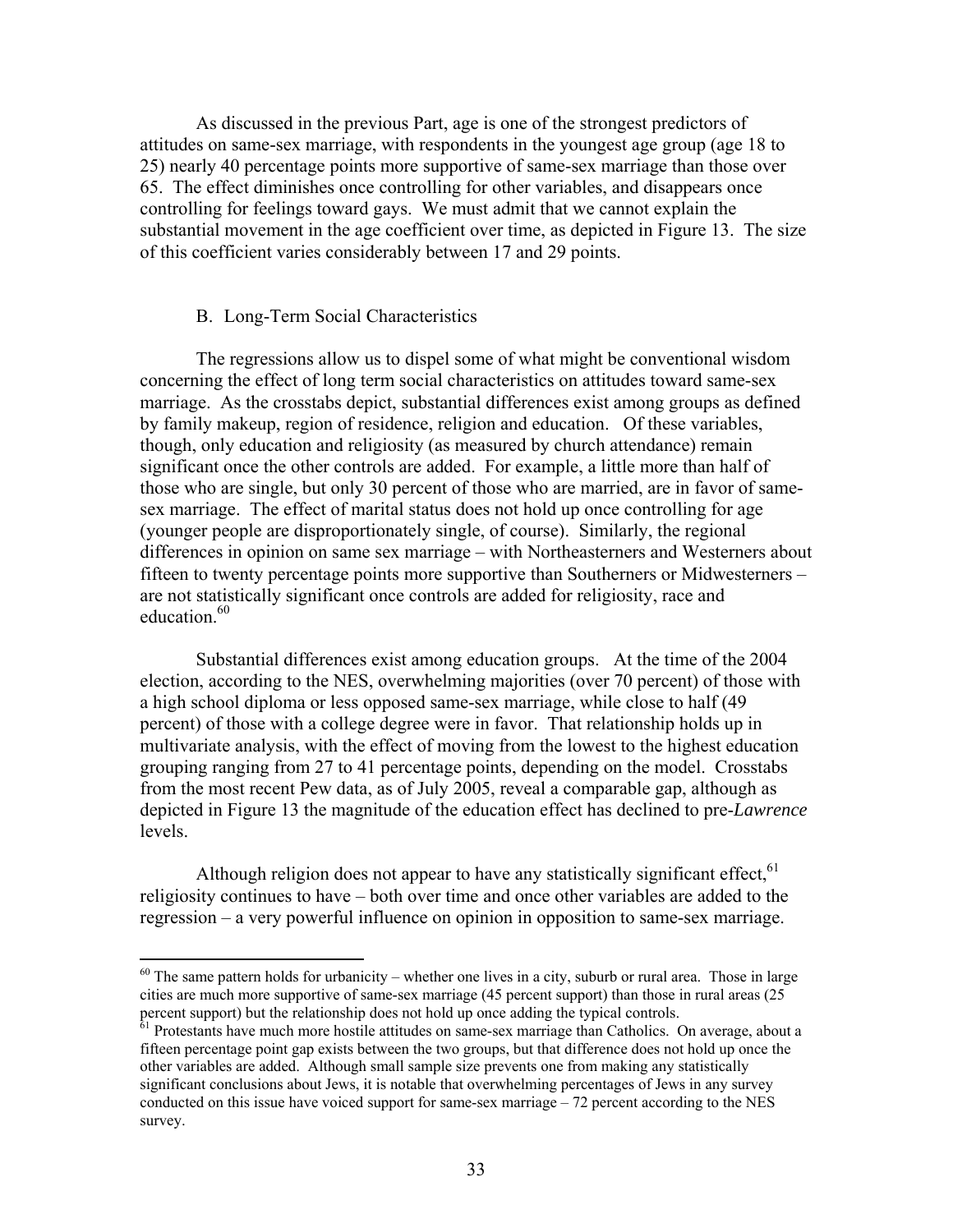Those who attend church weekly are about 38 percentage points more likely to be against same-sex marriage as those who never attend (83 percent, as opposed to 47 percent). The relationship diminishes by half when we control for ideology, traditionalist moral attitudes and anti-gay affect, but still remains quite powerful as compared to other variables in this block. Frequency of church attendance is only one way to get at the differences between Americans based on religiosity. One could also look at the difference between those who call themselves evangelical (only 15 percent support) and those who do not (39 percent support). Breaking the population up according to how respondents regard the Bible shows the religious differences most starkly. Of those who say the "Bible is the actual word of God and is to be taken literally," 85 percent oppose legalization of same-sex marriage, whereas 73 percent of those who say the "Bible was written by men" support of same-sex marriage.

### C. Values and Political Orientation

 $\overline{a}$ 

Ideology has always been an important predictor of individual level opinion on same-sex marriage, and the variable has continued to rise in importance over the past two years. According to the NES, over 77 percent of those who described themselves as extremely liberal or liberal were in favor of same-sex marriage, while over 87 percent of conservatives or extreme conservatives opposed it. As the regressions indicate, the independent effect of ideology remains even when one controls for moral traditionalism and anti-gay feelings.<sup>62</sup> Figure 16 depicts the movement in opinion among ideological groups over the past few years. All ideological groupings decreased in support on samesex marriage in the immediate post-*Lawrence* period (between the July 2003 and October 2003 Pew polls). Conservatives and moderates have not yet recovered to their pre-*Lawrence* levels, while liberals (especially those who describe themselves as "very liberal" of whom about 80 percent approve) are now much more supportive of same-sex marriage.

<span id="page-34-0"></span> $62$  We observe the same pattern for party identification, and that variable's significance remains even when controlling for ideology.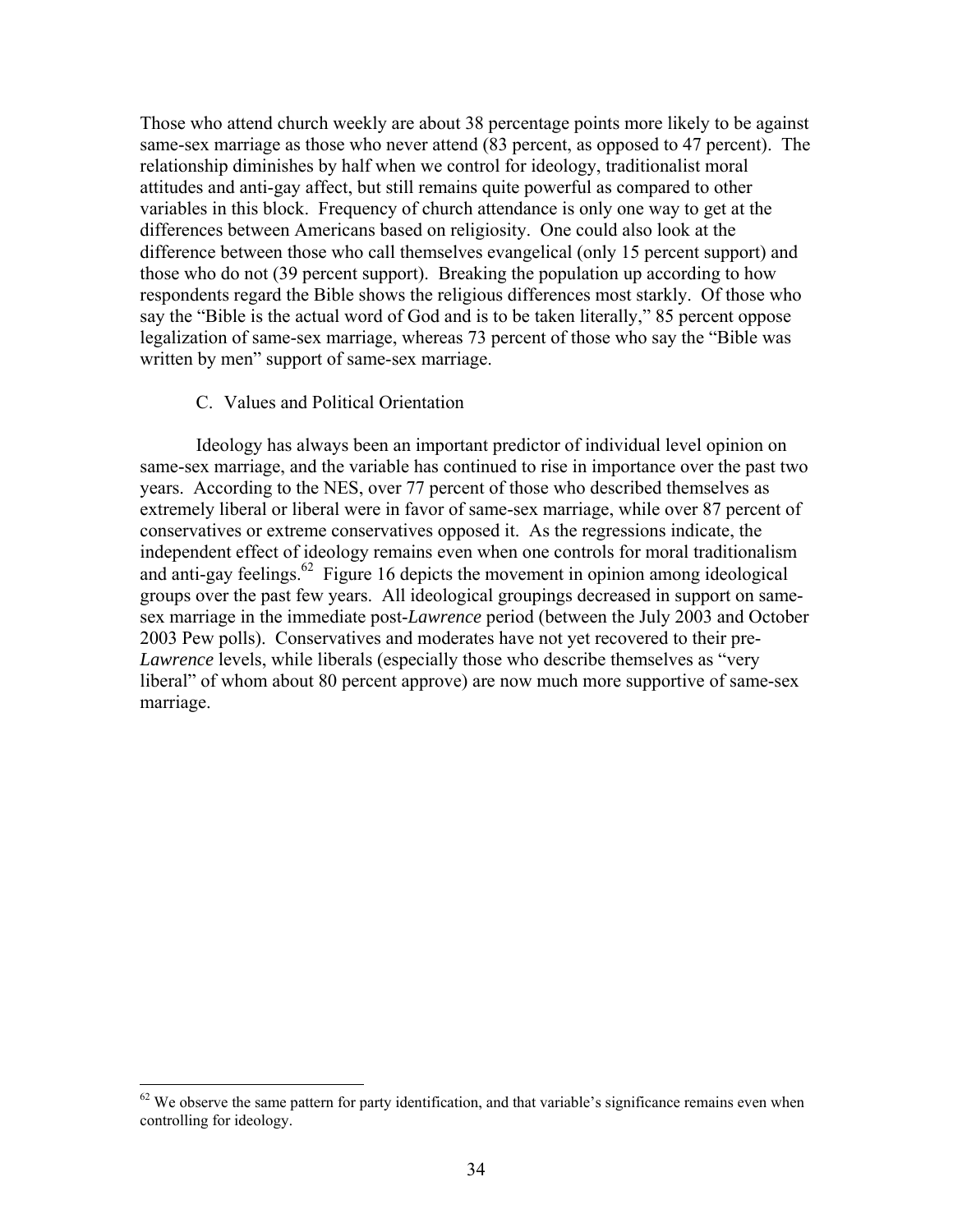

The differences between ideological groupings are not terribly surprising, but the finding that ideology became an increasingly powerful predictor of opinion on same-sex marriage is more interesting. We demonstrate that in Figure 16a below, which graphs the coefficients from a multivariate analysis and estimates how the effects of the four main predictors of opinion—ideology, age, education, and religiosity—changed from 2001 to  $2005.<sup>63</sup>$  The effect of ideology on gay marriage attitudes (holding other variables constant) grew dramatically over the two-year period following *Lawrence*: a 19-point change that was statistically significant (*p* = .002). That is, the *ceteris paribus* difference between the gay marriage attitudes of very liberal and very conservative Americans increased by .19 (on a zero to one scale) from 2003 to 2005. None of the demographic variables show any change of similar magnitude in the post-*Lawrence* period.

<span id="page-35-0"></span><sup>&</sup>lt;sup>63</sup> This figure is derived from a regression analysis incorporating all respondents from the seven Pew surveys administered between 2001 and 2005. We scaled the dependent variable—a four-choice measure of gay marriage attitudes—from zero (strongly oppose) to one (strongly favor). We included dummy variables for each wave of the survey, and terms for respondents' age, education, ideology, and attendance of religious services, as well as their sex and race. In addition, age, education, ideology, and attendance of religious services were interacted with each of the wave dummy variables. Because we ran the estimation without a constant term, the coefficients on the interaction terms are the *ceteris paribus* estimates of the effects of these four variables at each wave of the survey. The absolute values of these coefficients are plotted in Figure 13. Because all variables were scaled zero (minimum) to one (maximum), the relative sizes of these coefficients indicate the relative magnitudes of the variables' effects.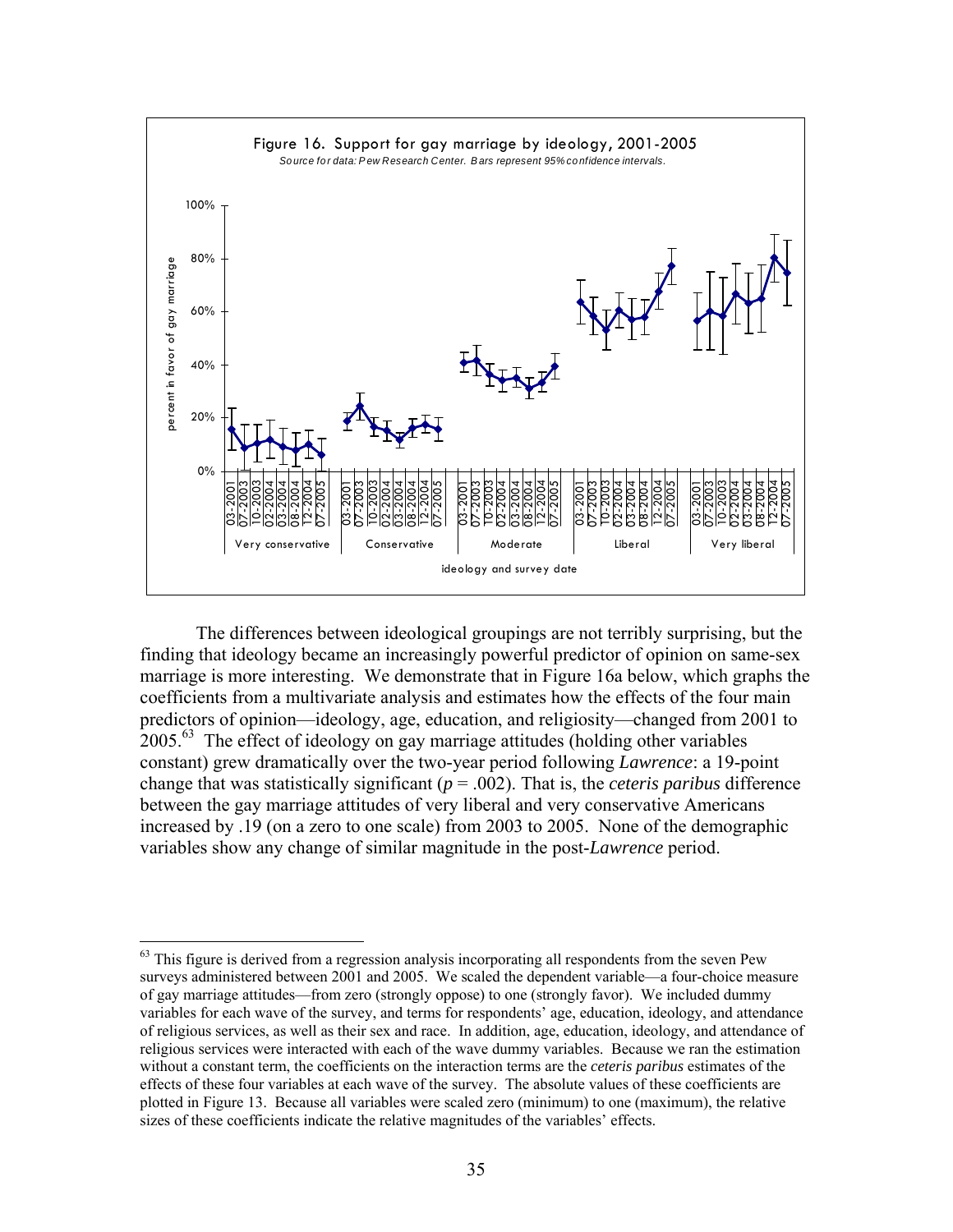

Arraying respondents according to a five or seven-point ideological scale hides heterogeneity among ideological groups. By controlling for different types of ideological commitments we can get a better sense of what is driving opinion on same-sex marriage. We employ here familiar indices derived from several NES questions that attempt to capture attitudes defined by moral traditionalism, egalitarianism and belief in limited government (libertarianism). [64](#page-36-0) We broke respondents up into thirds – high, medium or

- 1. "The world is always changing and we should adjust our view of moral behavior to those changes."
- 2. "The newer lifestyles are contributing to the breakdown of our society."
- 3. "We should be more tolerant of people who choose to live according to their own moral standards, even if they are very different from our own."
- 4. "This country would have many fewer problems if there were more emphasis on traditional family ties."

The Egalitarianism index refers to responses on the following items:

<u>.</u>

- 1. Our society should do whatever is necessary to make sure that everyone has an equal opportunity to succeed.
- 2. We have gone too far in pushing equal rights in this country.
- 3. One of the big problems in this country is that we don't give everyone an equal chance.
- 4. This country would be better off if we worried less about how equal people are.
- 5. It is not really that big a problem if some people have more of a chance in life than others.
- 6. If people were treated more equally in this country we would have many fewer problems.

The Limited Government index derives from responses to the following three items:

1. Agree more with: ONE, the main reason government has become bigger over the years is because it has gotten involved in things that people should do for themselves; OR TWO, government has become bigger because the problems we face have become bigger.

<span id="page-36-0"></span><sup>&</sup>lt;sup>64</sup> The Moral Traditionalism index derives from respondents' agreement or disagreement with the four items below: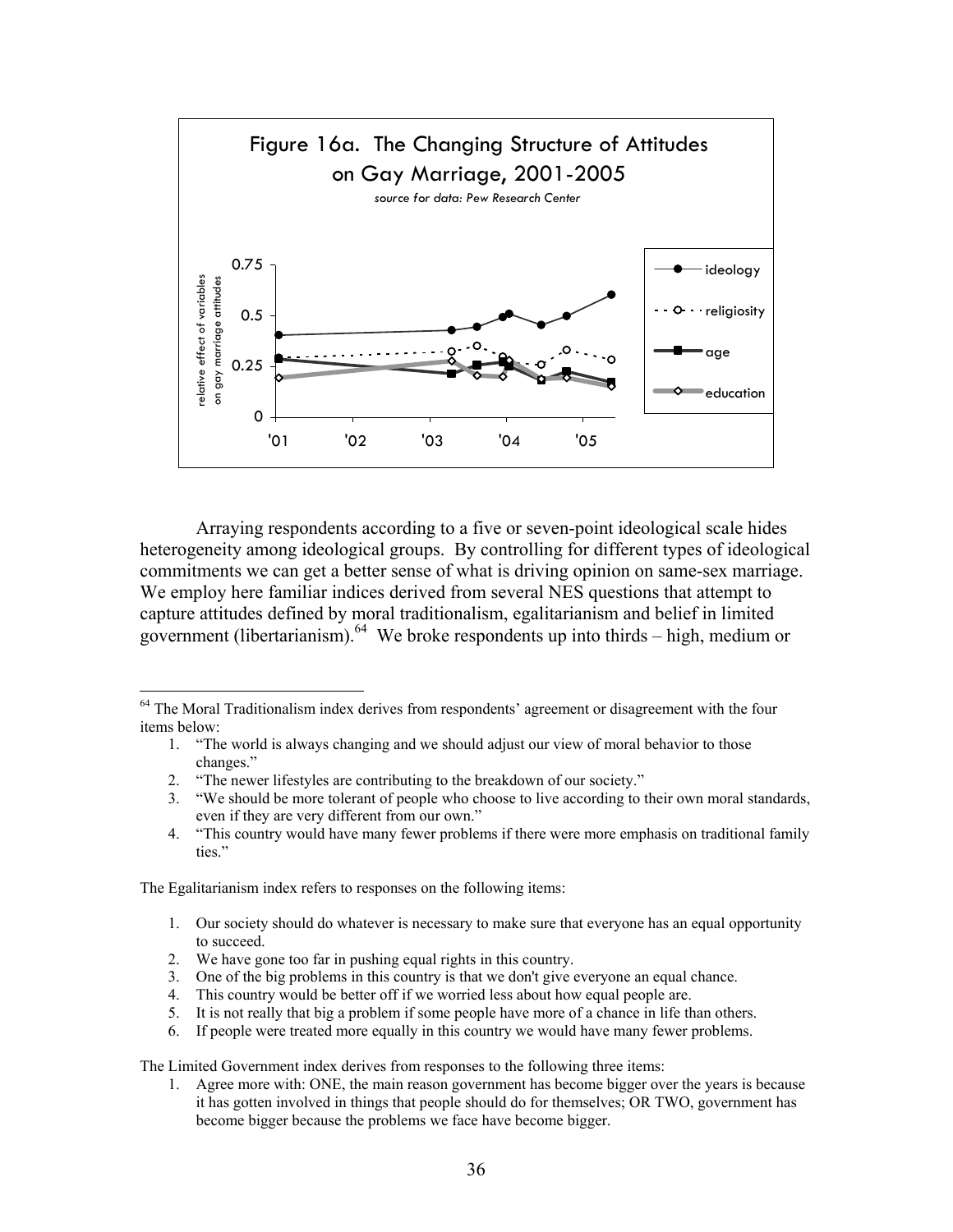low – based on the number of statements in the indices to which they agreed or disagreed. We are unsurprised by the finding that moral traditionalists are much more likely to be against same-sex marriage than non-traditionalists: 81 percent of "high" scorers on the moral traditionalism scale are opposed to same sex marriage, while only 42 percent of "low" scorers are opposed. The magnitude of the effect, even once controlling for all demographic, ideological and other variables, including anti-gay affect, is still quite striking: moving from the lowest to the highest third on the moral traditionalism index increases one's probability of being against same-sex marriage by between 80 and 85 percentage points. Indeed, moral traditionalism is the most powerful explanatory variable of all those we include – even more than anti-gay affect as measured by the feeling thermometer.

In contrast, a belief in limited government (libertarianism) increases the probability that one will favor legalization of same-sex marriage. Because libertarianism is often correlated with other values of political conservatism, those who score high appear in the cross tabs more opposed to same-sex marriage than those who are low scorers (32 percent as opposed to 42 percent). Once we control for these other variables though, including anti-gay affect, the highest scorers are about 13 percentage points more likely to favor same-sex marriage than the lowest scorers.

We were surprised to find no direct, statistically significant relationship for egalitarianism on attitudes concerning same-sex marriage. Of course, before adding any controls, egalitarians are more likely to be in favor of same-sex marriage. Those in the highest third according to the egalitarianism scale are evenly split on the issue of samesex marriage while over 70 percent of the lowest scorers are against same-sex marriage. However, this relationship is not statistically significant in the regressions, suggesting that most of the power of egalitarianism as an explanatory variable may be subsumed by ideology, party identification and moral traditionalism.

D. Feelings Toward Gays and Attitudes about Homosexuality

Of course, those who express "warm" feelings toward gays are much more likely to be in favor of same-sex marriage than those who express "cool" feelings. 88 percent of those who gave gays a rating between 0 and 45 on the feeling thermometer were opposed to same-sex marriage, while only 31 percent of those who gave ratings between 61 and 100 opposed same sex marriage. A move from the lowest to the highest feeling thermometer score increases the probability of being in favor of same-sex marriage by 63 percentage points.

Perhaps the most interesting finding is that the inclusion of the respondent's feelings toward gays does not undermine the direct effect that most of the values and

 <sup>2.</sup> Agree more with: ONE, we need a strong government to handle today's complex economic problems; OR TWO, the free market can handle these problems without government being involved.

<sup>3.</sup> Agree more with: ONE, the less government, the better; OR TWO, there are more things that government should be doing?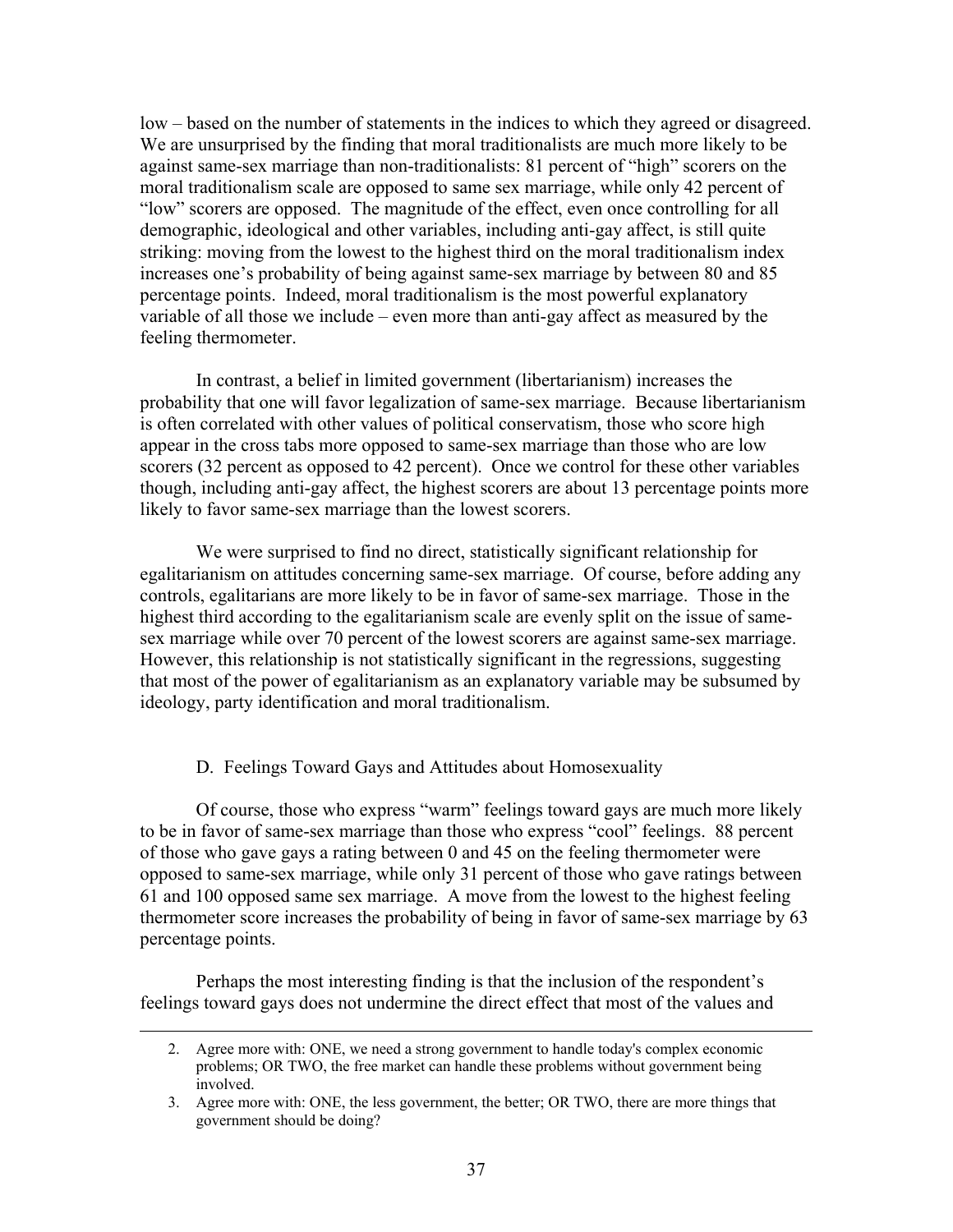political orientation variables have on attitudes toward same sex marriage. In contrast, age and gender (but not race) decline to statistical insignificance once we include feelings toward gays in the regression. This suggests that age and gender have an effect on respondents' attitudes towards gays but not an independent and direct effect on their attitudes toward same-sex marriage per se.

Several other researchers have recognized a relationship between individuals' beliefs as to the origins (or etiology) of homosexuality and their support for same-sex marriage.<sup>65</sup> Those studies find, for example, that respondents who see homosexuality as the result of genetic or biological factors rather than as the result of situational factors and personal choices were more likely to support same-sex marriage and domestic partnership laws. Indeed, Donald Haider-Markel and Mark Joslyn find that support for same-sex marriage has gone up almost in parallel with rates of response attributing homosexuality to genetics instead of upbringing.<sup>66</sup>

Our analysis of the October 2003 Pew survey confirms what these researchers have found. That survey asked the following question: "In your opinion, when a person is homosexual is it something they are born with, something that develops because of the way people are brought up or just the way that some people prefer to live." It also asked the respondent "Is homosexuality something that can be changed?" The answers to both questions are highly correlated with the respondent's support or opposition to same-sex marriage as the tables below indicate. 59 percent of those who think homosexuality is something people are born with support same-sex marriage (38 percent merely support and 21 percent strongly support), whereas among those who think it is the result of upbringing or personal preferences only 23 percent support same-sex marriage. Similar disparities are apparent from the "born with" question, and both variables are significantly associated with opinion on gay marriage when placed alongside the familiar variables from Figure 14. (Because this question was asked only once and not alongside the other questions from which we derived the moral traditionalism and other indices we cannot know for sure how well these variables hold up.)

<span id="page-38-0"></span><sup>65</sup> *See* Tygart, *supra* note \_\_,; Haider-Markel & Joslyn, *supra* note \_\_; Bergeron, *supra* note \_\_. 66 *See* Haider-Markel & Joslyn, *supra* note \_\_.

<span id="page-38-1"></span>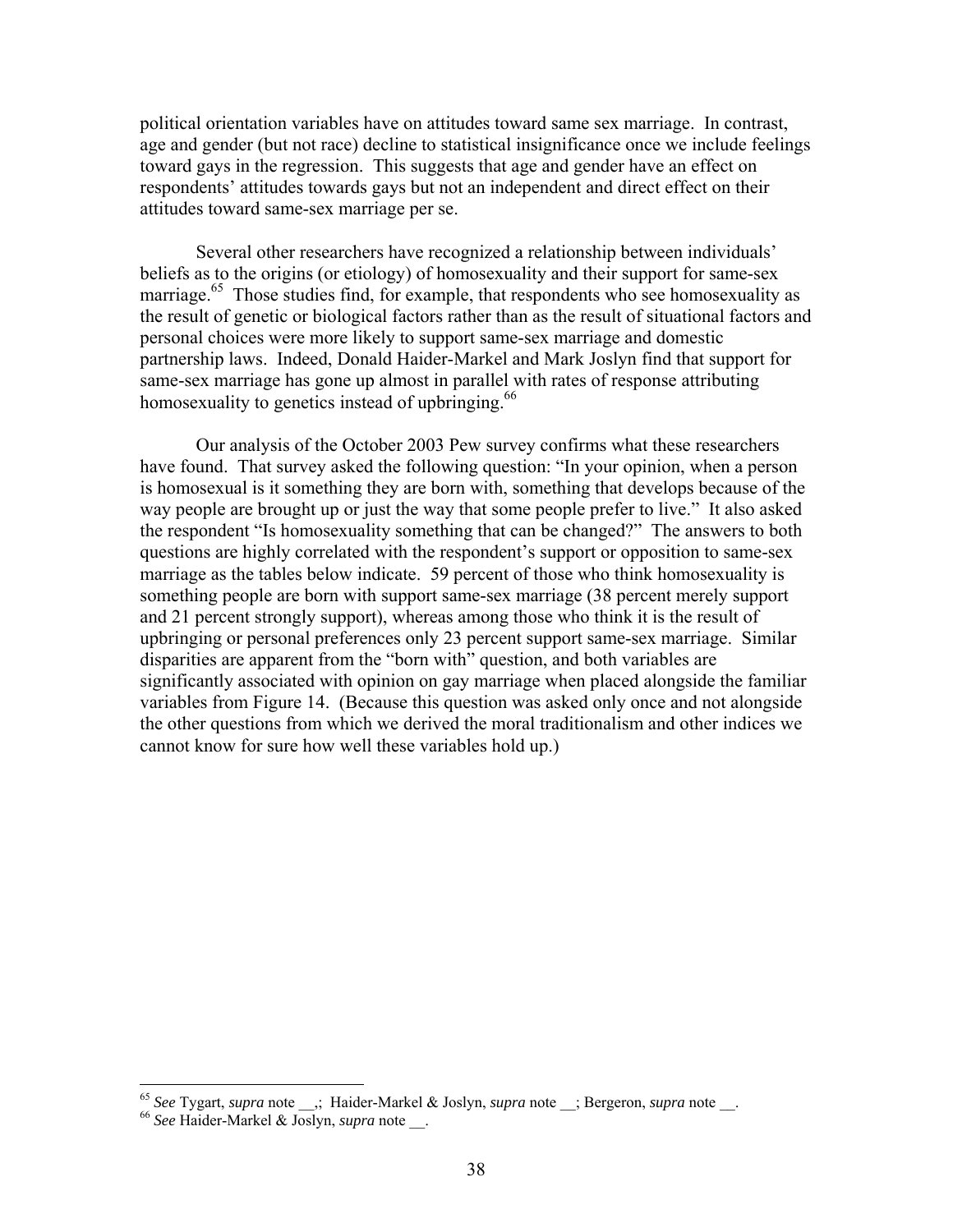|                                                    | Opinion on Same-Sex Marriage |        |         |                     |
|----------------------------------------------------|------------------------------|--------|---------|---------------------|
|                                                    | Strongly<br>Oppose           | Oppose | Support | Strongly<br>Support |
| Beliefs about causes of homosexuality              |                              |        |         |                     |
| fixed at birth                                     | 18.2                         | 22.4   | 38.1    | 21.2                |
| due to upbringing                                  | 51.5                         | 25.1   | 18.1    | 5.3                 |
| The way some people prefer to live                 | 47.8                         | 28.9   | 19.4    | 3.8                 |
| don't know                                         | 21.2                         | 29.3   | 21.3    | 6.3                 |
| Beliefs about whether homosexuality can be changed |                              |        |         |                     |
| can be changed                                     | 53.3                         | 27.0   | 16.4    | 3.3                 |
| cannot be changed                                  | 22.9                         | 23.1   | 36.6    | 17.4                |
| don't know                                         | 42.6                         | 35.1   | 17.4    | 4.9                 |

# Table 3. Explanations of Homosexuality and Same-Sex Marriage Attitudes

*Source for data: Pew Research Center survey, October 2003. N = 2,434.*

The data concerning whether someone knows someone who is gay follows a similar pattern. The July and October 2003 Pew surveys asked respondents "Do you have a friend, colleague or family member who is gay?" Those who answered "yes" were about twice as likely to support same-sex marriage as those who said they did not know someone who was gay (49 percent as opposed to 25 percent). Although we suspected that knowing someone who is gay (or at least admitting it to a survey researcher) is highly correlated with liberalism, education, region and other factors, we find that the variable is still statistically significant  $(p < .001)$  when placed in a regression alongside the other variables in the Pew survey. As with one's beliefs about the origins of homosexuality, we cannot be sure how this relationship would hold up if we controlled for moral traditionalism and attitudes toward gays. However, we suspect that proximity to gays has its principal effect on one's attitudes toward them (the type of opinion the feeling thermometer picks up) as opposed to marriage per se. Even so, we should note that to know someone is not necessarily to love them (or to want the state to recognize their love for another). It is not as if most people who know someone who is gay think gays ought to have the right to marry – they are split down the middle in their support for same-sex marriage.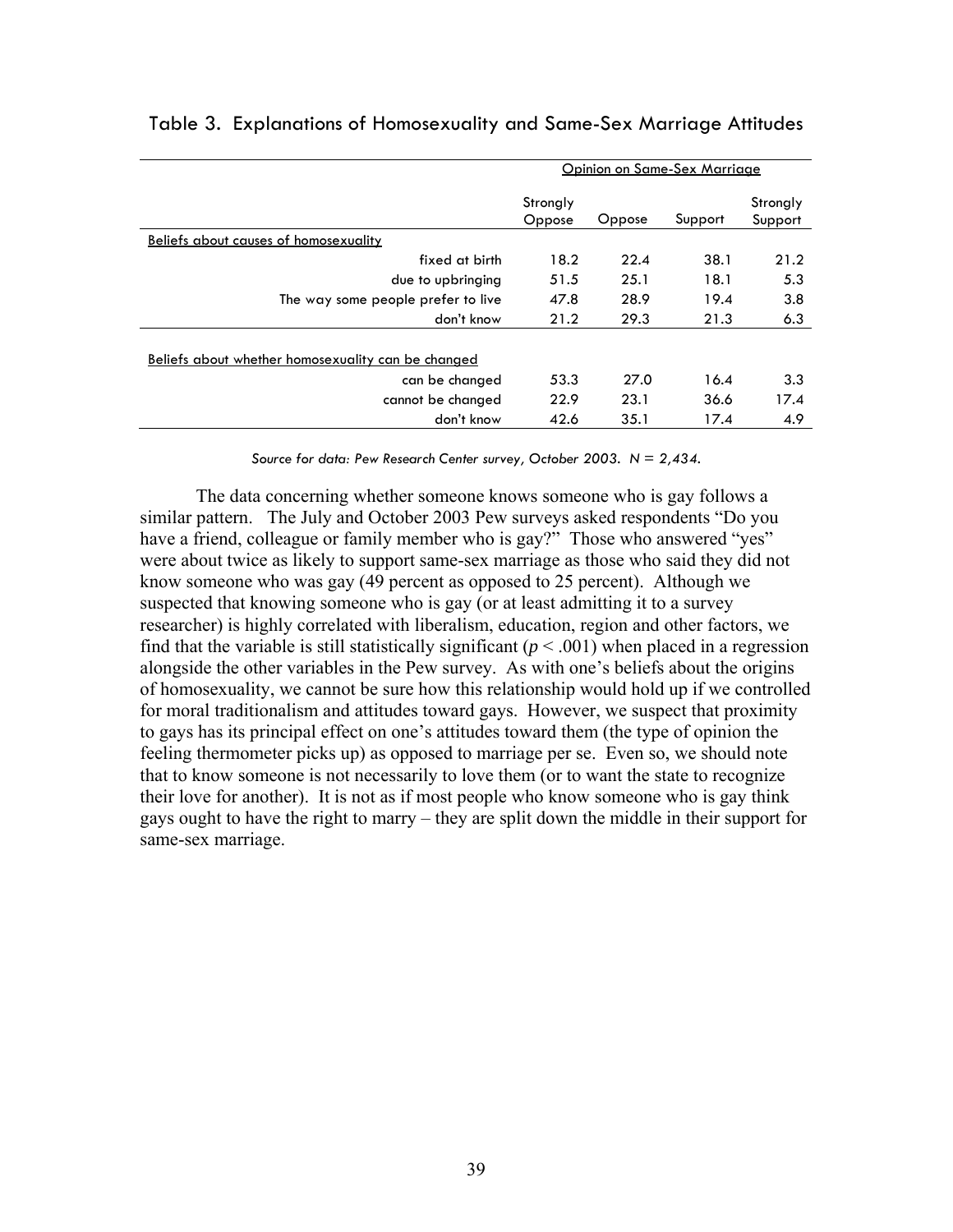|                                    | Opinion on Same-Sex Marriage |        |         |                     |
|------------------------------------|------------------------------|--------|---------|---------------------|
|                                    | Strongly<br>Oppose           | Oppose | Support | Strongly<br>Support |
| Do you have a friend, colleague or |                              |        |         |                     |
| family member who is gay?          |                              |        |         |                     |
| Yes                                | 30.3                         | 21.0   | 33.1    | 15.6                |
| No                                 | 42.3                         | 32.4   | 20.8    | 4.5                 |
| Not Sure/Refused                   | 32.5                         | 53.2   | 14.3    | 0                   |

### Table 4 – Proximity to Gays and Attitudes toward Same Sex Marriage

*Source for data: July and October 2003 Pew Research Center surveys, N = 3,830.* 

### **VI. Opinion on questions related to legalization of same-sex marriage**

### **A. Civil unions**

 $\overline{a}$ 

The heated debate surrounding same-sex marriage produced an important outcome favorable to gay-rights activists: an unmistakable rise in support for civil unions. As shown in Figure 17, support for civil unions—which provide some legal status to same-sex couples but fall short of marriage—grew between mid-2003 and mid-2005. <sup>67</sup> This may partially be due to the fact that during this time, political elites across the ideological spectrum expressed support for civil unions – that is, the information flow on civil unions was largely in a pro-gay rights direction. For example, both President Bush and his Democratic challenger, John Kerry, stated their support for civil unions during the 2004 election campaign. $68$ 

In this context, small differences in question wording can have big impacts on responses. Two important question-wording effects regarding civil unions can be identified. First, surveys that offer an up-or-down choice on civil unions (like those charted in Figure 17) tend to find less support for some kind of legal recognition of gay couples than do surveys that offer three options (marriage, civil unions, or no legal recognition). When the question is asked in the three-option format, a majority supports some form of legal recognition: in recent surveys, 20 to 28 percent say they favor marriage, 30 to 39 percent are in favor of civil unions, and 35 to 45 percent believe gay couples should have no legal recognition. Support for marriage and opposition to any legal recognition are thus less than what is found in up-or-down questions regarding marriage and civil unions. In other words, offering the "middle" civil union option draws people away from the extremes, a phenomenon familiar to survey researchers.<sup>69</sup>

<span id="page-40-0"></span><sup>67</sup> *See generally* Karlyn Bowman, *supra* note † ; Ken Cimino & Gary M. Segura, *From Radical to Conservative: Civil Unions, Same-sex Marriage, and the Structure of Public Attitudes*, Paper presented at the American Political Science Association Annual Meeting, Washington, DC, 2005.<br><sup>68</sup> *See* Elisabeth Bumiller, *The 2004 Campaign: Same-Sex Marriage; Bush Says His Party Is Wrong To* 

<span id="page-40-1"></span>*Oppose Gay Civil Unions*, NEW YORK TIMES, Oct. 26, 2004, at A21.<br><sup>69</sup> *See* G. Kalton et al., *The Effects of Offering a Middle Response Option with Opinion Questions*, 29 THE

<span id="page-40-2"></span>STATISTICIAN 65 (1980); Stanley Presser & Howard Schuman, *The Measurement of the Middle Position in Attitude Surveys*, 44 PUB. OP. Q. 70 (1980).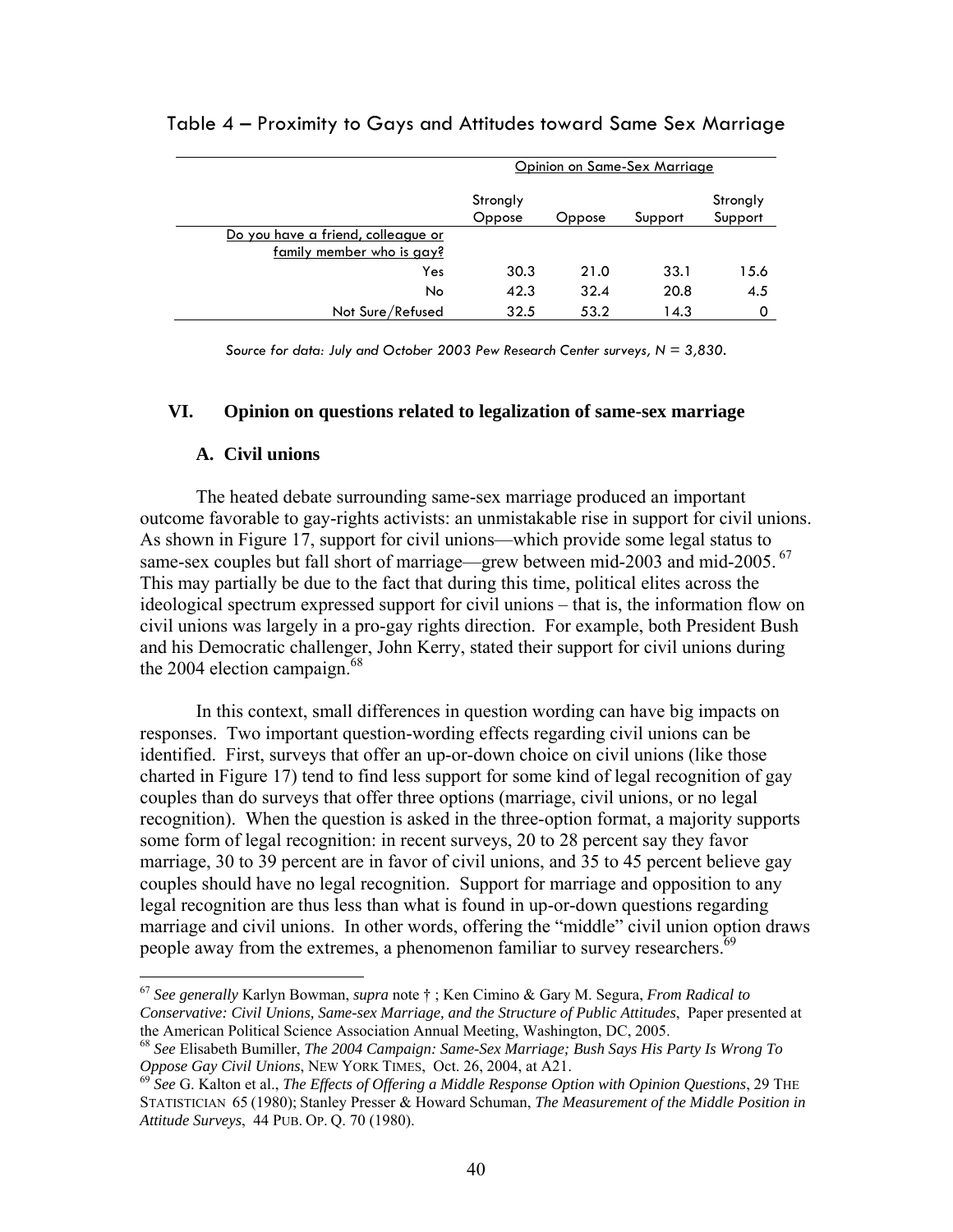A second important effect of question wording is that survey participants are more comfortable granting gay couples specific marriage-like rights than they are in favor of allowing either same-sex marriage or creating civil unions. Steady majorities of Americans are in favor of inheritance rights, social security survivor benefits, hospital visitation, and other specific rights for gay couples.<sup>70</sup> In other words, when the benefits of civil unions (or for that matter, marriage) are unpacked, the public is quite in favor of the sum of the parts of marriage and civil unions that it is in favor of the whole.



Regardless of how the question was asked in opinion surveys, civil unions became markedly more popular in the year when same-sex marriage received great attention in the courts and on the front page of the nation's newspapers. As with samesex marriage, we have tried to get a sense of the changing structure of opinion on civil unions. In multivariate analysis (not provided here for space reasons) conducted with data from four Pew surveys, we that the structure of support for civil unions was very similar to that for same-sex marriage: for example, education, liberal ideology, and Democratic party identification were significantly associated with support for civil unions.  $71$  We also found that more religious, lower income, and male respondents to be

1

<span id="page-41-0"></span><sup>70</sup> *See generally* Karlyn Bowman, *supra* note † (detailing survey results for a host of questions on gay rights).<br><sup>71</sup> The precise wording of the Pew survey question on civil unions is: "Do you strongly favor, favor,

<span id="page-41-1"></span>oppose, or strongly oppose allowing gay and lesbian couples to enter into legal agreements with each other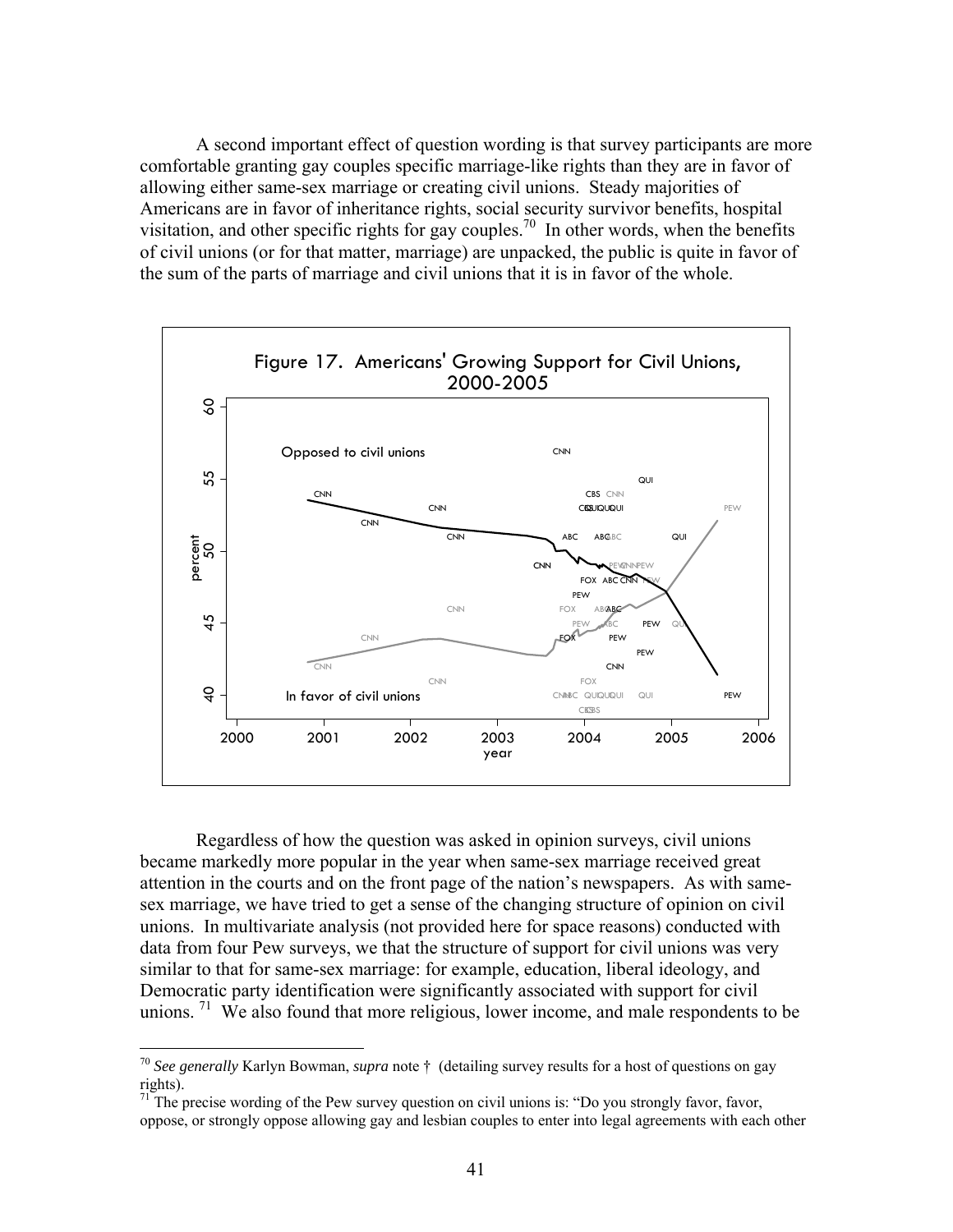more likely to be opposed to civil unions, holding other variables constant. Only the variable of age—an important predictor of attitudes regarding marriage—did not emerge as a significant predictor of support of civil unions.

### **B. Constitutional amendment banning same-sex marriage**

As with civil unions, the format of the question on a constitutional amendment to ban gay marriage can have predictable and considerable effects on the response received. Support for a constitutional amendment banning same-sex marriage has vacillated between 40 percent and 60 percent since the idea was proposed. However, questions that stress the dramatic nature of a constitutional amendment or its effect on state power elicit a much lower level of favorable response than do questions that simply highlight the proposed amendment's definition of marriage.

Questions that emphasize the character of the amendment as "defining marriage as between a man and a woman" usually elicit majority support. For example, the share of the population giving a favorable response to the Gallup question – "Would you favor or oppose a constitutional amendment that would define marriage as being between a man and a woman, thus barring marriages between gay or lesbian couples?" – has hovered between 48 percent and 57 percent.<sup>72</sup> By contrast, questions that prime respondents to think about federalism or the exceptional nature of a constitutional amendment elicit favorable reactions from only a minority of the population. The Annenberg National Election Study asked the following question three times in 2004: "Would you favor or oppose an amendment to the U.S. Constitution saying that no state can allow two men to marry each other or two women to marry each other?" Only 40 percent to 42 percent of the population said they favored such an amendment.<sup>73</sup> For the most part, when controlling for question-wording effects, support for a constitutional amendment is consistently lower than opposition to legalization of same-sex marriage, but follows the same pattern: a rise in support following *Lawrence* and *Goodridge* and through to the 2004 election, and then a decline by the summer of  $2005$ .<sup>[74](#page-42-2)</sup>

The pattern of opinion on the constitutional amendment and civil union questions suggests both the firmness of the convictions of opponents of same-sex marriage and the

that would give them many of the same rights as married couples?" The surveys were administered in

<span id="page-42-1"></span><span id="page-42-0"></span>

October 2003, March 2004, August 2004, and July 2005.<br><sup>72</sup> *See* Bowman, *supra* note \_\_\_.<br><sup>73</sup> A similar result comes from the ABC/Washington Post polling question that asked: "Would you support amending the U.S. Constitution to make it illegal for homosexual couples to get married anywhere in the U.S., or should each state make its own laws on homosexual marriage?" Only 38 percent supported such an amendment in January of 2004 and 46 percent supported it a month later.

<span id="page-42-2"></span> $\frac{1}{4}$  We do not have much of a story to tell with respect to the structure of opinion on a constitutional amendment. Throughout the four surveys where Pew asked the question the power of different variables in our same-sex marriage model to predict opinion on a constitutional amendment varies considerably. The only notable findings, it would appear, were a temporary rise in the power of religiosity, education and ideology at the time of the August 2004 survey, and the relatively small effect that age has on opinion concerning an amendment. The Pew survey question on a proposed constitutional amendment is as follows: "There has been a proposal to change the U.S. Constitution to ban gay marriage. Do you think amending the Constitution to ban gay marriage is a good idea, or a bad idea?"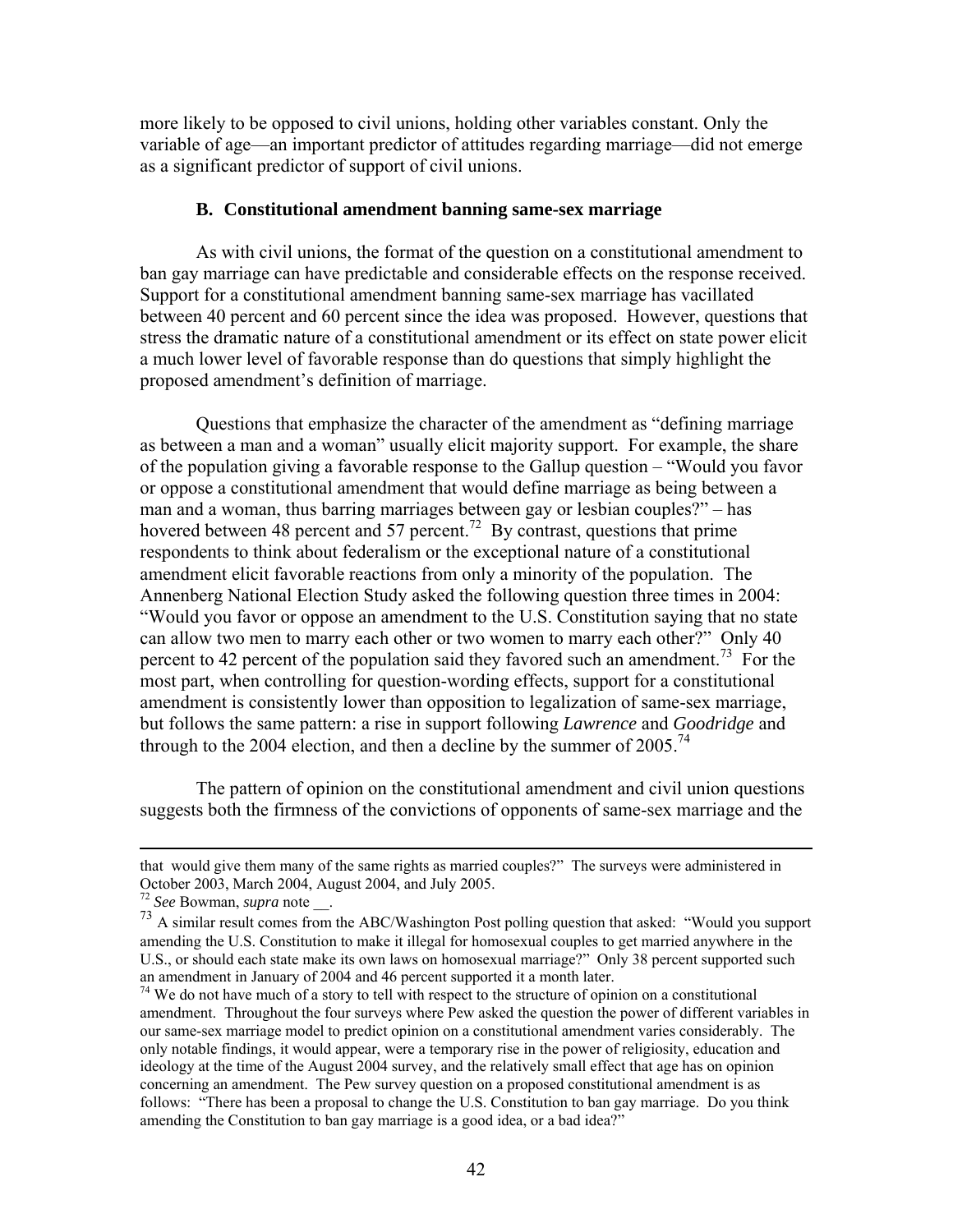potential strategies for each side in framing the debate. On the one hand, a core 35 percent to 40 percent of the American population will favor almost any measure to prevent gays and lesbians from achieving legal recognition for their relationships, even to the point of approving of a constitutional amendment to prevent states from recognizing gay marriages. In the middle are the 25 percent to 30 percent of the population who are opposed to the idea of attaching the word "marriage" to gay and lesbian relationships, but when phrased as encroaching on state discretion they will oppose (or at least not support) a constitutional amendment and they are open to legal recognition of gay relationships through civil unions or other measures. Then there are the die-hard gay marriage supporters, who amount to about 25 to 30 percent of the population, who favor gay marriage and civil unions, and oppose constitutional amendments preventing them. Finally, there are the 5 percent to 10 percent of Americans who do not have an opinion on any of these issues.

### **VII. Conclusions**

 $\overline{a}$ 

It is quite fashionable for academics to postulate about the backlash that results from alleged instances of judicial overreaching. In fact, at least in terms of the effect of court decisions on public opinion on the particular issue adjudicated, short-term backlash is quite rare. From our preliminary look at comparable data, we do not find that *Brown v. Board of Education, Roe v. Wade*, or *Furman v. Georgia* altered the preexisting trends concerning desegregation, abortion rights or the death penalty.<sup>75</sup> We also have not found such an effect with respect to the school prayer cases, the flag burning cases or *Miranda*. For the most part, the trend that preexists the decision continues afterward or in a few cases, the trend in public opinion on the issue may move in the direction of the Court's decision.

The public opinion changes following *Lawrence* are unique in this respect. Unlike *Bowers*, which did not interrupt a rising tide of anti-gay opinion that tracked concerns about AIDS, *Lawrence* temporarily reversed a trend in favor of legalization of same-sex sexual relations. Given the extensive media coverage on the issue of same-sex marriage following the decision, we argue (but cannot definitively prove) that the framing of gay rights issues in terms of marriage led to this temporary backlash. The rise in the share of the population expressing unfavorable views on same-sex marriage continued as events unfolded over the next two years, such as the Vatican's pronouncement, the two *Goodridge* decisions, the granting of marriages to same-sex couples in San Francisco, President Bush's calling for a constitutional amendment restricting marriage to straight couples, and the 2004 election campaign. Our analysis suggests that the rise in the salience and coverage of same-sex marriage had two effects: it temporarily pushed the entire population in a direction against same-sex marriage and gay rights, and it polarized respondents with respect to marriage along ideological lines.

 The *Lawrence* backlash appears to have been short-lived. As the dust has settled, aggregate opinion on same-sex marriage appears to be quite similar to its pre-*Lawrence*

<span id="page-43-0"></span><sup>75</sup> *See* PUBLIC OPINION AND CONSTITUTIONAL CONTROVERSIES (Nathaniel Persily, Jack Citrin and Patrick Egan eds., forthcoming 2008)..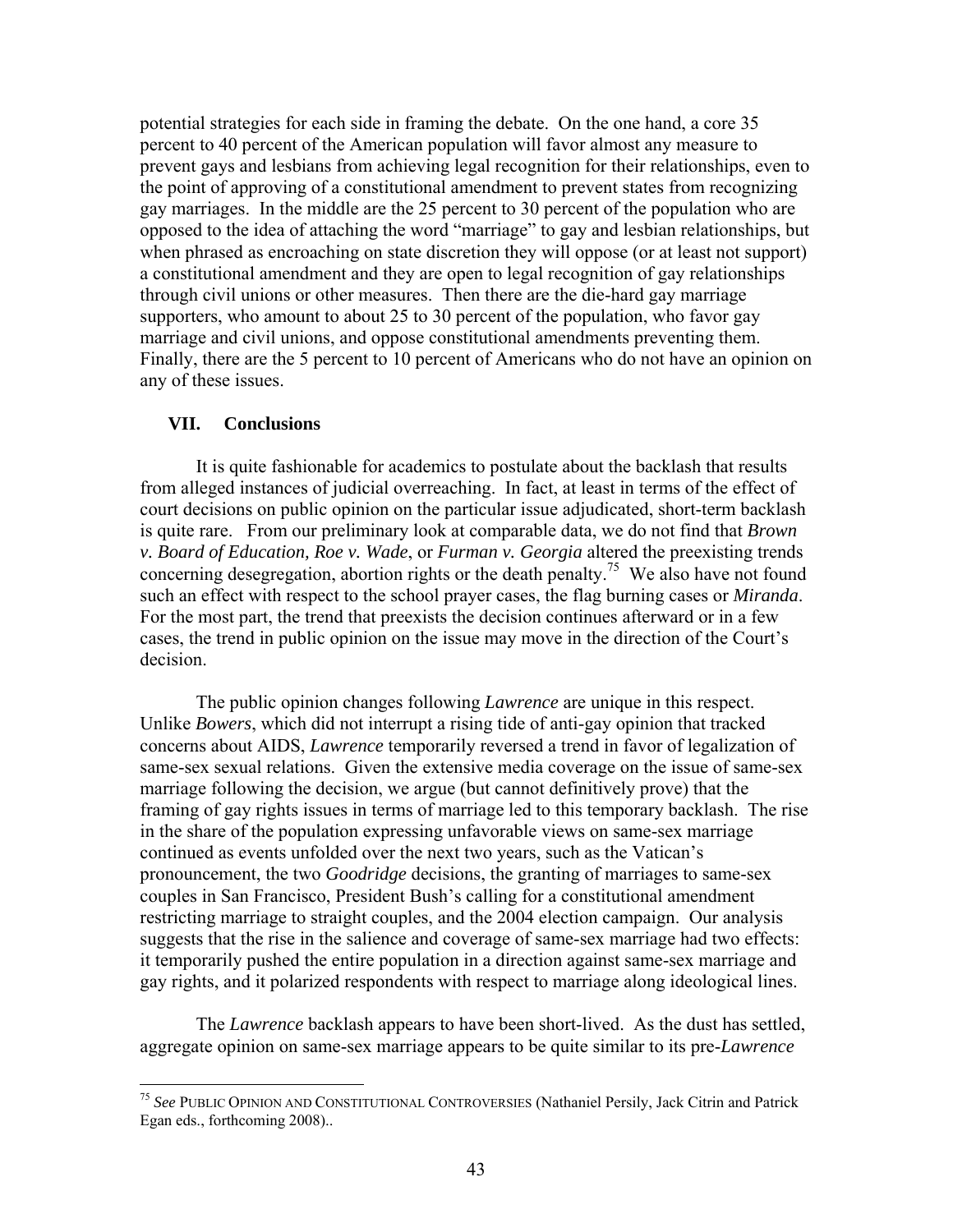levels, and in the meantime, the share of the population approving of civil unions appears to have increased. This is not to say that Americans have suddenly become keen to the idea: a majority of Americans continues to disapprove of same-sex marriage, and those who disapprove feel stronger about their convictions than those who approve. Smaller shares of the population approve of the idea of a constitutional amendment banning same sex marriages, although question wording differences on these polls can produce widely varying results.

The structure of opinion on same-sex marriage follows much of the conventional wisdom on the issue. As one would expect, age, education, ideology and religiosity are very strong predictors of opinion on gay marriage, with younger, liberal, more educated, and less religious respondents the most likely to approve. However, even when one controls for anti-gay attitudes, moral traditionalism, more so than the various demographic factors or conservatism and religiosity as conventionally defined, explains opposition to same-sex marriage. In addition, a person's belief in limited government has a significant impact, with libertarians more likely to be in favor of same-sex marriage, all other things being equal.

The shifts in the structure of opinion since *Lawrence* give us some insight into one potential relationship between court decisions and shifts in public opinion. We find evidence that in the post-*Lawrence* era ideology has become a better predictor of opinion on same-sex marriage. This provides some evidence for the hypothesis that, by increasing the salience of certain issues that are not ideologized in the mass public, a court's decision, alongside related media discussion and elite behavior, can ideologize an issue not previously though to fall on the liberal to conservative continuum. We do not want to overstate the case either with respect to same-sex marriage or judicial action generally. Indeed the greatest leap in significance in ideology occurs well after the courts decisions. Nevertheless, if our evaluation of the evidence is correct, we should not expect much in the way of opinion backlash from another court decision on this issue. If opinion on same-sex marriage has now become a function of people's pre-existing ideological commitments, instead of the degree to which people are informed or attentive to the issue, then additional court decisions and other elite action should not produce the same kind of shifts that followed the original wave of elite action between 2003 and 2004. This assessment should be greeted with a mixed reaction by gay rights supporters. The more fully ideologized the issue of gay marriage is, the smaller the expected impact of any future political event, including a court case. On the other hand, if being liberal means (in part) supporting gay marriage and being conservative means opposing it, then we should not expect many people to stray far from the ideological and moral commitments that anchor their attitudes on this issue.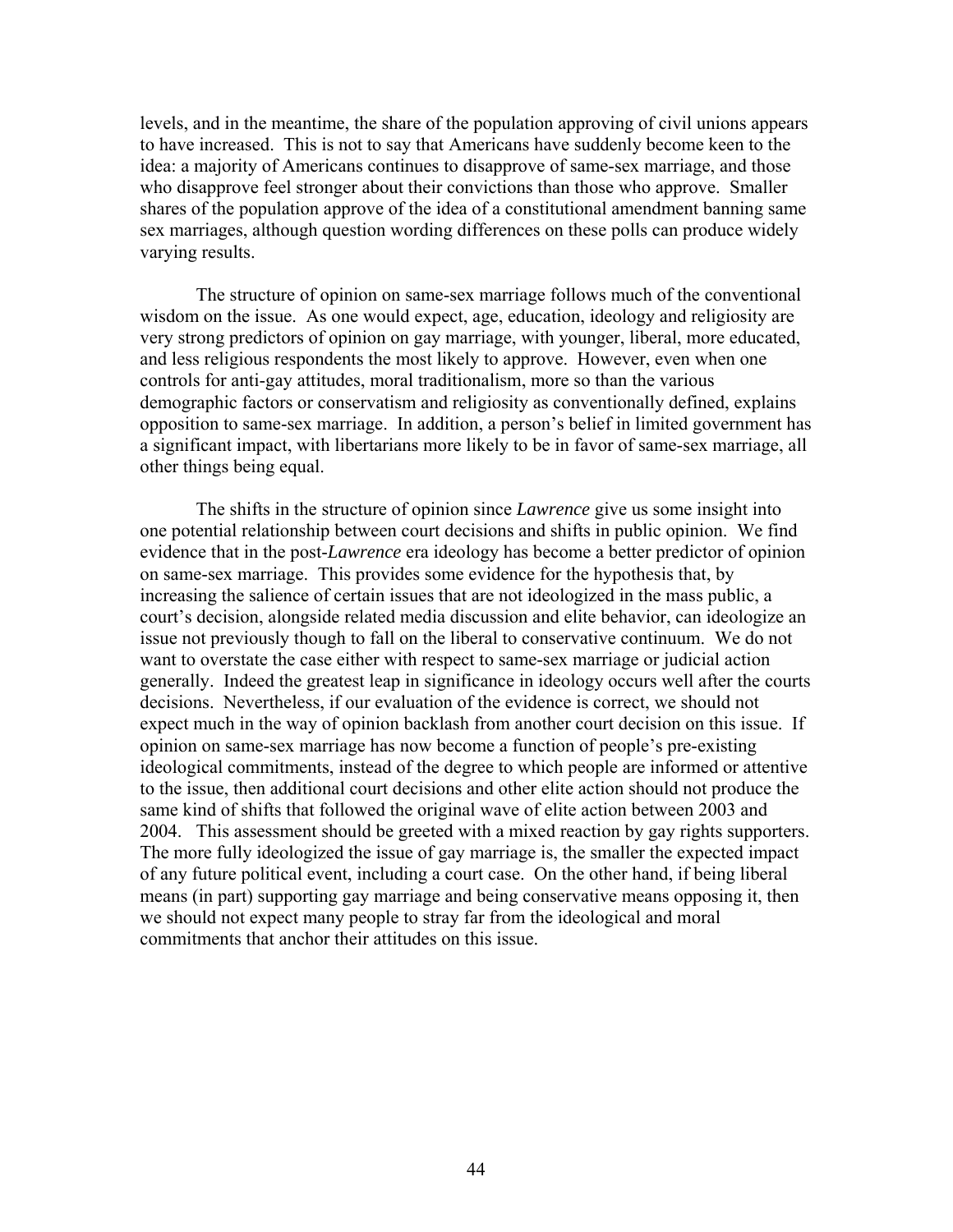### **APPENDIX A**

|                        | Strongly | Favor | Oppose | Strongly | DK/     |
|------------------------|----------|-------|--------|----------|---------|
|                        | Favor    |       |        | Oppose   | Refused |
| <b>TOTAL</b>           | 11.8     | 22.3  | 23.5   | 30.5     | 11.9    |
| <b>GENDER</b>          |          |       |        |          |         |
| Male                   | 10.8     | 21.3  | 24.9   | 32.8     | 10.1    |
| Female                 | 12.7     | 23.2  | 22.2   | 28.3     | 13.6    |
| <b>RACE</b>            |          |       |        |          |         |
| White                  | 12.1     | 22.1  | 23.8   | 30.7     | 11.4    |
| <b>Black</b>           | 6.9      | 18.5  | 24.6   | 36.2     | 13.8    |
| Hispanic               | 14.7     | 22.1  | 24.2   | 28.4     | 10.5    |
| Other                  | 12.4     | 26.8  | 17.5   | 26.8     | 15.5    |
| <b>AGE</b>             |          |       |        |          |         |
| 18-29                  | 21.3     | 25.0  | 17.6   | 31.4     | 4.8     |
| $30 - 40$              | 17.2     | 24.8  | 20.0   | 28.0     | 10.0    |
| 40-50                  | 10.3     | 23.8  | 23.2   | 30.8     | 11.9    |
| $51 - 62$              | 11.8     | 26.0  | 22.3   | 26.6     | 13.3    |
| $63+$                  | 5.5      | 14.0  | 29.3   | 35.9     | 15.3    |
| <b>EDUCATION</b>       |          |       |        |          |         |
| Less than High School  | 10.0     | 11.1  | 26.7   | 41.1     | 11.1    |
| High School            | 8.8      | 18.1  | 27.4   | 34.7     | 11.0    |
| Some College           | 8.8      | 22.2  | 22.7   | 32.2     | 14.1    |
| College +              | 17.0     | 27.3  | 20.4   | 24.5     | 10.8    |
| <b>INCOME</b>          |          |       |        |          |         |
| ~100,000               | 10.4     | 20.4  | 25.3   | 30.0     | 13.9    |
| \$30,000-50,000        | 13.2     | 20.6  | 26.5   | 31.2     | 8.5     |
| \$50,000-100,000       | 11.9     | 23.5  | 20.9   | 33.5     | 10.3    |
| $$100,000 +$           | 19.8     | 29.3  | 21.6   | 21.6     | 7.8     |
| <b>HAVING CHILDREN</b> |          |       |        |          |         |
| No Child               | 11.6     | 22.7  | 23.4   | 29.9     | 12.4    |
| Have children          | 12.8     | 21.4  | 22.8   | 32.3     | 12.4    |
| <b>REGION</b>          |          |       |        |          |         |
| Northeast              | 12.2     | 29.9  | 22.6   | 21.2     | 14.2    |
| Midwest                | 10.1     | 21.7  | 24.6   | 31.3     | 12.2    |
| South                  | 8.9      | 16.4  | 23.8   | 38.6     | 12.4    |
| West                   | 18.0     | 26.0  | 22.6   | 24.5     | 8.9     |

### **Support for legalization of gay marriage, July 2005**  Source: Pew Research Center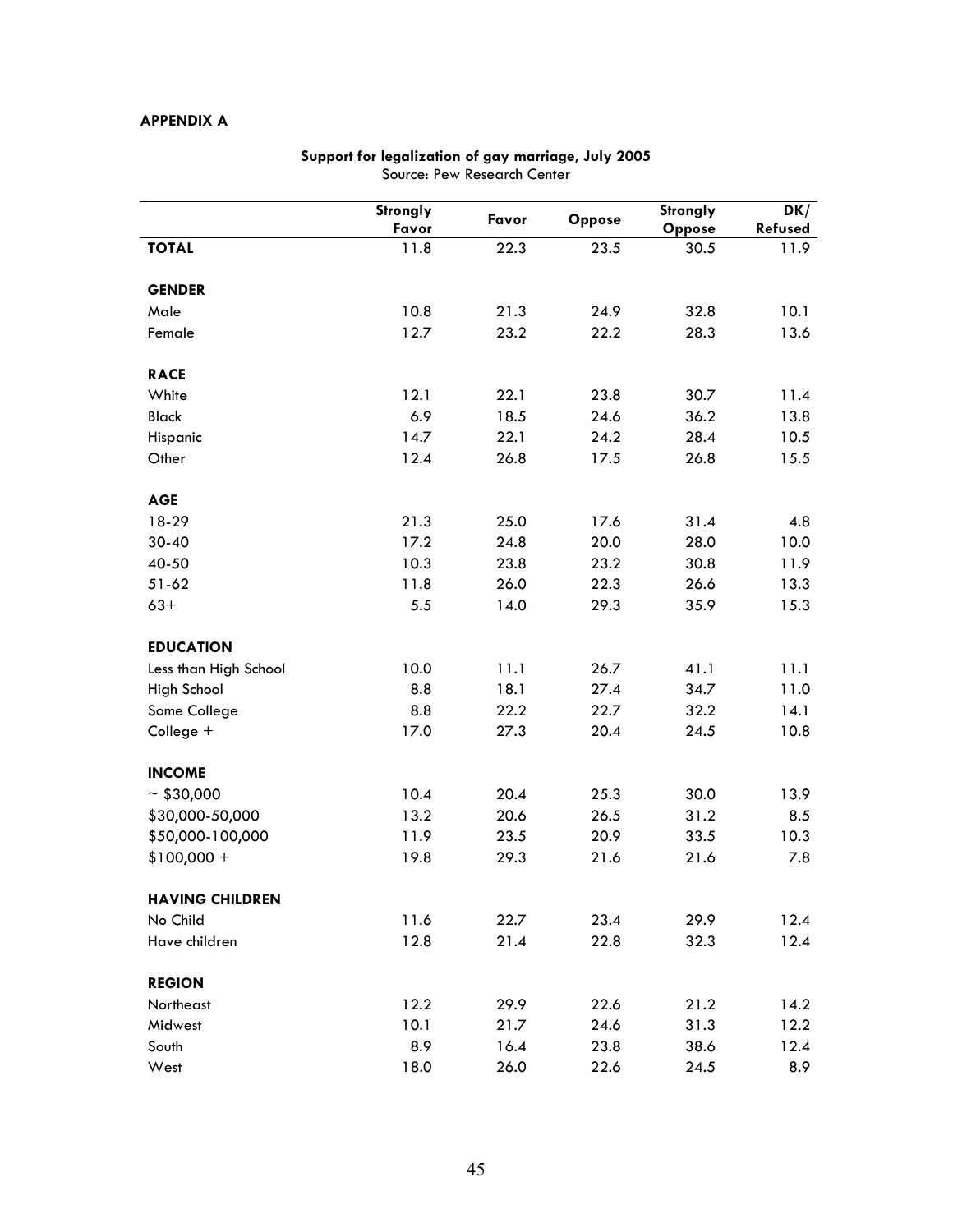|                               | Strongly<br>Favor | Favor | Oppose | Strongly<br>Oppose | DK/<br>Refused |
|-------------------------------|-------------------|-------|--------|--------------------|----------------|
| <b>RELIGION</b>               |                   |       |        |                    |                |
| Protestant                    | 6.7               | 16.9  | 27.2   | 38.3               | 10.9           |
| Catholic                      | 10.6              | 26.5  | 22.3   | 27.4               | 13.2           |
| Other                         | 5.5               | 16.4  | 34.2   | 39.7               | 4.1            |
| <b>EVANGELICAL</b>            |                   |       |        |                    |                |
| Yes                           | 4.9               | 10.0  | 24.9   | 52.0               | 8.3            |
| No                            | 11.4              | 27.8  | 27.2   | 20.5               | 13.1           |
| <b>RELIGIOUS ATTENDANCE</b>   |                   |       |        |                    |                |
| More than once a week         | 4.6               | 6.7   | 21.4   | 60.9               | 6.3            |
| Once a week                   | 6.2               | 16.4  | 26.2   | 40.8               | 10.5           |
| Once or twice a month         | 13.0              | 22.6  | 26.0   | 22.6               | 15.9           |
| A few times a year            | 12.0              | 29.7  | 26.3   | 20.5               | 11.6           |
| Seldom/Never                  | 20.7              | 33.1  | 19.4   | 13.4               | 13.4           |
| <b>IDEOLOGY</b>               |                   |       |        |                    |                |
| Very Liberal                  | 46.2              | 33.8  | 1.5    | 12.3               | 6.2            |
| Liberal                       | 33.2              | 34.0  | 10.5   | 9.3                | 13.0           |
| Moderate                      | 8.3               | 28.8  | 26.8   | 22.1               | 14.0           |
| Conservative                  | 2.7               | 10.8  | 31.4   | 47.2               | 7.9            |
| <b>Very Conservative</b>      | 2.9               | 2.9   | 16.5   | 74.8               | 2.9            |
| <b>PARTY IDENTIFICATION</b>   |                   |       |        |                    |                |
| Republican                    | 3.2               | 11.8  | 31.1   | 45.8               | 8.2            |
| Independent                   | 14.8              | 26.8  | 19.1   | 26.2               | 13.1           |
| Democrat                      | 17.7              | 27.7  | 20.1   | 21.1               | 13.5           |
| <b>NEWS ATTENTION (Scale)</b> |                   |       |        |                    |                |
| Low                           | 13.0              | 22.7  | 19.5   | 32.5               | 12.2           |
| Medium                        | 10.6              | 24.9  | 27.8   | 25.3               | 11.4           |
| High                          | 12.8              | 19.3  | 23.7   | 33.3               | 10.9           |

*News Attention Scale (derived from 5 items)* 

News about the current situation in Iraq The retirement of Supreme Court Justice Sandra Day O'Connor The move by a Chinese firm to buy the American oil company Unocal Recent hurricanes that have affected the Gulf Coast of the U.S. The terrorist bombings in London, England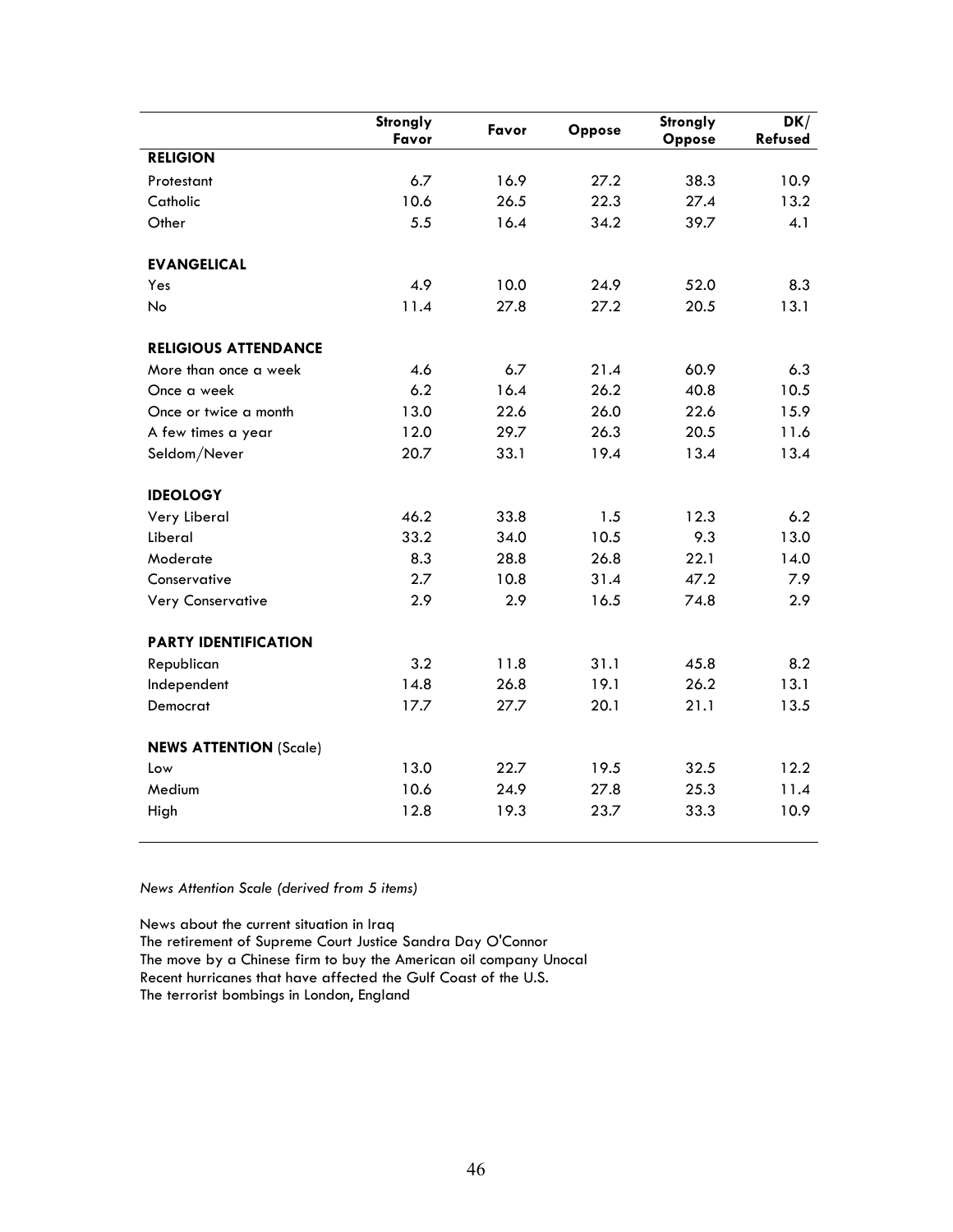### **APPENDIX B**

| 35.1<br>3.2<br>61.8<br><b>TOTAL</b><br><b>GENDER</b><br>34.4<br>63.8<br>Male<br>1.9<br>35.7<br>60.0<br>4.3<br>Female<br><b>RACE</b><br>36.2<br>White<br>60.9<br>3.0<br>25.4<br>70.4<br>4.1<br><b>Black</b><br>41.2<br>55.9<br>2.9<br>Hispanic<br>51.9<br>44.4<br>3.7<br>Asian<br><b>AGE</b><br>18-29<br>50.2<br>47.2<br>2.6<br>42.9<br>3.0<br>$30 - 40$<br>54.2<br>33.3<br>41-50<br>64.0<br>2.7<br>32.2<br>64.9<br>2.9<br>$51 - 62$<br>77.2<br>$63+$<br>18.3<br>4.6<br><b>EDUCATION</b><br>23.8<br>2.9<br>Less than High School<br>73.3<br>24.3<br>71.6<br>4.1<br>High School<br>62.2<br>2.5<br>Some College<br>35.5<br>48.1<br>2.9<br>College +<br>49.0<br><b>INCOME</b><br>32.4<br>$\sim$ \$25,000<br>63.3<br>4.3<br>62.3<br>\$25,000~50,000<br>36.5<br>1.2<br>\$50,000~105,000<br>60.5<br>2.4<br>37.0<br>3.5<br>$$105,000$ ~<br>40.1<br>56.3<br><b>MARITAL STATUS</b><br>29.7<br>66.9<br>3.4<br>Married<br>18.2<br>5.7<br>Widowed<br>76.1<br>38.6<br>57.9<br>3.6<br>Divorced<br>24.4<br>75.6<br>0.0<br>Separated<br>51.0<br>47.1<br>1.9<br>Never Married<br><b>HAVING CHILDREN</b><br>35.4<br>61.7<br>3.0<br>No Child<br>34.2<br>63.3<br>2.5<br>1 Child<br>34.0<br>61.3<br>$2 +$ Children<br>4.7<br><b>REGION</b><br>52.2<br>3.0<br>Northeast<br>44.8<br>28.1<br>67.8<br>4.1<br>North Central<br>3.3<br>27.1<br>69.7<br>South |      | Support | Oppose | DK/<br>Refused |
|----------------------------------------------------------------------------------------------------------------------------------------------------------------------------------------------------------------------------------------------------------------------------------------------------------------------------------------------------------------------------------------------------------------------------------------------------------------------------------------------------------------------------------------------------------------------------------------------------------------------------------------------------------------------------------------------------------------------------------------------------------------------------------------------------------------------------------------------------------------------------------------------------------------------------------------------------------------------------------------------------------------------------------------------------------------------------------------------------------------------------------------------------------------------------------------------------------------------------------------------------------------------------------------------------------------------------------|------|---------|--------|----------------|
|                                                                                                                                                                                                                                                                                                                                                                                                                                                                                                                                                                                                                                                                                                                                                                                                                                                                                                                                                                                                                                                                                                                                                                                                                                                                                                                                  |      |         |        |                |
|                                                                                                                                                                                                                                                                                                                                                                                                                                                                                                                                                                                                                                                                                                                                                                                                                                                                                                                                                                                                                                                                                                                                                                                                                                                                                                                                  |      |         |        |                |
|                                                                                                                                                                                                                                                                                                                                                                                                                                                                                                                                                                                                                                                                                                                                                                                                                                                                                                                                                                                                                                                                                                                                                                                                                                                                                                                                  |      |         |        |                |
|                                                                                                                                                                                                                                                                                                                                                                                                                                                                                                                                                                                                                                                                                                                                                                                                                                                                                                                                                                                                                                                                                                                                                                                                                                                                                                                                  |      |         |        |                |
|                                                                                                                                                                                                                                                                                                                                                                                                                                                                                                                                                                                                                                                                                                                                                                                                                                                                                                                                                                                                                                                                                                                                                                                                                                                                                                                                  |      |         |        |                |
|                                                                                                                                                                                                                                                                                                                                                                                                                                                                                                                                                                                                                                                                                                                                                                                                                                                                                                                                                                                                                                                                                                                                                                                                                                                                                                                                  |      |         |        |                |
|                                                                                                                                                                                                                                                                                                                                                                                                                                                                                                                                                                                                                                                                                                                                                                                                                                                                                                                                                                                                                                                                                                                                                                                                                                                                                                                                  |      |         |        |                |
|                                                                                                                                                                                                                                                                                                                                                                                                                                                                                                                                                                                                                                                                                                                                                                                                                                                                                                                                                                                                                                                                                                                                                                                                                                                                                                                                  |      |         |        |                |
|                                                                                                                                                                                                                                                                                                                                                                                                                                                                                                                                                                                                                                                                                                                                                                                                                                                                                                                                                                                                                                                                                                                                                                                                                                                                                                                                  |      |         |        |                |
|                                                                                                                                                                                                                                                                                                                                                                                                                                                                                                                                                                                                                                                                                                                                                                                                                                                                                                                                                                                                                                                                                                                                                                                                                                                                                                                                  |      |         |        |                |
|                                                                                                                                                                                                                                                                                                                                                                                                                                                                                                                                                                                                                                                                                                                                                                                                                                                                                                                                                                                                                                                                                                                                                                                                                                                                                                                                  |      |         |        |                |
|                                                                                                                                                                                                                                                                                                                                                                                                                                                                                                                                                                                                                                                                                                                                                                                                                                                                                                                                                                                                                                                                                                                                                                                                                                                                                                                                  |      |         |        |                |
|                                                                                                                                                                                                                                                                                                                                                                                                                                                                                                                                                                                                                                                                                                                                                                                                                                                                                                                                                                                                                                                                                                                                                                                                                                                                                                                                  |      |         |        |                |
|                                                                                                                                                                                                                                                                                                                                                                                                                                                                                                                                                                                                                                                                                                                                                                                                                                                                                                                                                                                                                                                                                                                                                                                                                                                                                                                                  |      |         |        |                |
|                                                                                                                                                                                                                                                                                                                                                                                                                                                                                                                                                                                                                                                                                                                                                                                                                                                                                                                                                                                                                                                                                                                                                                                                                                                                                                                                  |      |         |        |                |
|                                                                                                                                                                                                                                                                                                                                                                                                                                                                                                                                                                                                                                                                                                                                                                                                                                                                                                                                                                                                                                                                                                                                                                                                                                                                                                                                  |      |         |        |                |
|                                                                                                                                                                                                                                                                                                                                                                                                                                                                                                                                                                                                                                                                                                                                                                                                                                                                                                                                                                                                                                                                                                                                                                                                                                                                                                                                  |      |         |        |                |
|                                                                                                                                                                                                                                                                                                                                                                                                                                                                                                                                                                                                                                                                                                                                                                                                                                                                                                                                                                                                                                                                                                                                                                                                                                                                                                                                  |      |         |        |                |
|                                                                                                                                                                                                                                                                                                                                                                                                                                                                                                                                                                                                                                                                                                                                                                                                                                                                                                                                                                                                                                                                                                                                                                                                                                                                                                                                  |      |         |        |                |
|                                                                                                                                                                                                                                                                                                                                                                                                                                                                                                                                                                                                                                                                                                                                                                                                                                                                                                                                                                                                                                                                                                                                                                                                                                                                                                                                  |      |         |        |                |
|                                                                                                                                                                                                                                                                                                                                                                                                                                                                                                                                                                                                                                                                                                                                                                                                                                                                                                                                                                                                                                                                                                                                                                                                                                                                                                                                  |      |         |        |                |
|                                                                                                                                                                                                                                                                                                                                                                                                                                                                                                                                                                                                                                                                                                                                                                                                                                                                                                                                                                                                                                                                                                                                                                                                                                                                                                                                  |      |         |        |                |
|                                                                                                                                                                                                                                                                                                                                                                                                                                                                                                                                                                                                                                                                                                                                                                                                                                                                                                                                                                                                                                                                                                                                                                                                                                                                                                                                  |      |         |        |                |
|                                                                                                                                                                                                                                                                                                                                                                                                                                                                                                                                                                                                                                                                                                                                                                                                                                                                                                                                                                                                                                                                                                                                                                                                                                                                                                                                  |      |         |        |                |
|                                                                                                                                                                                                                                                                                                                                                                                                                                                                                                                                                                                                                                                                                                                                                                                                                                                                                                                                                                                                                                                                                                                                                                                                                                                                                                                                  |      |         |        |                |
|                                                                                                                                                                                                                                                                                                                                                                                                                                                                                                                                                                                                                                                                                                                                                                                                                                                                                                                                                                                                                                                                                                                                                                                                                                                                                                                                  |      |         |        |                |
|                                                                                                                                                                                                                                                                                                                                                                                                                                                                                                                                                                                                                                                                                                                                                                                                                                                                                                                                                                                                                                                                                                                                                                                                                                                                                                                                  |      |         |        |                |
|                                                                                                                                                                                                                                                                                                                                                                                                                                                                                                                                                                                                                                                                                                                                                                                                                                                                                                                                                                                                                                                                                                                                                                                                                                                                                                                                  |      |         |        |                |
|                                                                                                                                                                                                                                                                                                                                                                                                                                                                                                                                                                                                                                                                                                                                                                                                                                                                                                                                                                                                                                                                                                                                                                                                                                                                                                                                  |      |         |        |                |
|                                                                                                                                                                                                                                                                                                                                                                                                                                                                                                                                                                                                                                                                                                                                                                                                                                                                                                                                                                                                                                                                                                                                                                                                                                                                                                                                  |      |         |        |                |
|                                                                                                                                                                                                                                                                                                                                                                                                                                                                                                                                                                                                                                                                                                                                                                                                                                                                                                                                                                                                                                                                                                                                                                                                                                                                                                                                  |      |         |        |                |
|                                                                                                                                                                                                                                                                                                                                                                                                                                                                                                                                                                                                                                                                                                                                                                                                                                                                                                                                                                                                                                                                                                                                                                                                                                                                                                                                  |      |         |        |                |
|                                                                                                                                                                                                                                                                                                                                                                                                                                                                                                                                                                                                                                                                                                                                                                                                                                                                                                                                                                                                                                                                                                                                                                                                                                                                                                                                  |      |         |        |                |
|                                                                                                                                                                                                                                                                                                                                                                                                                                                                                                                                                                                                                                                                                                                                                                                                                                                                                                                                                                                                                                                                                                                                                                                                                                                                                                                                  |      |         |        |                |
|                                                                                                                                                                                                                                                                                                                                                                                                                                                                                                                                                                                                                                                                                                                                                                                                                                                                                                                                                                                                                                                                                                                                                                                                                                                                                                                                  |      |         |        |                |
|                                                                                                                                                                                                                                                                                                                                                                                                                                                                                                                                                                                                                                                                                                                                                                                                                                                                                                                                                                                                                                                                                                                                                                                                                                                                                                                                  |      |         |        |                |
|                                                                                                                                                                                                                                                                                                                                                                                                                                                                                                                                                                                                                                                                                                                                                                                                                                                                                                                                                                                                                                                                                                                                                                                                                                                                                                                                  |      |         |        |                |
|                                                                                                                                                                                                                                                                                                                                                                                                                                                                                                                                                                                                                                                                                                                                                                                                                                                                                                                                                                                                                                                                                                                                                                                                                                                                                                                                  |      |         |        |                |
|                                                                                                                                                                                                                                                                                                                                                                                                                                                                                                                                                                                                                                                                                                                                                                                                                                                                                                                                                                                                                                                                                                                                                                                                                                                                                                                                  |      |         |        |                |
|                                                                                                                                                                                                                                                                                                                                                                                                                                                                                                                                                                                                                                                                                                                                                                                                                                                                                                                                                                                                                                                                                                                                                                                                                                                                                                                                  |      |         |        |                |
|                                                                                                                                                                                                                                                                                                                                                                                                                                                                                                                                                                                                                                                                                                                                                                                                                                                                                                                                                                                                                                                                                                                                                                                                                                                                                                                                  |      |         |        |                |
|                                                                                                                                                                                                                                                                                                                                                                                                                                                                                                                                                                                                                                                                                                                                                                                                                                                                                                                                                                                                                                                                                                                                                                                                                                                                                                                                  |      |         |        |                |
|                                                                                                                                                                                                                                                                                                                                                                                                                                                                                                                                                                                                                                                                                                                                                                                                                                                                                                                                                                                                                                                                                                                                                                                                                                                                                                                                  | West | 48.4    | 49.6   | 2.0            |

### **Demographic Breakdown of Attitudes toward Same Sex Marriage, Fall 2004**  Source: National Election Studies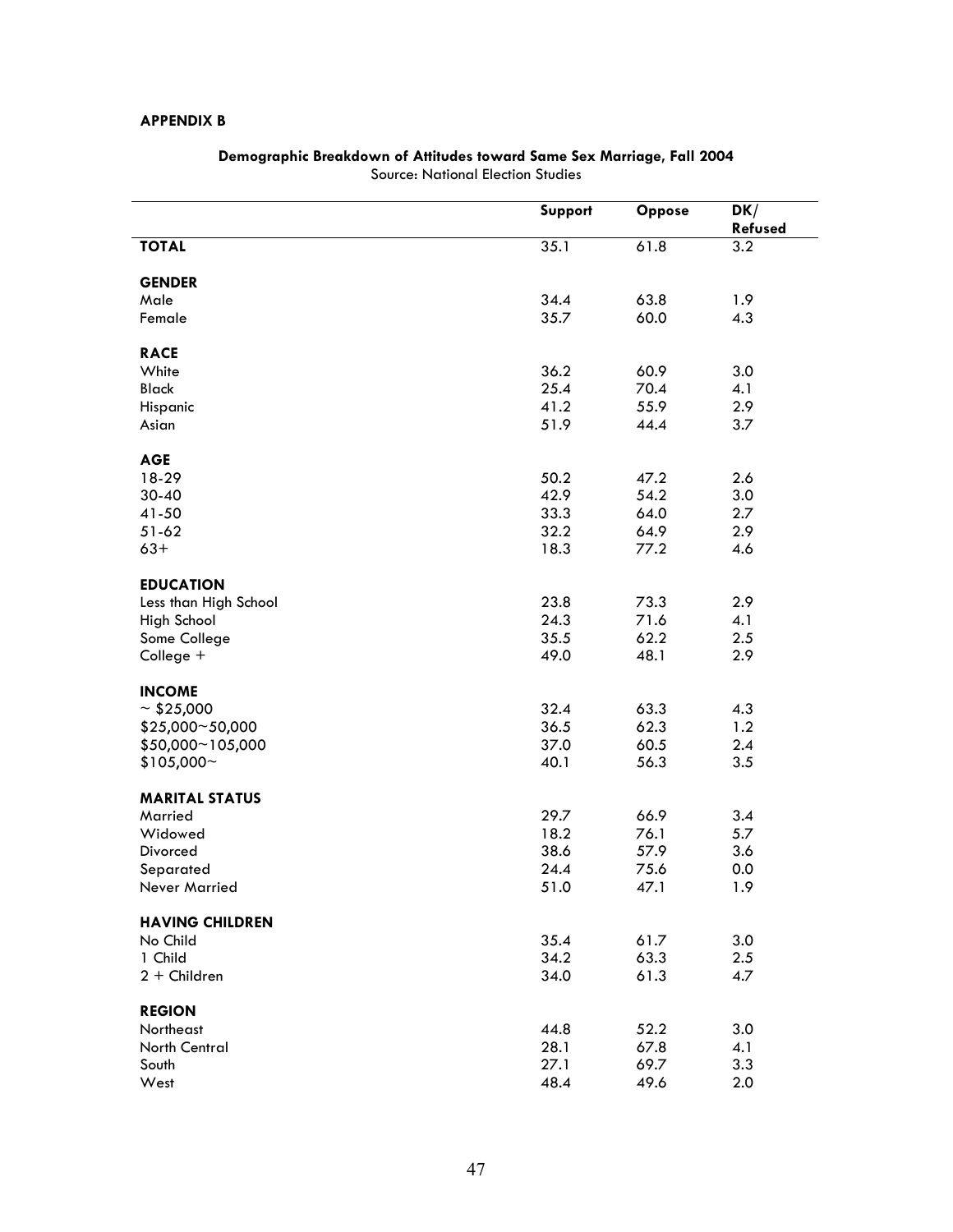|                                                            | Support | <b>Oppose</b> | DK/     |
|------------------------------------------------------------|---------|---------------|---------|
|                                                            |         |               | Refused |
| <b>URBANICITY</b>                                          |         |               |         |
| Rural                                                      | 25.4    | 71.0          | 3.6     |
| <b>Small Town</b>                                          | 34.4    | 62.5          | 3.2     |
| Suburb                                                     | 34.8    | 60.9          | 4.2     |
| Large City                                                 | 45.1    | 52.8          | 2.1     |
| Inner City                                                 | 37.1    | 60.0          | 2.9     |
|                                                            |         |               |         |
| <b>RELIGION</b>                                            |         |               |         |
| Protestant                                                 | 15.6    | 80.5          | 3.9     |
| Catholic                                                   | 32.2    | 63.3          | 4.5     |
| Jewish                                                     | 81.5    | 18.5          | 0.0     |
| Other                                                      | 28.0    | 69.3          | 2.8     |
|                                                            |         |               |         |
| <b>RELIGIOUS ATTENDANCE</b>                                |         |               |         |
| Every Week                                                 | 14.7    | 82.7          | 2.6     |
| Almost Every Week                                          | 17.8    | 79.3          | 3.0     |
| Once or Twice a Month                                      | 28.1    | 66.5          | 5.4     |
| A Few Times a Year                                         | 48.5    | 47.4          | 4.1     |
|                                                            |         |               |         |
| <b>BIBLE</b>                                               |         |               |         |
| Bible is actual word of God and is to be taken literally   | 11.1    | 85.1          | 3.8     |
| Bible is the word of God but should not be taken literally | 40.6    | 56.3          | 3.1     |
| Bible is written by men                                    | 73.3    | 25.6          | 1.1     |
|                                                            |         |               |         |
| <b>IDEOLOGY</b>                                            |         |               |         |
| <b>Extremely Liberal</b>                                   | 77.8    | 22.2          | 0.0     |
| Liberal                                                    | 77.1    | 20.0          | 2.9     |
| Slightly Liberal                                           | 54.7    | 43.2          | 2.1     |
| Moderate                                                   | 42.2    | 54.5          | 3.3     |
| <b>Slightly Conservative</b>                               | 20.6    | 76.5          | 3.3     |
| Conservative                                               | 10.9    | 87.5          | 1.6     |
| <b>Extremely Conservative</b>                              | 9.1     | 90.9          | 0.0     |
| (Haven't thought)                                          | (28.3)  | (66.9)        | (4.8)   |
| <b>PARTY IDENTIFICATION</b>                                |         |               |         |
| Republican                                                 | 17.3    | 79.9          | 2.7     |
| Independent                                                | 41.3    | 56.3          | 2.4     |
| Democrat                                                   | 44.2    | 51.9          | 3.9     |
|                                                            |         |               |         |
| <b>EGALITARIANISM (Scale)</b>                              |         |               |         |
| Low                                                        | 24.7    | 71.8          | 3.6     |
| Medium                                                     | 31.0    | 67.3          | 1.6     |
| High                                                       | 46.9    | 50.1          | 2.9     |
|                                                            |         |               |         |
| <b>MORAL TRADITIONALISM (Scale)</b>                        |         |               |         |
| Low                                                        | 55.1    | 42.3          | 2.6     |
| Medium                                                     | 30.0    | 67.5          | 2.5     |
| High                                                       | 15.5    | 81.4          | 3.1     |
|                                                            |         |               |         |
| <b>BELIEF IN LIMITED GOVERNMENT (Scale)</b>                |         |               |         |
| Low                                                        | 42.2    | 55.6          | 2.2     |
| Medium                                                     | 33.5    | 63.8          | 2.8     |
| High                                                       | 32.2    | 65.3          | $2.5\,$ |